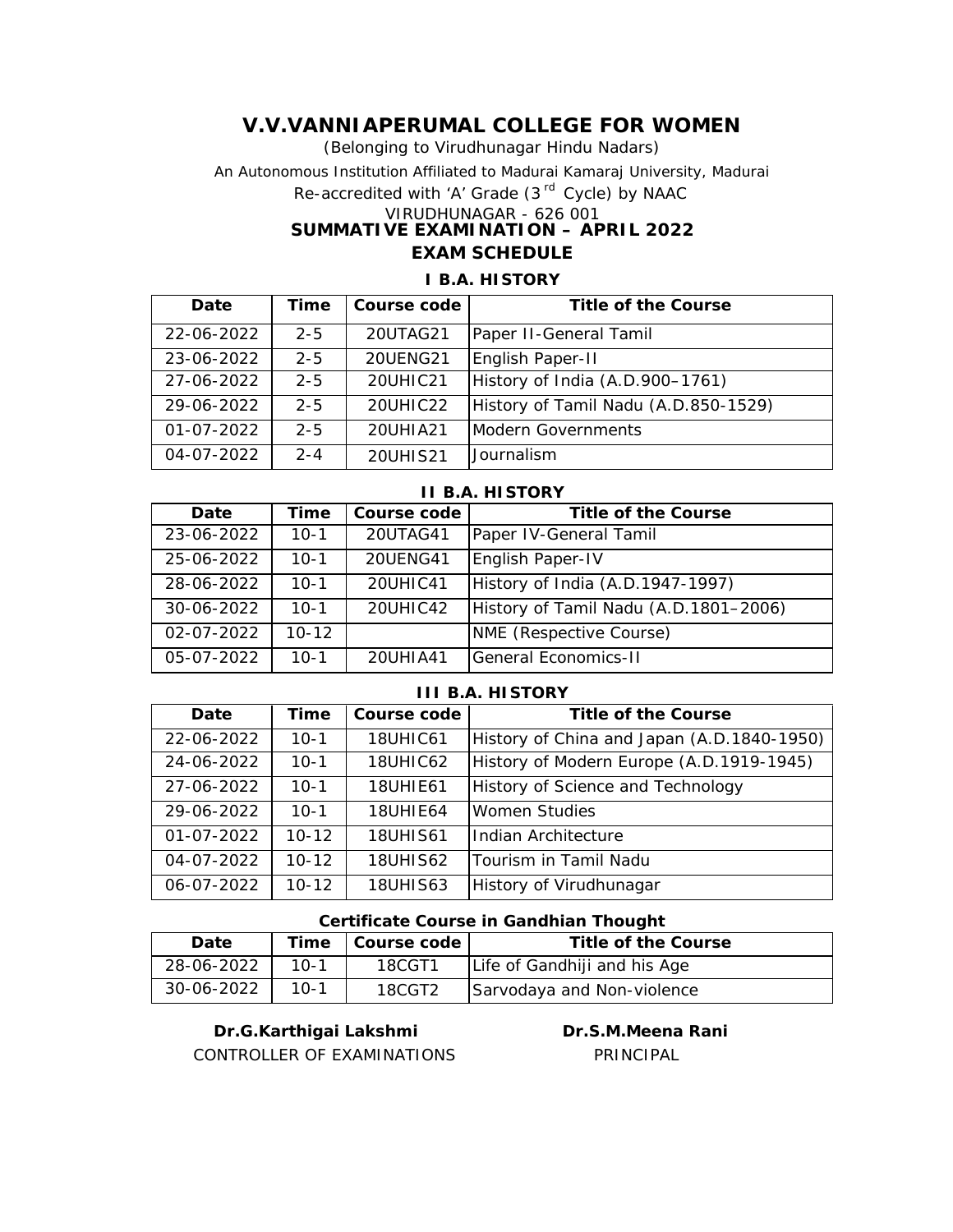(Belonging to Virudhunagar Hindu Nadars) An Autonomous Institution Affiliated to Madurai Kamaraj University, Madurai *Re-accredited with 'A' Grade (3 rd Cycle) by NAAC* VIRUDHUNAGAR - 626 001

## **SUMMATIVE EXAMINATION – APRIL 2022 EXAM SCHEDULE**

# **Date Time Course code Title of the Course** 22-06-2022 | 10-1 | 20PHIC21 | Socio-Economic History of Tamil Nadu (A.D.1565-2000) 25-06-2022 10-1 20PHIC22 History of Freedom Movement in India (A.D.1800-1947) 29-06-2022 10-1 20PHIC23 History of the United States of America (A.D.1865-2000) 02-07-2022 10-1 20PHIC24 Constitutional History of England (A.D.1603-2000) 06-07-2022 10-1 20PHIE21 Tourism in India

## **I M.A. HISTORY**

#### **II M.A. HISTORY**

| Date             | Time     | Course code | Title of the Course                                               |
|------------------|----------|-------------|-------------------------------------------------------------------|
| 22-06-2022       | $10-1$   | 20PHIC41    | Contemporary History of India<br>$(A.D.1947-2004)$                |
| 24-06-2022       | $10 - 1$ | 20PHIC42    | <b>IMain Currents of the Modern World</b><br>$(A.D. 1945 - 2000)$ |
| 29-06-2022       | $10 - 1$ | 20PHIC43    | History of East Asia                                              |
| $02 - 07 - 2022$ | $10 - 1$ | 20PHIE41    | <b>Archives Keeping</b>                                           |
| 04-07-2022       | $10 - 1$ | 20PHIV41    | Comprehensive Viva-Voce Examination                               |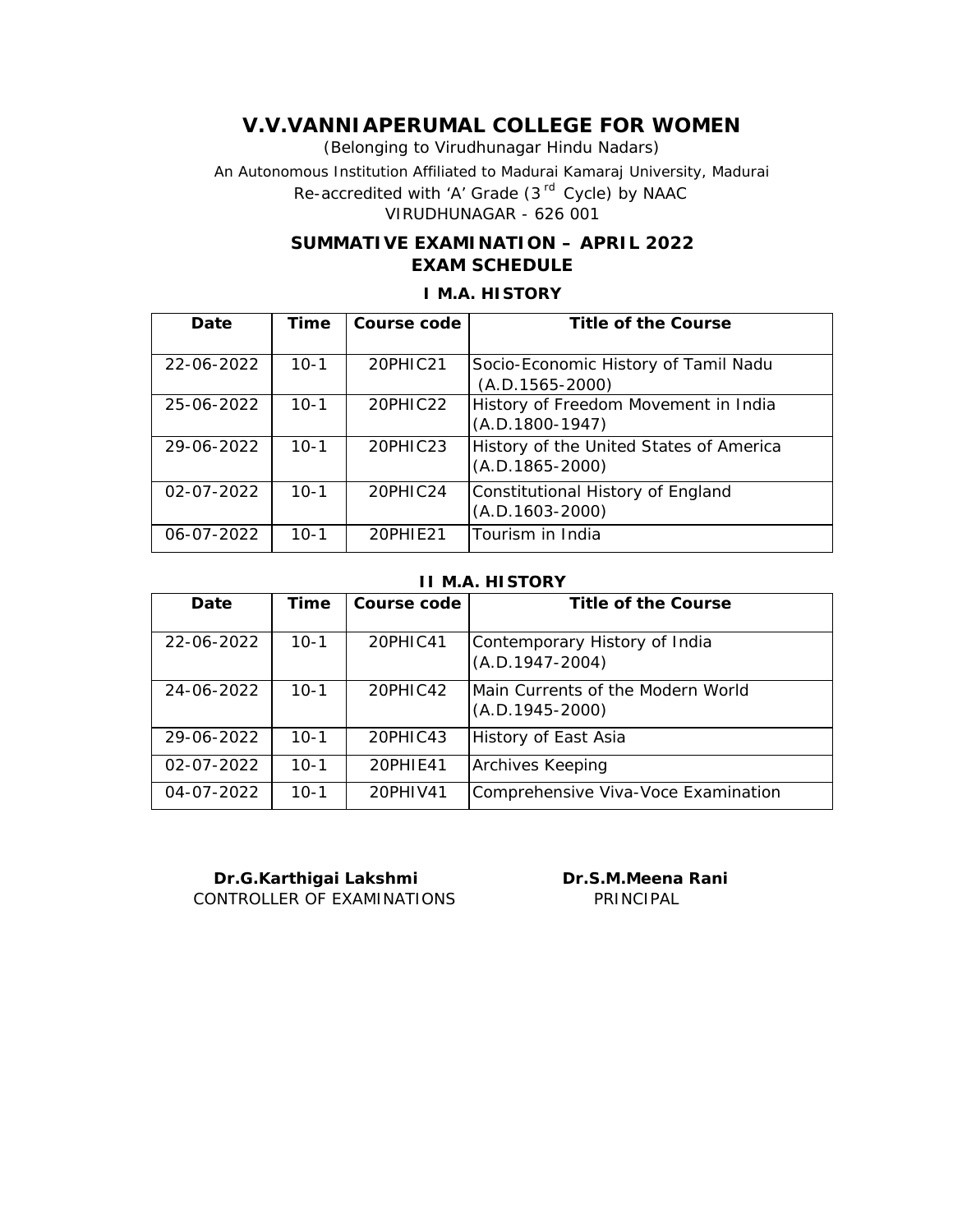(Belonging to Virudhunagar Hindu Nadars)

An Autonomous Institution Affiliated to Madurai Kamaraj University, Madurai

*Re-accredited with 'A' Grade (3 rd Cycle) by NAAC*

## VIRUDHUNAGAR - 626 001

### **SUMMATIVE EXAMINATION – APRIL 2022 EXAM SCHEDULE**

### **I B.A. ENGLISH (Aided)**

| Date       | Time    | Course code     | Title of the Course              |
|------------|---------|-----------------|----------------------------------|
|            |         |                 |                                  |
| 22-06-2022 | $2 - 5$ | 20UTAG21/       | Paper II-General Tamil /         |
|            |         | 20UHDG21        | Hindi Paper-II                   |
| 23-06-2022 | $2 - 5$ | <b>20UENG21</b> | English Paper-II                 |
| 27-06-2022 | $2 - 5$ | 20UENC21        | Prose-I                          |
| 29-06-2022 | $2 - 5$ | 20UENC22        | Literary Forms                   |
| 01-07-2022 | $2 - 5$ | 20UENA21        | Modern English Grammar and Usage |
| 04-07-2022 | $2 - 4$ | <b>20UENS21</b> | <b>Writing Skills</b>            |

#### **II B.A. ENGLISH (Aided)**

| Date       | Time      | Course code     | Title of the Course       |
|------------|-----------|-----------------|---------------------------|
|            |           |                 |                           |
| 23-06-2022 | $10-1$    | 20UTAG41/       | Paper IV-General Tamil /  |
|            |           | 20UHDG41        | Hindi Paper-IV            |
| 25-06-2022 | 10-1      | <b>20UENG41</b> | English Paper-IV          |
| 28-06-2022 | $10 - 1$  | 20UENC41        | Drama                     |
| 30-06-2022 | $10 - 1$  | 20UENC42        | Prose-II                  |
| 02-07-2022 | $10 - 12$ |                 | NME (Respective Course)   |
| 05-07-2022 | $10-1$    | 20UENA41        | Social History of England |

#### **III B.A. ENGLISH (Aided)**

| Date       | Time      | Course code     | Title of the Course                |
|------------|-----------|-----------------|------------------------------------|
| 22-06-2022 | $10-1$    | 18UENC61        | Literary Criticism                 |
| 24-06-2022 | $10-1$    | <b>18UENC62</b> | New Literatures in English         |
| 27-06-2022 | $10 - 1$  | 18UENE61/       | Journalism and Mass Communication/ |
|            |           | 18UENE62/       | Film Appreciation/                 |
|            |           | <b>18UENE63</b> | <b>Fantasy Fiction</b>             |
| 29-06-2022 | $10 - 1$  | 18UENE64/       | English Language Teaching/         |
|            |           | 18UENE65/       | Creative Writing/                  |
|            |           | <b>18UENE66</b> | Post Colonial Literature           |
| 01-07-2022 | $10 - 12$ | <b>18UENS61</b> | <b>Translation Skills</b>          |
| 04-07-2022 | $10 - 12$ | <b>18UENS62</b> | <b>Technical Writing</b>           |
| 06-07-2022 | $10 - 12$ | <b>18UENS63</b> | Soft Skills                        |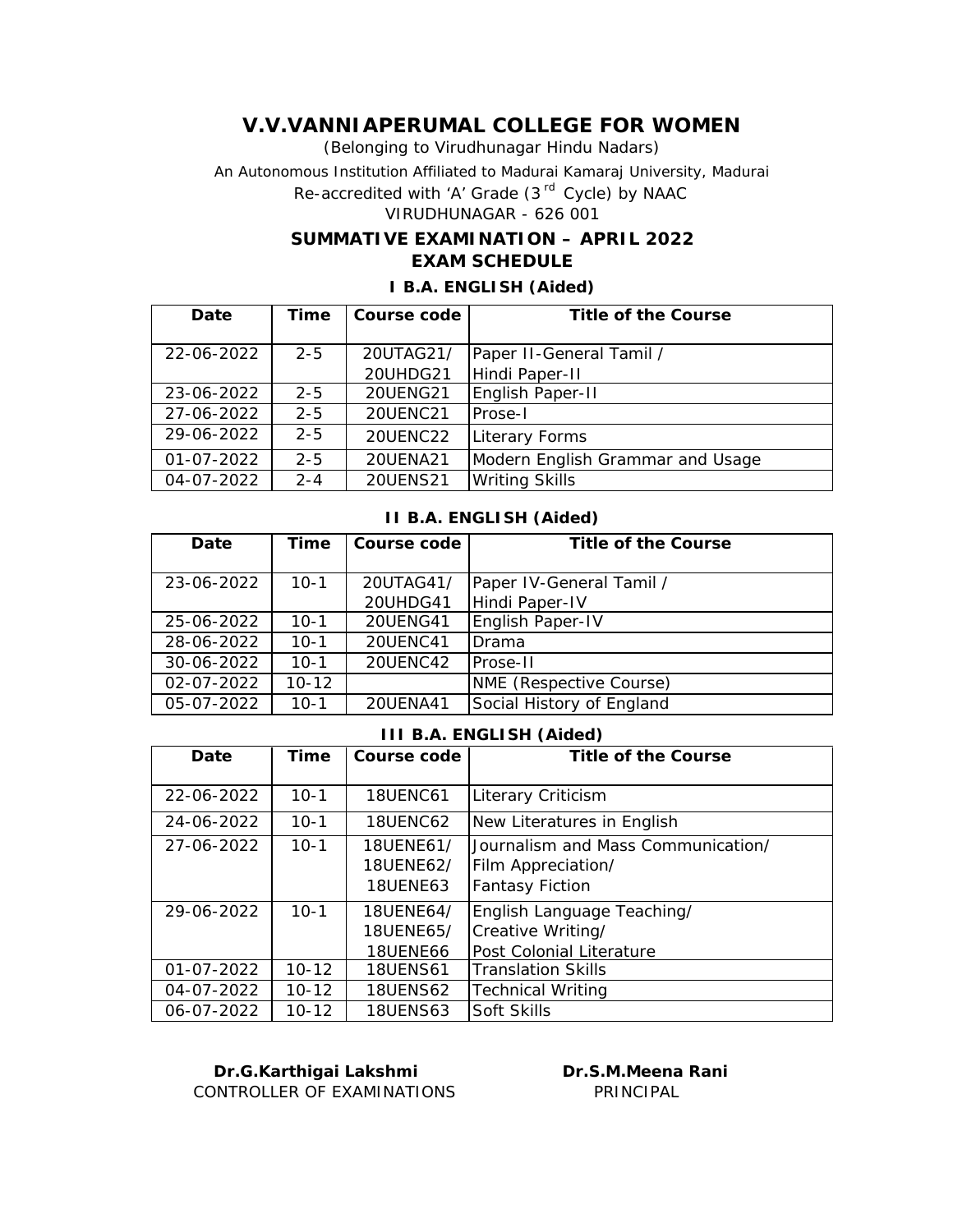(Belonging to Virudhunagar Hindu Nadars) An Autonomous Institution Affiliated to Madurai Kamaraj University, Madurai *Re-accredited with 'A' Grade (3 rd Cycle) by NAAC* VIRUDHUNAGAR - 626 001

## **SUMMATIVE EXAMINATION – APRIL 2022 EXAM SCHEDULE**

#### **Certificate Course in Communicative and Functional English**

| Date             |         | Time   Course code | Title of the Course                 |
|------------------|---------|--------------------|-------------------------------------|
| 28-06-2022       | $2 - 4$ | 18CCF1             | Theatre for Effective Communication |
| $30 - 06 - 2022$ | $2 - 4$ | 18CCF2             | Tales for Effective Communication   |

### **Diploma Course in Communicative and Functional English**

| Date       | Time    | Course code | Title of the Course                                   |
|------------|---------|-------------|-------------------------------------------------------|
| 28-06-2022 | $2 - 4$ | 18DCF1      | Scenes from Literature for Personality<br>Development |
| 30-06-2022 | $2 - 4$ | 18DCF2      | Public Speaking and Career Advancement<br>Skill       |

### **Adv. Diploma Course in Communicative and Functional English**

| Date       |         | Time   Course code | Title of the Course        |
|------------|---------|--------------------|----------------------------|
| 28-06-2022 | $2 - 4$ | 18ADCF1            | Enhancing Creative Writing |
| 30-06-2022 | $10-1$  | 18ADCF2            | Project and Report         |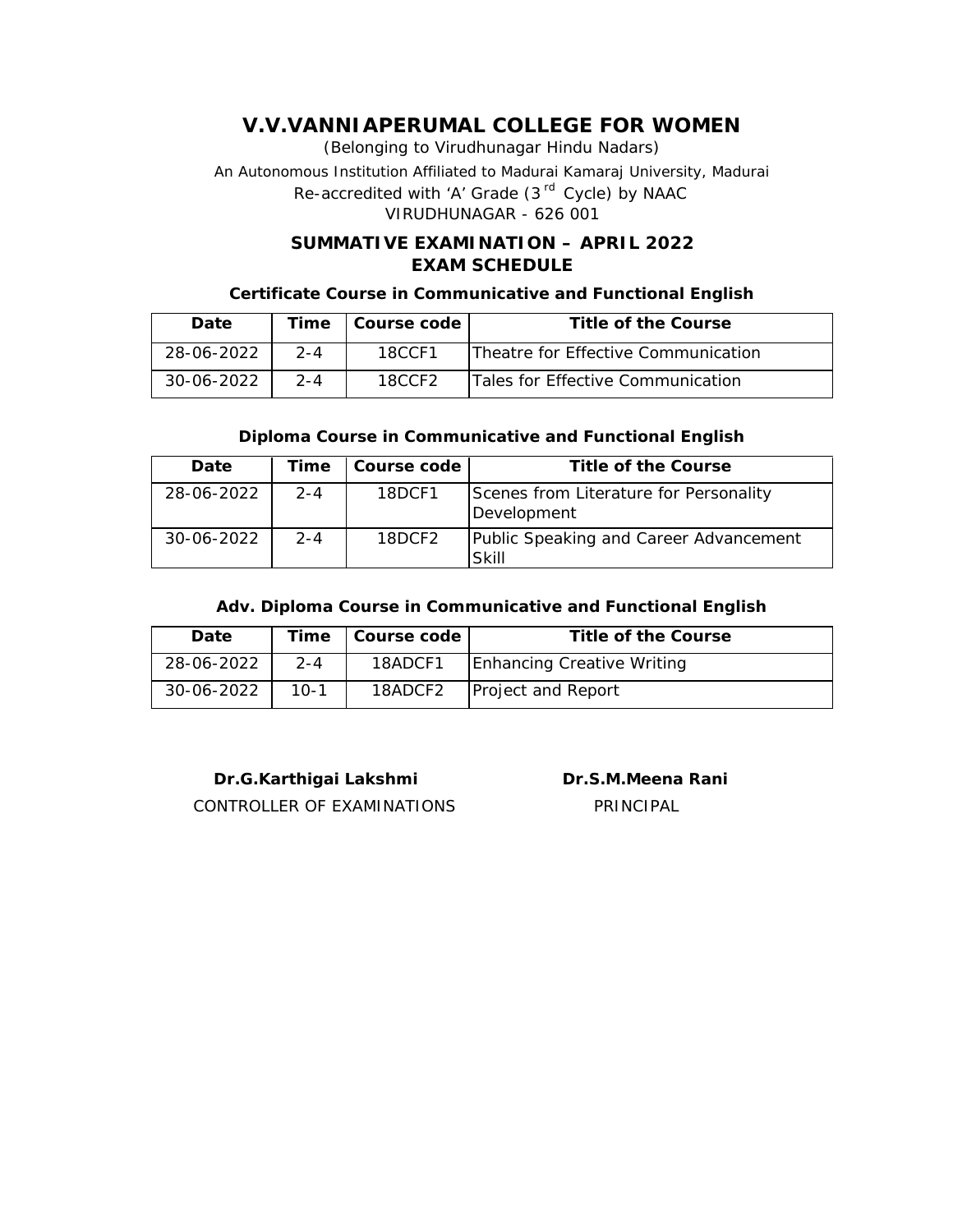(Belonging to Virudhunagar Hindu Nadars) An Autonomous Institution Affiliated to Madurai Kamaraj University, Madurai *Re-accredited with 'A' Grade (3 rd Cycle) by NAAC* VIRUDHUNAGAR - 626 001

## **SUMMATIVE EXAMINATION – APRIL 2022 EXAM SCHEDULE**

## **I M.A. ENGLISH**

| Date             | Time     | Course code | Title of the Course          |
|------------------|----------|-------------|------------------------------|
|                  |          |             |                              |
| 22-06-2022       | $10-1$   | 20PENC21    | Modern Literature-IV         |
| 25-06-2022       | $10-1$   | 20PENC22    | Twentieth Century Literature |
| 29-06-2022       | $10-1$   | 20PENC23    | New Literatures in English   |
| $02 - 07 - 2022$ | $10 - 1$ | 20PENC24    | Afro-American Literature     |
| 06-07-2022       | $10-1$   | 20PENE21    | lClassics in Translation     |

## **II M.A. ENGLISH**

| Date             | Time   | Course code | Title of the Course  |
|------------------|--------|-------------|----------------------|
| 22-06-2022       | $10-1$ | 20PENC41    | Literary Theories    |
| 25-06-2022       | $10-1$ | 20PENC42    | Diasporic Writing    |
| 29-06-2022       | $10-1$ | 20PENC43    | Research Methodology |
| $02 - 07 - 2022$ | $10-1$ | 20PFNF41    | Global Literature    |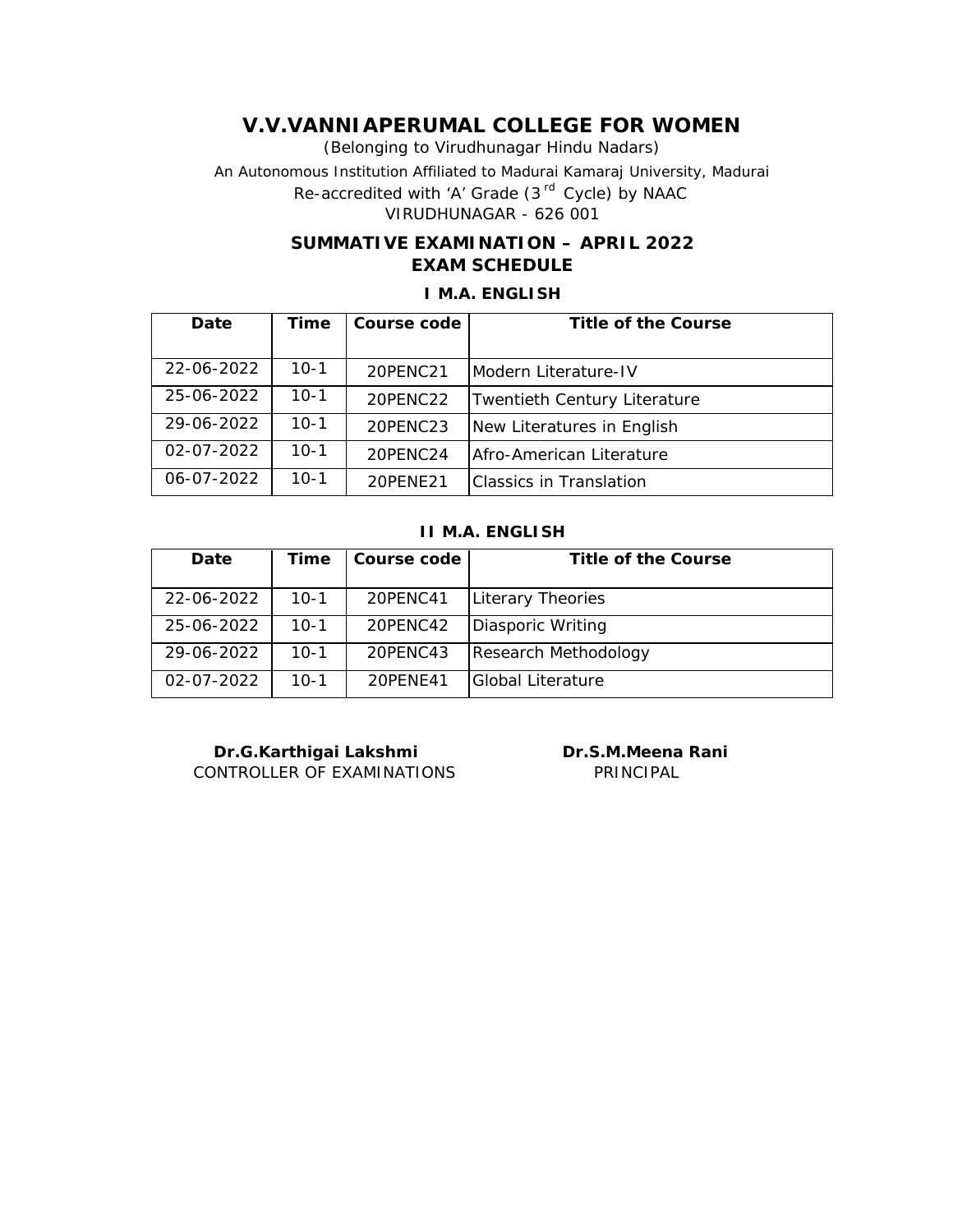(Belonging to Virudhunagar Hindu Nadars) An Autonomous Institution Affiliated to Madurai Kamaraj University, Madurai *Re-accredited with 'A' Grade (3 rd Cycle) by NAAC* VIRUDHUNAGAR - 626 001 **SUMMATIVE EXAMINATION – APRIL 2022 EXAM SCHEDULE**

# **I B.A. ENGLISH (Self)**

| Date       | Time    | Course code     | Title of the Course              |
|------------|---------|-----------------|----------------------------------|
|            |         |                 |                                  |
|            |         |                 |                                  |
| 22-06-2022 | $2 - 5$ | 20UTAG21        | Paper II-General Tamil           |
|            |         |                 |                                  |
| 23-06-2022 | $2 - 5$ | <b>20UENG21</b> | English Paper-II                 |
|            |         |                 |                                  |
| 27-06-2022 | $2 - 5$ | 20UENC21        | IProse-I                         |
|            |         |                 |                                  |
| 29-06-2022 | $2 - 5$ | 20UENC22        | Literary Forms                   |
|            |         |                 |                                  |
| 01-07-2022 | $2 - 5$ | 20UENA21        | Modern English Grammar and Usage |
|            |         |                 |                                  |
| 04-07-2022 | $2 - 4$ | <b>20UENS21</b> | <b>Writing Skills</b>            |
|            |         |                 |                                  |

#### **II B.A. ENGLISH (Self)**

| Date             | Time      | Course code | Title of the Course       |
|------------------|-----------|-------------|---------------------------|
|                  |           |             |                           |
| 23-06-2022       | $10-1$    | 20UTAG41    | Paper IV-General Tamil    |
| 25-06-2022       | $10 - 1$  | 20UENG41    | English Paper-IV          |
| 28-06-2022       | $10 - 1$  | 20UENC41    | Drama                     |
| 30-06-2022       | $10-1$    | 20UENC42    | lProse-II                 |
| $02 - 07 - 2022$ | $10 - 12$ |             | NME (Respective Course)   |
| 05-07-2022       | $10-1$    | 20UENA41    | Social History of England |

#### **III B.A. ENGLISH (Self)**

| Date       | Time      | Course code     | Title of the Course                |
|------------|-----------|-----------------|------------------------------------|
|            |           |                 |                                    |
| 22-06-2022 | $10-1$    | <b>18UENC61</b> | <b>Literary Criticism</b>          |
| 24-06-2022 | $10-1$    | <b>18UENC62</b> | New Literatures in English         |
|            |           |                 |                                    |
| 27-06-2022 | $10 - 1$  | 18UENE61/       | Journalism and Mass Communication/ |
|            |           | 18UENE62/       | Film Appreciation/                 |
|            |           | <b>18UENE63</b> | Fantasy Fiction                    |
| 29-06-2022 | $10-1$    | 18UENE64/       | English Language Teaching/         |
|            |           | 18UENE65/       | Creative Writing/                  |
|            |           | 18UENE66        | Post Colonial Literature           |
| 01-07-2022 | $10 - 12$ | <b>18UENS61</b> | <b>Translation Skills</b>          |
| 04-07-2022 | $10 - 12$ | <b>18UENS62</b> | <b>Technical Writing</b>           |
| 06-07-2022 | $10 - 12$ | <b>18UENS63</b> | Soft Skills                        |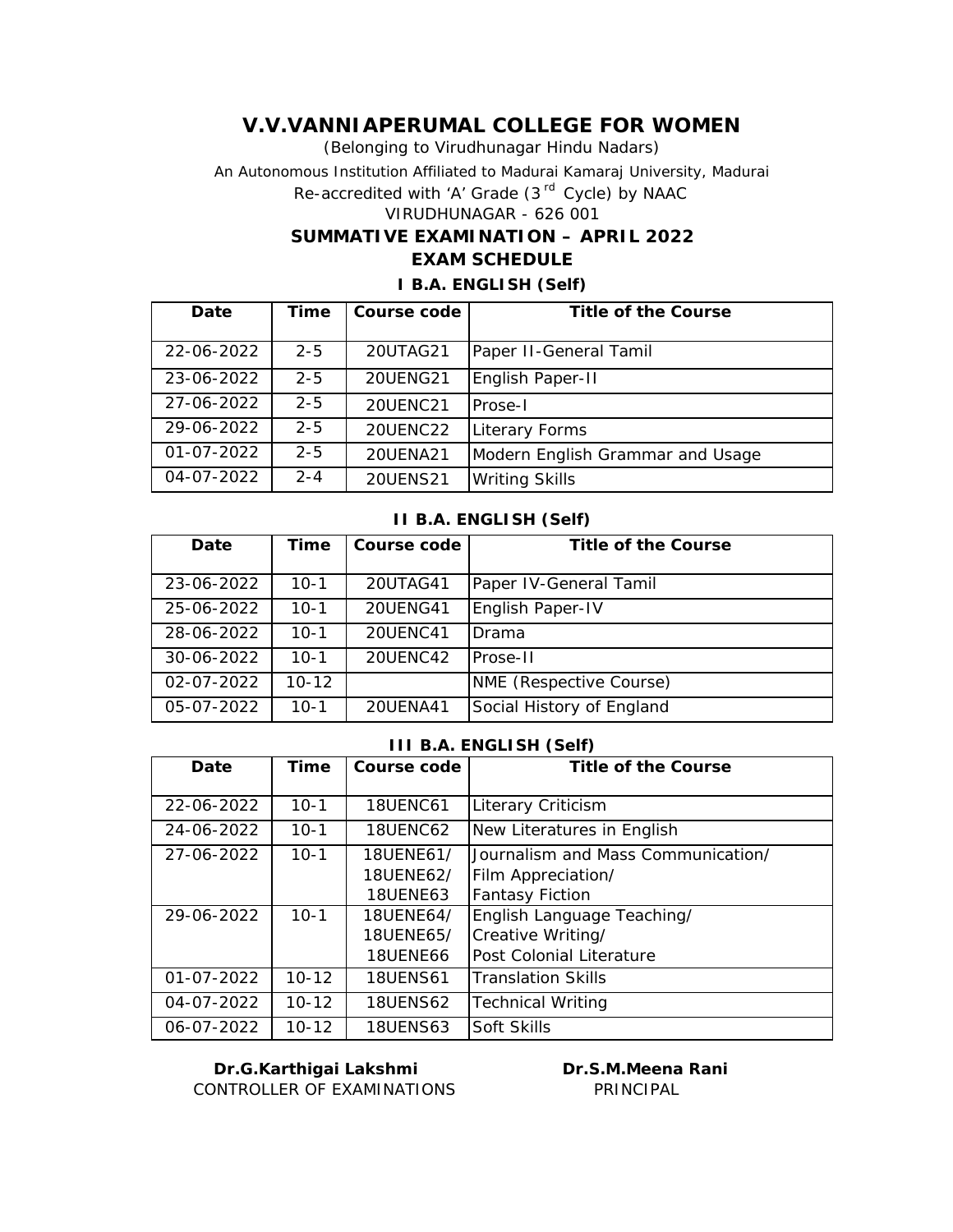(Belonging to Virudhunagar Hindu Nadars)

An Autonomous Institution Affiliated to Madurai Kamaraj University, Madurai

*Re-accredited with 'A' Grade (3 rd Cycle) by NAAC*

VIRUDHUNAGAR - 626 001

**SUMMATIVE EXAMINATION – APRIL 2022**

**EXAM SCHEDULE**

### **I B.A. TAMIL**

| Date             | Time    | Course code | Title of the Course             |
|------------------|---------|-------------|---------------------------------|
| 22-06-2022       | $2 - 5$ | 20UTAG21    | Paper II-General Tamil          |
| 23-06-2022       | $2 - 5$ | 20UENG21    | English Paper-II                |
| 27-06-2022       | $2 - 5$ | 20UTAC21    | Ara Ilakkiyam                   |
| 29-06-2022       | $2 - 5$ | 20UTAC22    | Ilakkanam-Nannool-Sollathigaram |
| $01 - 07 - 2022$ | $2 - 5$ | 20UTAA21    | Nadagaviyal                     |
| 04-07-2022       | $2 - 4$ | 20UTAS21    | Ithazhial                       |
| 06-07-2022       | $2 - 4$ | 20UTAS22    | Mozhi Peyarpiyal                |

| Date       | Time      | Course code     | Title of the Course      |
|------------|-----------|-----------------|--------------------------|
| 23-06-2022 | $10-1$    | 20UTAG41        | Paper IV-General Tamil   |
| 25-06-2022 | $10 - 1$  | <b>20UENG41</b> | English Paper-IV         |
| 28-06-2022 | $10 - 1$  | 20UTAC41        | Kaappiya Ilakkiyam       |
| 30-06-2022 | $10 - 1$  | 20UTAC42        | Ilakkanam-Purapporul     |
| 02-07-2022 | $10 - 12$ |                 | NME (Respective Course)  |
| 05-07-2022 | $10 - 1$  | 20UTAA41        | Nattuppuraviyal Arimugam |

**II B.A. TAMIL**

#### **III B.A. TAMIL**

| Date             | Time      | Course code     | Title of the Course        |
|------------------|-----------|-----------------|----------------------------|
| 22-06-2022       | $10-1$    | 18UTAC61        | Sanga Ilakkiam             |
| 24-06-2022       | $10-1$    | 18UTAC62        | Ilakkanam-Ani              |
| 27-06-2022       | $10 - 1$  | <b>18UTAE61</b> | Tamizhin Chemmozhipanpukal |
| 29-06-2022       | $10 - 1$  | 18UTAE64        | Koyirkalaikal              |
| $01 - 07 - 2022$ | $10 - 12$ | <b>18UTAS61</b> | Tamizhar Yogakkalai        |
| 04-07-2022       | $10 - 12$ | <b>18UTAS62</b> | Petchukkalai               |
| 06-07-2022       | $10 - 12$ | <b>18UTAS63</b> | Kanini Tamil               |

#### **Certificate Course in Tourism and Travel Management**

| Date       |         | Time   Course code | Title of the Course    |
|------------|---------|--------------------|------------------------|
| 28-06-2022 | $2 - 5$ | 18CTM1             | சுற்றுலாவியல்-அடிப்படை |
| 30-06-2022 | $2 - 5$ | 18CTM2             | இந்திய மரபுச் சுற்றுலா |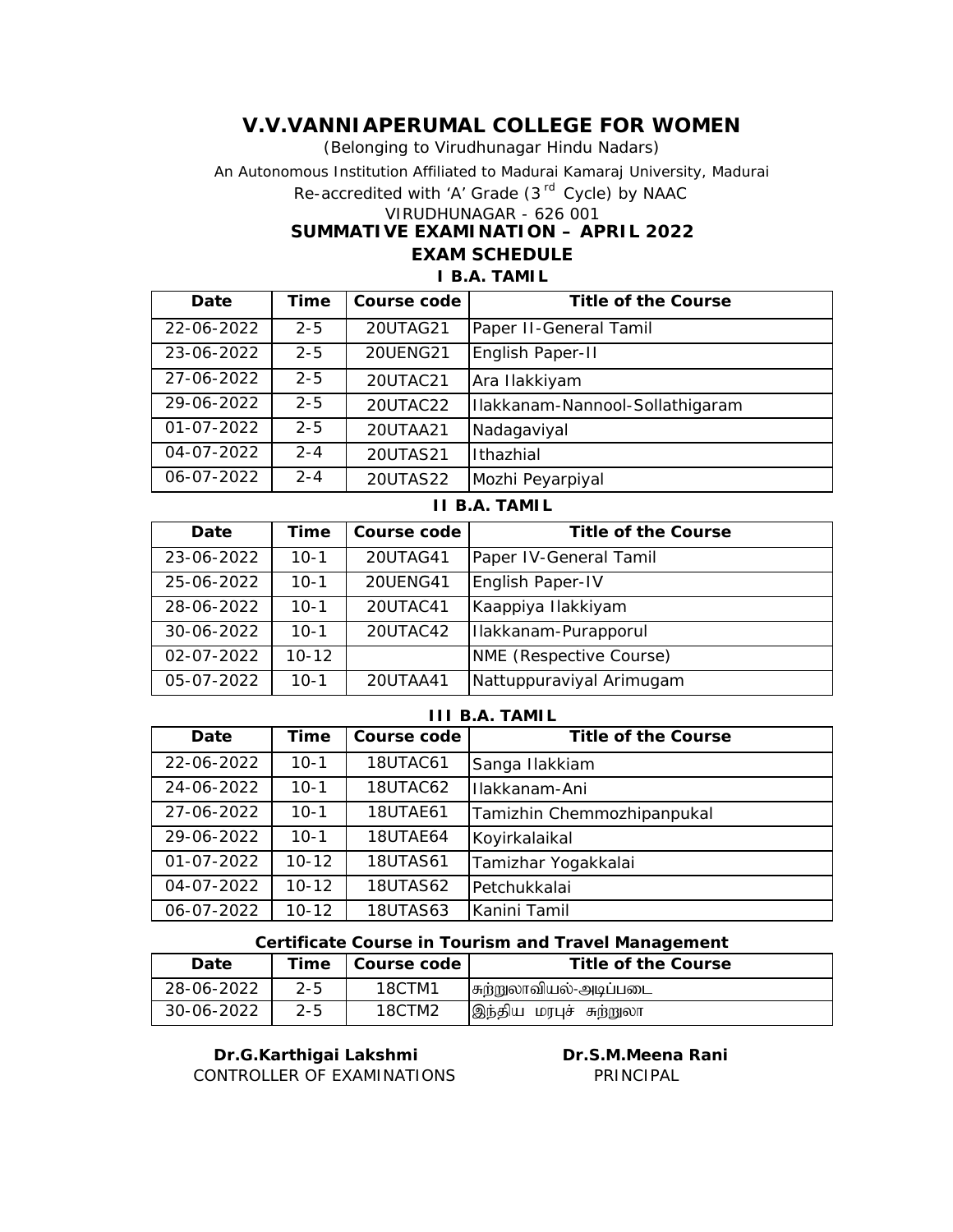(Belonging to Virudhunagar Hindu Nadars) An Autonomous Institution Affiliated to Madurai Kamaraj University, Madurai *Re-accredited with 'A' Grade (3 rd Cycle) by NAAC* VIRUDHUNAGAR - 626 001

## **SUMMATIVE EXAMINATION – APRIL 2022 EXAM SCHEDULE**

## **I M.A. TAMIL**

| Date             | Time   | Course code | Title of the Course                 |
|------------------|--------|-------------|-------------------------------------|
| 22-06-2022       | 10-1   | 20PTAC21    | Bakthi Ilakkiyam                    |
| 25-06-2022       | 10-1   | 20PTAC22    | Tholkappiyam-Sol                    |
| 29-06-2022       | 10-1   | 20PTAC23    | Oppilakkiyam                        |
| $02 - 07 - 2022$ | $10-1$ | 20PTAC24    | Uraiyaasiriyarkalum Uraimarabukalum |
| 06-07-2022       | $10-1$ | 20PTAE21    | Tamil Ilakkiya Varalaru             |

#### **II M.A. TAMIL**

| Date             | Time     | Course code | Title of the Course         |
|------------------|----------|-------------|-----------------------------|
| 22-06-2022       | $10-1$   | 20PTAC41    | Pandai Ilakkiyam            |
| 25-06-2022       | $10-1$   | 20PTAC42    | Tholkappiyam-Porul-II       |
| 29-06-2022       | $10-1$   | 20PTAC43    | Tamizhar Varalarum Panpadum |
| $02 - 07 - 2022$ | $10 - 1$ | 20PTAE41    | Ara Ilakkiyam               |

#### **II UG - General Tamil**

| Date       |        | Time   Course code | Title of the Course           |
|------------|--------|--------------------|-------------------------------|
| 23-06-2022 | $10-1$ | 20UTAG41           | <b>Paper IV-General Tamil</b> |

### **I UG - General Tamil**

| Date       |         | Time   Course code | Title of the Course               |
|------------|---------|--------------------|-----------------------------------|
| 22-06-2022 | $2 - 5$ |                    | 20UTAG21   Paper II-General Tamil |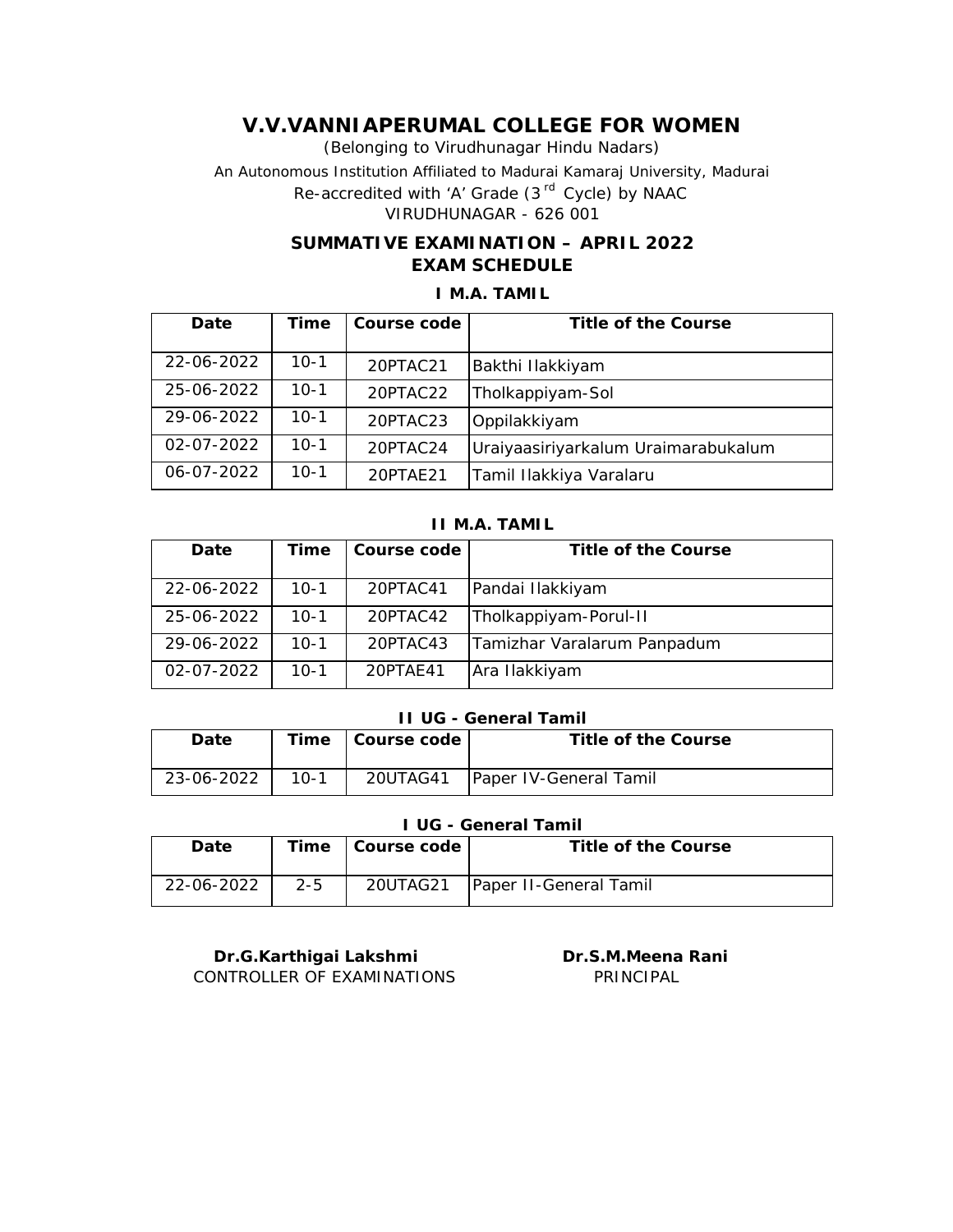(Belonging to Virudhunagar Hindu Nadars) An Autonomous Institution Affiliated to Madurai Kamaraj University, Madurai *Re-accredited with 'A' Grade (3 rd Cycle) by NAAC*

VIRUDHUNAGAR - 626 001

## **SUMMATIVE EXAMINATION – APRIL 2022 EXAM SCHEDULE**

| Date             | Time    | Course code           | Title of the Course                      |
|------------------|---------|-----------------------|------------------------------------------|
| 22-06-2022       | $2 - 5$ | 20UTAG21/<br>20UHDG21 | Paper II-General Tamil<br>Hindi Paper-II |
| 23-06-2022       | $2 - 5$ | <b>20UENG21</b>       | English Paper-II                         |
| 27-06-2022       | $2 - 5$ | 20UMTC21              | <b>Integral Calculus</b>                 |
| 29-06-2022       | $2 - 5$ | 20UMTC22              | Analytical Geometry of Three Dimensions  |
| $01 - 07 - 2022$ | $2 - 5$ | 20UPMA21              | Electromagnetism, Optics and Electronics |
| 04-07-2022       | $2 - 4$ | 20UMTS21              | <b>Fundamentals of Accounting</b>        |

### **I B.Sc. MATHEMATICS (Aided)**

#### **II B.Sc. MATHEMATICS (Aided)**

| Date       | Time      | Course code     | Title of the Course              |
|------------|-----------|-----------------|----------------------------------|
|            |           |                 |                                  |
|            |           |                 |                                  |
| 23-06-2022 | $10-1$    | 20UTAG41        | Paper IV-General Tamil           |
| 25-06-2022 | $10 - 1$  | <b>20UENG41</b> | English Paper-IV                 |
| 28-06-2022 | $10 - 1$  | 20UMTC41        | Dynamics                         |
| 30-06-2022 | $10 - 1$  | 20UMTC42        | Trigonometry and Vector Calculus |
| 02-07-2022 | $10 - 12$ |                 | NME (Respective Course)          |
| 05-07-2022 | $10 - 1$  | 20UAMA41        | Programming in C                 |
| 06-07-2022 | $10 - 12$ | 20UMTS41        | <b>Integral Transforms</b>       |

#### **III B.Sc. MATHEMATICS (Aided)**

| Date             | Time     | Course code                  | Title of the Course                                             |
|------------------|----------|------------------------------|-----------------------------------------------------------------|
| 22-06-2022       | $10-1$   | 18UMTC61                     | Linear Algebra                                                  |
| 24-06-2022       | $10 - 1$ | 18UMTC62                     | Complex Analysis                                                |
| 27-06-2022       | $10-1$   | 18UMTC63                     | Differential Equations and Laplace<br>Transforms                |
| 29-06-2022       | $10 - 1$ | 18UMTC64                     | Statistics-II                                                   |
| $01 - 07 - 2022$ | $10-1$   | 18UMTE61/<br><b>18UMTE62</b> | Boolean Algebra and Lattices/<br><b>Optimization Techniques</b> |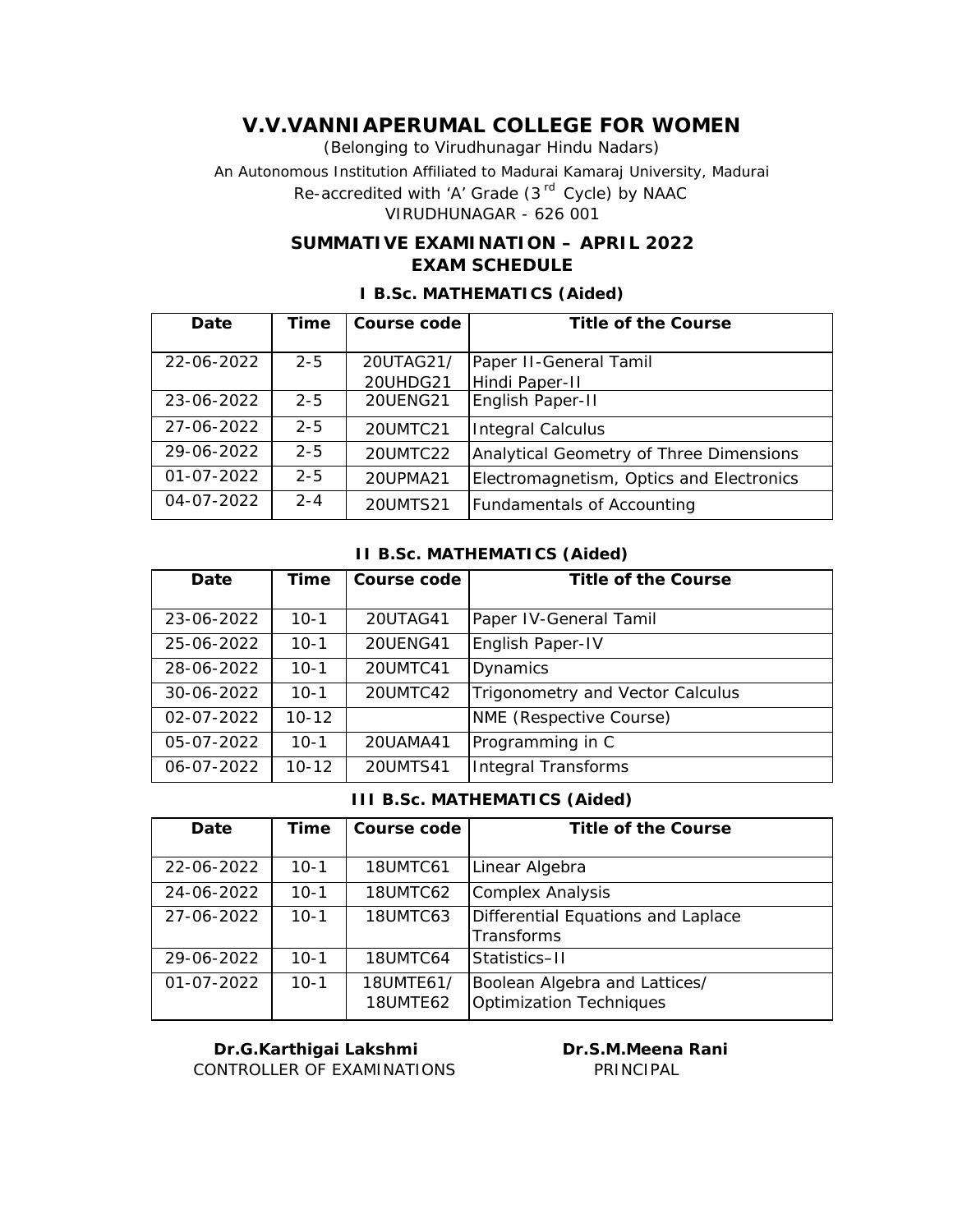(Belonging to Virudhunagar Hindu Nadars) An Autonomous Institution Affiliated to Madurai Kamaraj University, Madurai *Re-accredited with 'A' Grade (3 rd Cycle) by NAAC* VIRUDHUNAGAR - 626 001

## **SUMMATIVE EXAMINATION – APRIL 2022 EXAM SCHEDULE**

### **I M.Sc. MATHEMATICS**

| Date             | Time   | Course code | Title of the Course     |
|------------------|--------|-------------|-------------------------|
|                  |        |             |                         |
| 22-06-2022       | 10-1   | 20PMTC21    | Linear Algebra          |
| 25-06-2022       | $10-1$ | 20PMTC22    | <b>Real Analysis-II</b> |
| 29-06-2022       | $10-1$ | 20PMTC23    | Differential Equations  |
| $02 - 07 - 2022$ | $10-1$ | 20PMTC24    | Mathematical Statistics |
| 06-07-2022       | 10-1   | 20PMTE21    | Fuzzy Algebra           |

### **II M.Sc. MATHEMATICS**

| Date       | Time   | Course code | Title of the Course            |
|------------|--------|-------------|--------------------------------|
| 22-06-2022 | $10-1$ | 20PMTC41    | <b>Field Theory</b>            |
| 25-06-2022 | $10-1$ | 20PMTC42    | <b>Functional Analysis</b>     |
| 29-06-2022 | 10-1   | 20PMTC43    | Number Theory and Cryptography |
| 02-07-2022 | 10-1   | 20PMTC44    | <b>Graph Theory</b>            |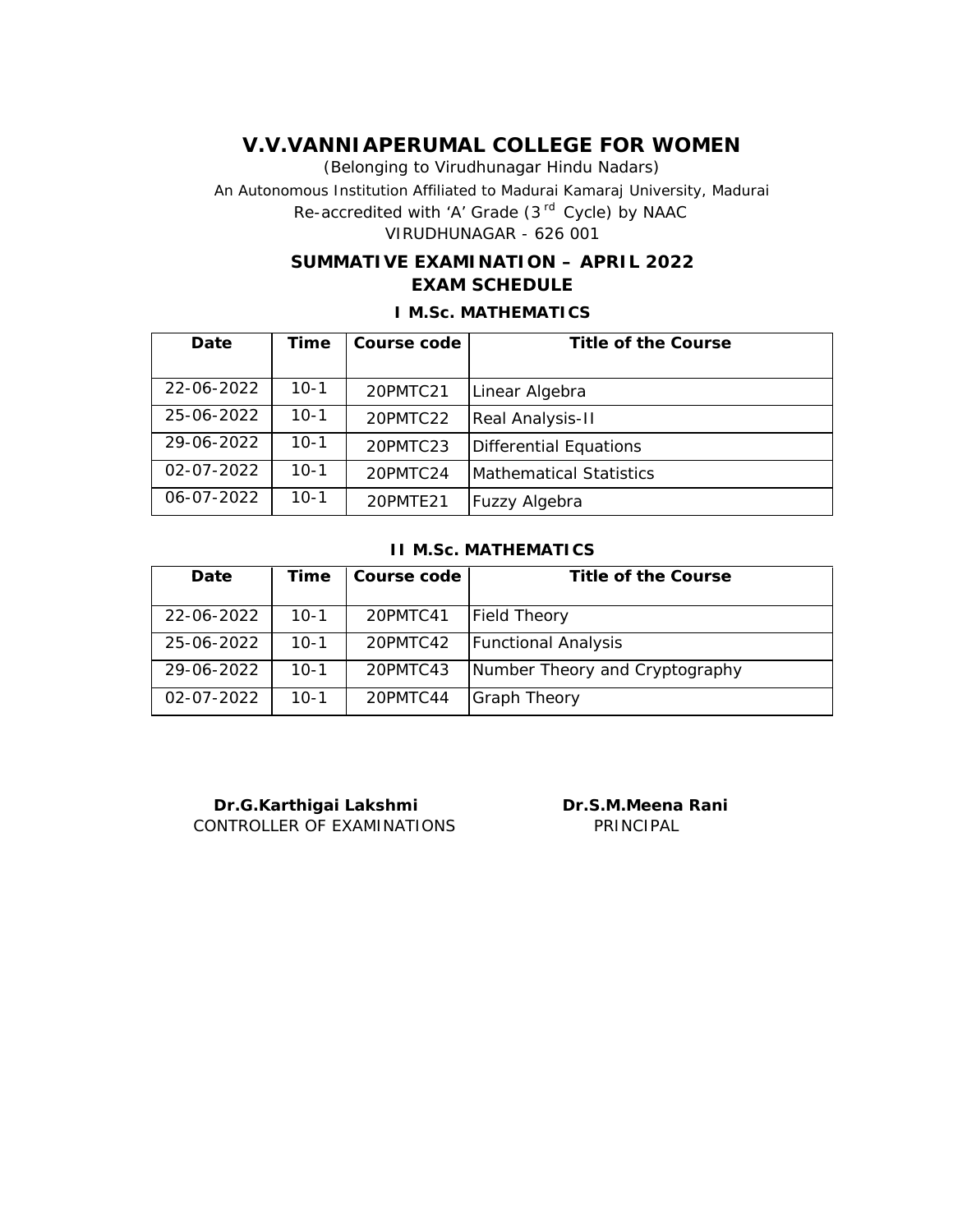(Belonging to Virudhunagar Hindu Nadars) An Autonomous Institution Affiliated to Madurai Kamaraj University, Madurai *Re-accredited with 'A' Grade (3 rd Cycle) by NAAC* VIRUDHUNAGAR - 626 001 **SUMMATIVE EXAMINATION – APRIL 2022 EXAM SCHEDULE**

| Date             | Time    | Course code           | Title of the Course                      |
|------------------|---------|-----------------------|------------------------------------------|
| 22-06-2022       | $2 - 5$ | 20UTAG21/<br>20UHDG21 | Paper II-General Tamil<br>Hindi Paper-II |
| 23-06-2022       | $2 - 5$ | 20UENG21              | English Paper-II                         |
| 27-06-2022       | $2 - 5$ | 20UMTC21              | <b>Integral Calculus</b>                 |
| 29-06-2022       | $2 - 5$ | 20UMTC22              | Analytical Geometry of Three Dimensions  |
| $01 - 07 - 2022$ | $2 - 5$ | 20UPMA21              | Electromagnetism, Optics and Electronics |
| 04-07-2022       | $2 - 4$ | 20UMTS21              | Fundamentals of Accounting               |

#### **I B.Sc. MATHEMATICS (Self)**

#### **II B.Sc. MATHEMATICS (Self)**

| Date             | Time      | Course code | Title of the Course              |
|------------------|-----------|-------------|----------------------------------|
| 23-06-2022       | $10 - 1$  | 20UTAG41    | Paper IV-General Tamil           |
| 25-06-2022       | $10 - 1$  | 20UENG41    | English Paper-IV                 |
| 28-06-2022       | $10 - 1$  | 20UMTC41    | Dynamics                         |
| 30-06-2022       | $10 - 1$  | 20UMTC42    | Trigonometry and Vector Calculus |
| $02 - 07 - 2022$ | $10 - 12$ |             | NME (Respective Course)          |
| 05-07-2022       | $10 - 1$  | 20UAMA41    | Programming in C                 |
| 06-07-2022       | $10 - 12$ | 20UMTS41    | <b>Integral Transforms</b>       |

#### **III B.Sc. MATHEMATICS (Self)**

| Date             | Time     | Course code                  | Title of the Course                                      |
|------------------|----------|------------------------------|----------------------------------------------------------|
| 22-06-2022       | $10-1$   | 18UMTC61                     | Linear Algebra                                           |
| 24-06-2022       | $10 - 1$ | 18UMTC62                     | Complex Analysis                                         |
| 27-06-2022       | $10-1$   | <b>18UMTC63</b>              | Differential Equations and Laplace<br>Transforms         |
| 29-06-2022       | $10 - 1$ | 18UMTC64                     | Statistics-II                                            |
| $01 - 07 - 2022$ | $10 - 1$ | 18UMTE61/<br><b>18UMTE62</b> | Boolean Algebra and Lattices/<br>Optimization Techniques |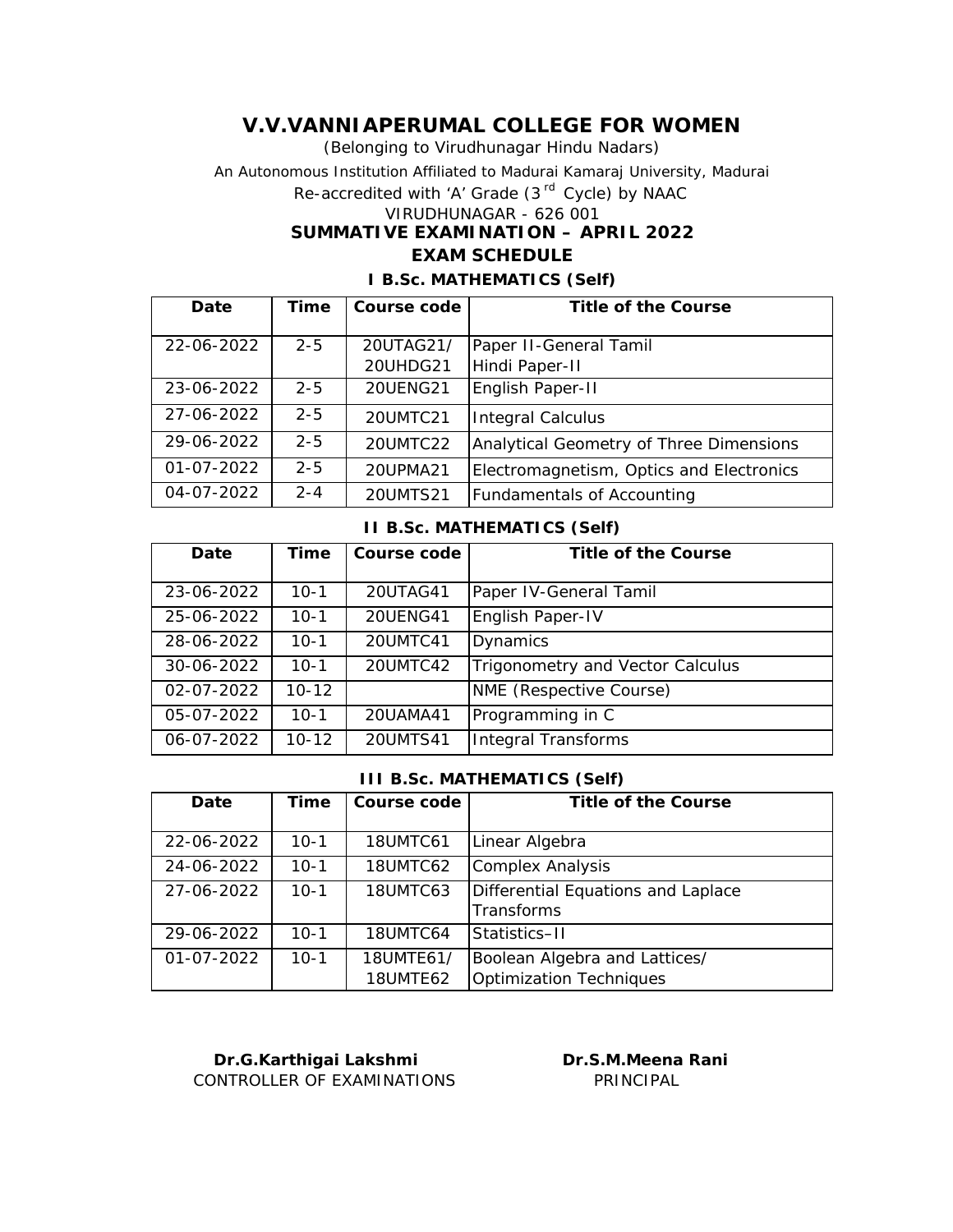(Belonging to Virudhunagar Hindu Nadars) An Autonomous Institution Affiliated to Madurai Kamaraj University, Madurai *Re-accredited with 'A' Grade (3 rd Cycle) by NAAC* VIRUDHUNAGAR - 626 001

## **SUMMATIVE EXAMINATION – APRIL 2022 EXAM SCHEDULE**

| Date             | Time    | Course code | Title of the Course           |
|------------------|---------|-------------|-------------------------------|
|                  |         |             |                               |
|                  |         |             |                               |
| 22-06-2022       | $2 - 5$ | 20UTAG21    | Paper II-General Tamil        |
|                  |         |             |                               |
| 23-06-2022       | $2 - 5$ | 20UENG21    | English Paper-II              |
|                  |         |             |                               |
| 27-06-2022       | $2 - 5$ | 20UPHC21    | Electromagnetism              |
|                  |         |             |                               |
| 29-06-2022       | $2 - 5$ | 20UPHC22    | Heat and Thermodynamics       |
|                  |         |             |                               |
| $01 - 07 - 2022$ | $2 - 5$ | 20UMTA21    | <b>Allied Mathematics-II</b>  |
|                  |         |             |                               |
| 04-07-2022       | $2 - 5$ | 20UMTA22    | <b>Allied Mathematics-III</b> |
|                  |         |             |                               |
| 06-07-2022       | $2 - 4$ | 20UPHS21    | Programming in C              |
|                  |         |             |                               |

### **I B.Sc. PHYSICS (Aided)**

#### **II B.Sc. PHYSICS (Aided)**

| Date             | Time      | Course code     | Title of the Course                    |
|------------------|-----------|-----------------|----------------------------------------|
| 23-06-2022       | $10 - 1$  | 20UTAG41        | Paper IV-General Tamil                 |
| 25-06-2022       | $10 - 1$  | <b>20UENG41</b> | English Paper-IV                       |
| 28-06-2022       | $10 - 1$  | 20UPHC41        | Mathematical Physics                   |
| 30-06-2022       | $10 - 1$  | 20UEIA41        | Electronic Devices and Instrumentation |
| $02 - 07 - 2022$ | $10 - 12$ |                 | NME (Respective Course)                |
| 05-07-2022       | $10 - 12$ | 20UPHS41        | Astrophysics                           |

#### **III B.Sc. PHYSICS (Aided)**

| Date             | Time      | Course code     | Title of the Course       |
|------------------|-----------|-----------------|---------------------------|
| 22-06-2022       | $10-1$    | 18UPHC61        | Mathematical Physics      |
| 24-06-2022       | 10-1      | 18UPHC62        | Digital Electronics       |
| 27-06-2022       | $10-1$    | 18UPHC63        | Nano Science              |
| 29-06-2022       | $10 - 1$  | 18UPHE61/       | Material Science/         |
|                  |           | 18UPHE62        | <b>Medical Physics</b>    |
| $01 - 07 - 2022$ | $10 - 12$ | <b>18UPHS61</b> | Communication Electronics |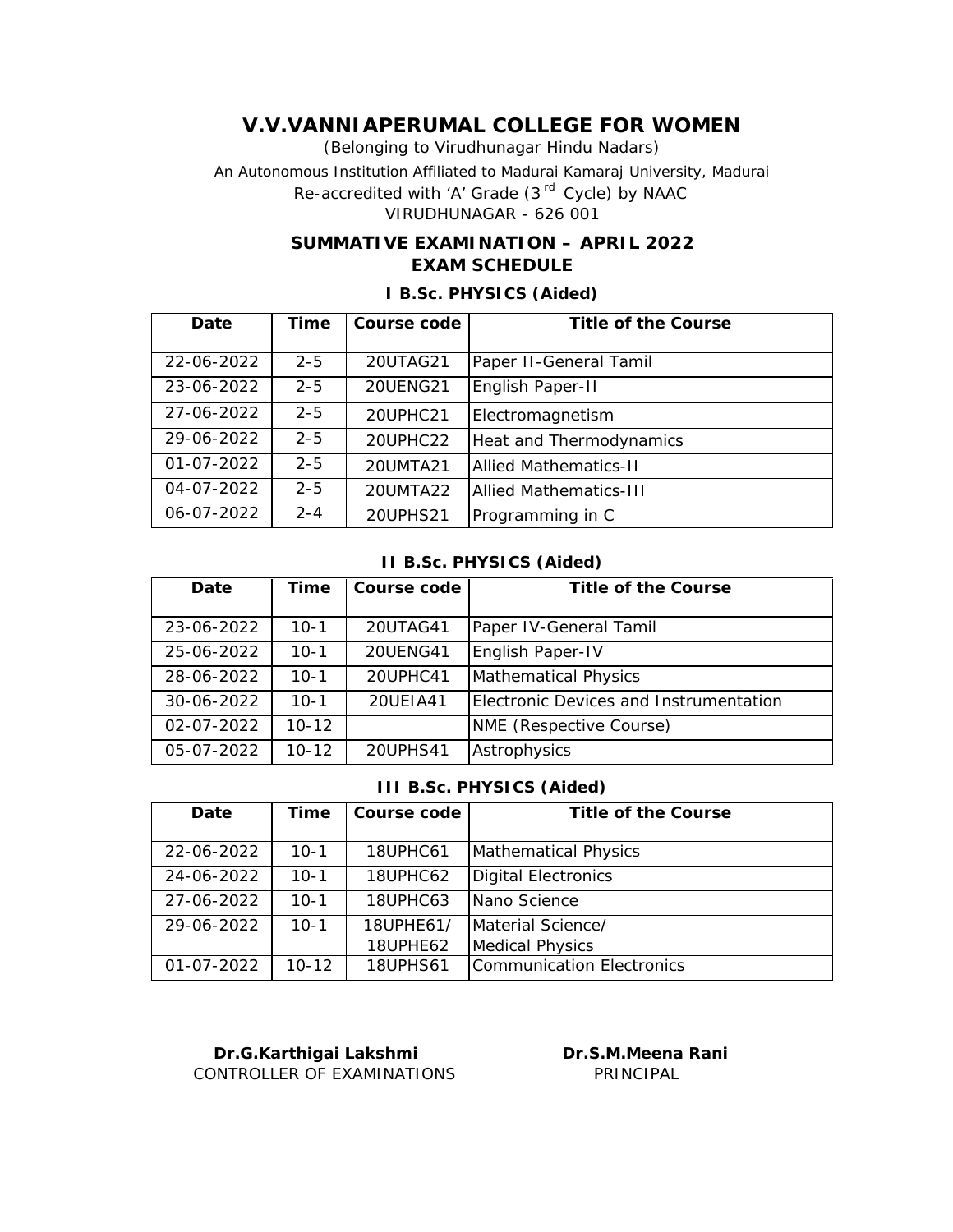(Belonging to Virudhunagar Hindu Nadars) An Autonomous Institution Affiliated to Madurai Kamaraj University, Madurai *Re-accredited with 'A' Grade (3 rd Cycle) by NAAC* VIRUDHUNAGAR - 626 001 **SUMMATIVE EXAMINATION – APRIL 2022 EXAM SCHEDULE**

### **I B.Sc. PHYSICS (Self)**

| Date             | Time    | Course code | Title of the Course            |
|------------------|---------|-------------|--------------------------------|
| 22-06-2022       | $2 - 5$ | 20UTAG21    | Paper II-General Tamil         |
| 23-06-2022       | $2 - 5$ | 20UENG21    | English Paper-II               |
| 27-06-2022       | $2 - 5$ | 20UPHC21    | Electromagnetism               |
| 29-06-2022       | $2 - 5$ | 20UPHC22    | Heat and Thermodynamics        |
| $01 - 07 - 2022$ | $2 - 5$ | 20UMTA21    | Allied Mathematics-II          |
| 04-07-2022       | $2 - 5$ | 20UMTA22    | <b>IAllied Mathematics-III</b> |
| 06-07-2022       | $2 - 4$ | 20UPHS21    | Programming in C               |

#### **II B.Sc. PHYSICS (Self)**

| Date             | Time      | Course code     | Title of the Course     |
|------------------|-----------|-----------------|-------------------------|
| 23-06-2022       | $10-1$    | 20UTAG41        | Paper IV-General Tamil  |
| 25-06-2022       | $10-1$    | <b>20UENG41</b> | English Paper-IV        |
| 28-06-2022       | $10 - 1$  | 20UPHC41        | Mathematical Physics    |
| 30-06-2022       | $10 - 1$  | 20UCHA41        | General Chemistry-II    |
| $02 - 07 - 2022$ | $10 - 12$ |                 | NME (Respective Course) |
| 05-07-2022       | $10 - 12$ | 20UPHS41        | Astrophysics            |

#### **III B.Sc. PHYSICS (Self)**

| Date       | Time      | Course code           | Title of the Course                         |
|------------|-----------|-----------------------|---------------------------------------------|
| 22-06-2022 | $10 - 1$  | 18UPHC61              | Mathematical Physics                        |
| 24-06-2022 | $10 - 1$  | 18UPHC62              | Digital Electronics                         |
| 27-06-2022 | $10 - 1$  | 18UPHC63              | INano Science                               |
| 29-06-2022 | $10 - 1$  | 18UPHE61/<br>18UPHE62 | Material Science/<br><b>Medical Physics</b> |
| 01-07-2022 | $10 - 12$ | <b>18UPHS61</b>       | Communication Electronics                   |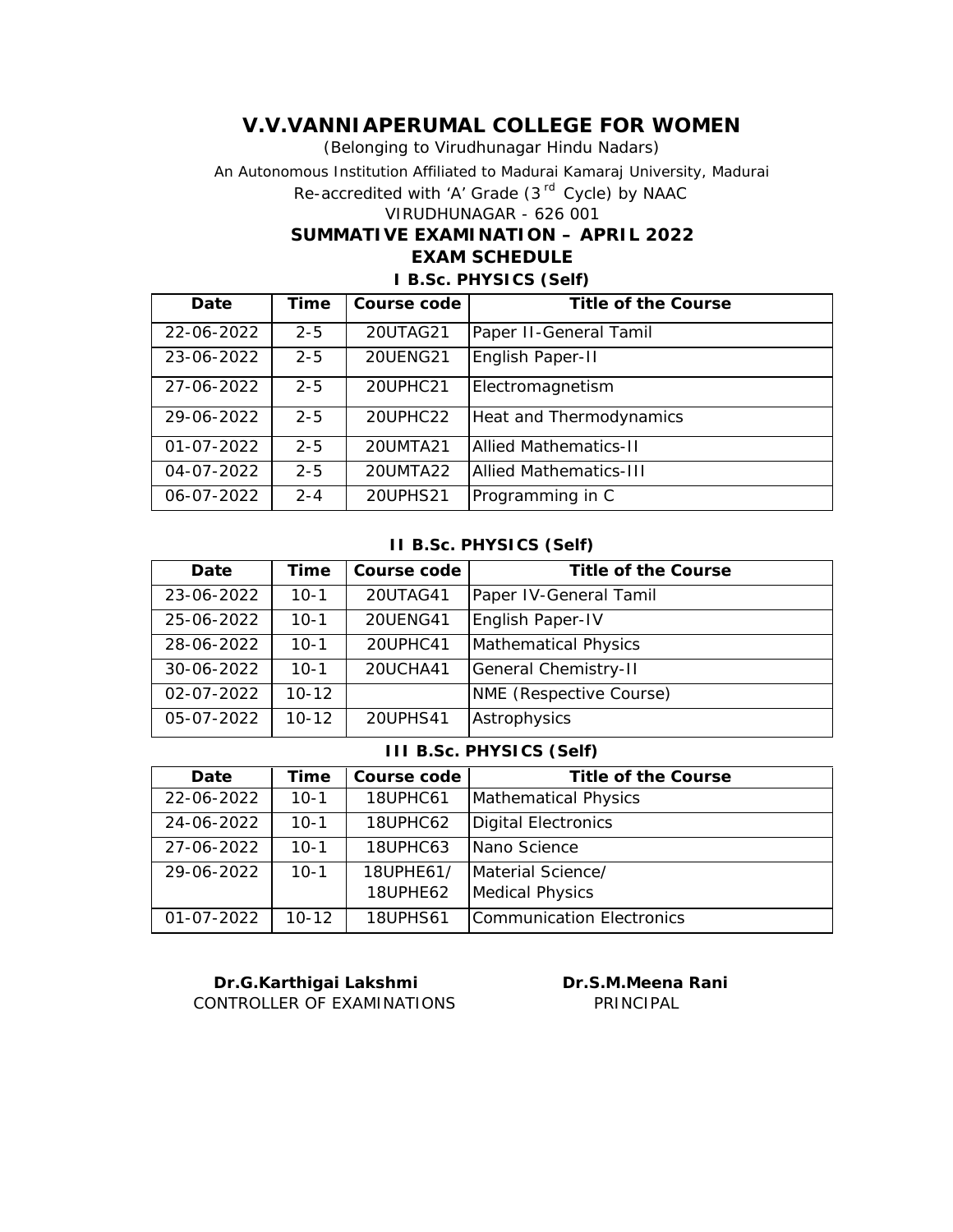(Belonging to Virudhunagar Hindu Nadars) An Autonomous Institution Affiliated to Madurai Kamaraj University, Madurai *Re-accredited with 'A' Grade (3 rd Cycle) by NAAC* VIRUDHUNAGAR - 626 001

## **SUMMATIVE EXAMINATION – APRIL 2022 EXAM SCHEDULE**

## **I M.Sc. PHYSICS**

| Date             | Time   | Course code    | Title of the Course          |
|------------------|--------|----------------|------------------------------|
|                  |        |                |                              |
| 22-06-2022       | $10-1$ | 20PPHC21       | Mathematical Physics-II      |
| 25-06-2022       | $10-1$ | $20$ PPHC $22$ | <b>Statistical Mechanics</b> |
| 29-06-2022       | $10-1$ | $20$ PPHC $23$ | <b>Ouantum Mechanics-I</b>   |
| $02 - 07 - 2022$ | $10-1$ | 20PPHE21       | Nuclear and Particle Physics |

**II M.Sc. PHYSICS**

| Date             | Time   | Course code | Title of the Course       |
|------------------|--------|-------------|---------------------------|
| 22-06-2022       | $10-1$ | 20PPHC41    | Solid State Physics-II    |
| 25-06-2022       | $10-1$ | 20PPHC42    | Molecular Spectroscopy    |
| 29-06-2022       | $10-1$ | $20$ PPHC43 | Electronic Communications |
| $02 - 07 - 2022$ | $10-1$ | 20PPHC44    | Nano Physics              |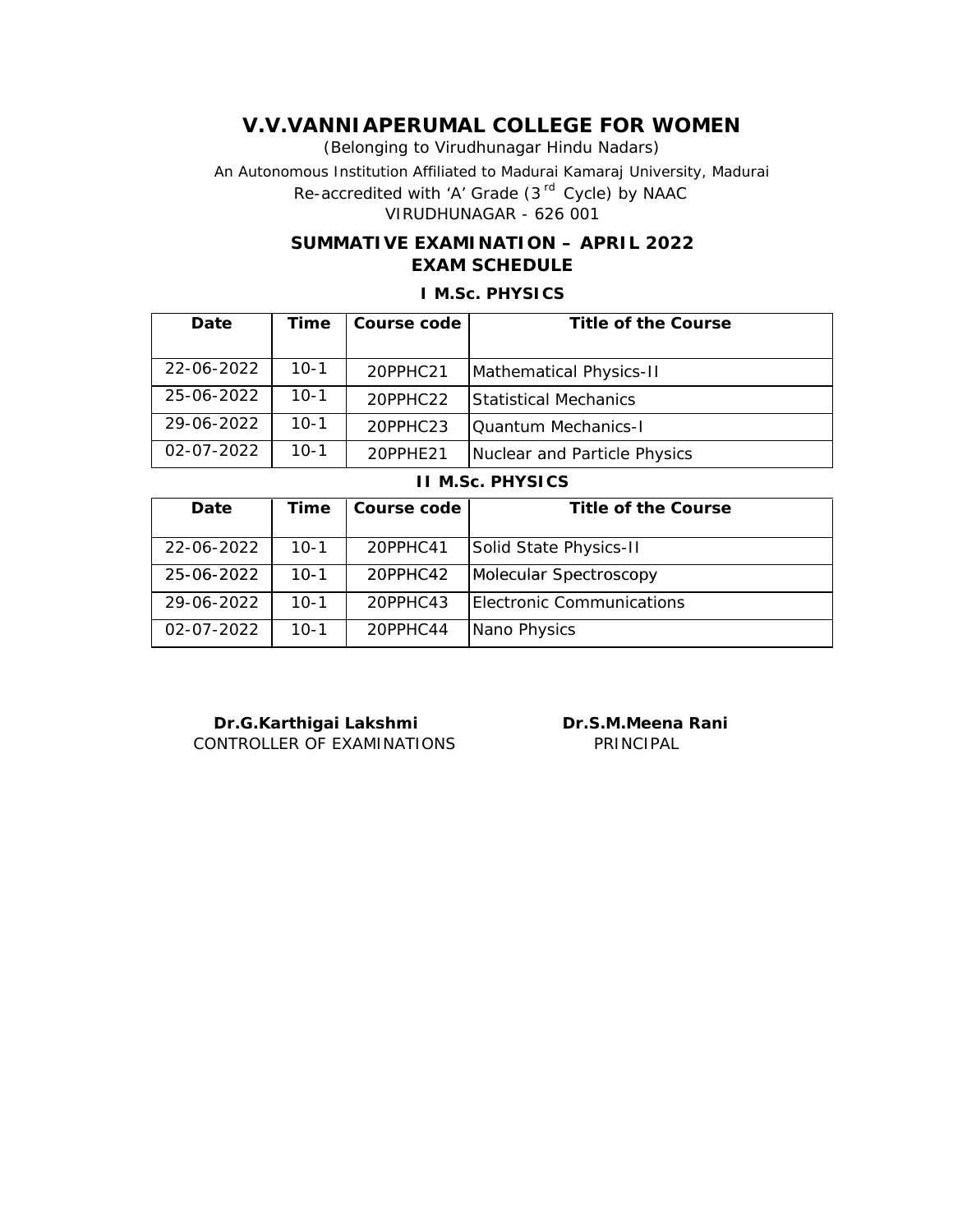(Belonging to Virudhunagar Hindu Nadars) An Autonomous Institution Affiliated to Madurai Kamaraj University, Madurai *Re-accredited with 'A' Grade (3 rd Cycle) by NAAC* VIRUDHUNAGAR - 626 001

## **SUMMATIVE EXAMINATION – APRIL 2022 EXAM SCHEDULE**

| Date             | Time    | Course code           | Title of the Course                              |
|------------------|---------|-----------------------|--------------------------------------------------|
|                  |         |                       |                                                  |
| 22-06-2022       | $2 - 5$ | 20UTAG21              | Paper II-General Tamil                           |
| 23-06-2022       | $2 - 5$ | 20UENG21              | English Paper-II                                 |
| 27-06-2022       | $2 - 5$ | 20UCHC21              | Organic Chemistry-I                              |
| 29-06-2022       | $2 - 5$ | 20UCHC22              | Inorganic and Physical Chemistry                 |
| $01 - 07 - 2022$ | $2 - 5$ | 20UMTA21/<br>20UBYA21 | Allied Mathematics-II /<br><b>Applied Botany</b> |
| 04-07-2022       | $2 - 5$ | 20UMTA22              | Allied Mathematics-III                           |
| 06-07-2022       | $2 - 4$ | 20UCHS21              | Polymer Chemistry                                |

### **I B.Sc. CHEMISTRY**

#### **II B.Sc. CHEMISTRY**

| Date             | Time      | Course code          | Title of the Course                                         |
|------------------|-----------|----------------------|-------------------------------------------------------------|
| 23-06-2022       | $10-1$    | 20UTAG41/            | Paper IV-General Tamil /                                    |
| 25-06-2022       | $10-1$    | 20UHDG41<br>20UENG41 | Hindi Paper-IV<br>English Paper-IV                          |
| 28-06-2022       | $10 - 1$  | 20UCHC41             | Inorganic, Organic and Physical Chemistry-II                |
| 30-06-2022       | $10 - 1$  | 20UPCA41             | Optics, Electricity and Electromagnetism and<br>Electronics |
| $02 - 07 - 2022$ | $10 - 12$ |                      | NME (Respective Course)                                     |
| 05-07-2022       | $10 - 12$ | 20UCHS41             | Leather Chemistry                                           |

#### **III B.Sc. CHEMISTRY**

| Date       | Time      | Course code     | Title of the Course   |
|------------|-----------|-----------------|-----------------------|
| 22-06-2022 | $10 - 1$  | 18UCHC61        | Organic Chemistry-III |
| 24-06-2022 | $10-1$    | 18UCHC62N       | Physical Chemistry-II |
| 27-06-2022 | $10 - 1$  | 18UCHC63        | Applied Chemistry     |
| 29-06-2022 | $10 - 1$  | 18UCHE61        | Medicinal Chemistry   |
| 01-07-2022 | $10 - 12$ | <b>18UCHS61</b> | Green Chemistry       |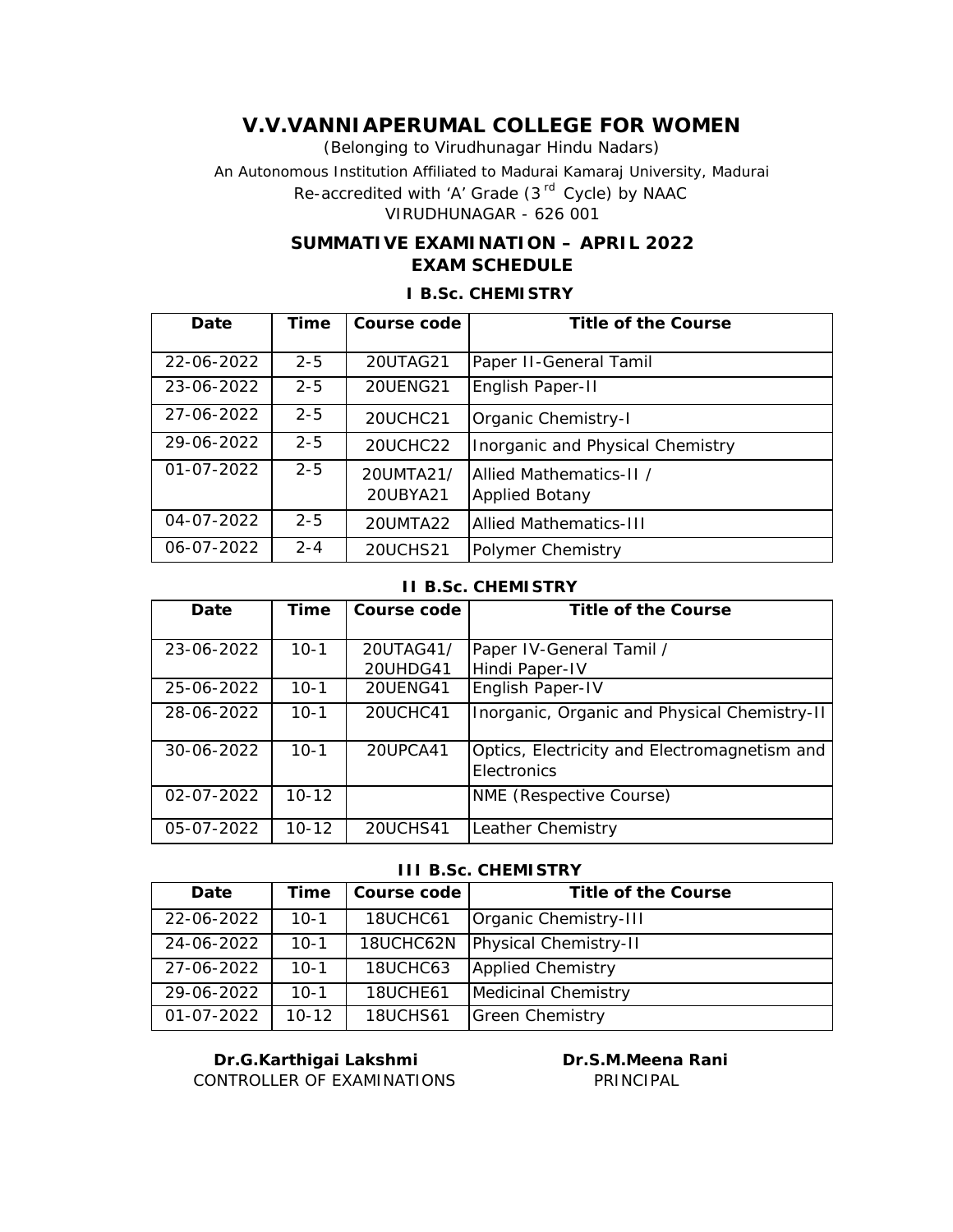(Belonging to Virudhunagar Hindu Nadars) An Autonomous Institution Affiliated to Madurai Kamaraj University, Madurai *Re-accredited with 'A' Grade (3 rd Cycle) by NAAC* VIRUDHUNAGAR - 626 001

## **SUMMATIVE EXAMINATION – APRIL 2022 EXAM SCHEDULE**

**I M.Sc. CHEMISTRY**

| Date       | Time     | Course code | Title of the Course                                                      |
|------------|----------|-------------|--------------------------------------------------------------------------|
| 22-06-2022 | $10-1$   | 20PCHC21    | Stereochemistry and Reaction Mechanism                                   |
| 25-06-2022 | $10 - 1$ | 20PCHC22    | Coordination Chemistry and f-block<br>Elements                           |
| 29-06-2022 | $10-1$   | 20PCHC23    | Group Theory, Statistical Thermodynamics<br>and Macromolecular Chemistry |
| 02-07-2022 | $10-1$   | 20PCHE21    | <b>Analytical Chemistry</b>                                              |

### **II M.Sc. CHEMISTRY**

| Date             | Time   | Course code | Title of the Course                                         |
|------------------|--------|-------------|-------------------------------------------------------------|
| 22-06-2022       | 10-1   | 20PCHC41    | Heterocycles, Natural Products and<br>Analytical Techniques |
| 25-06-2022       | $10-1$ | 20PCHC42    | Chemical Kinetics, Surface and Biophysical<br>Chemistry     |
| $29 - 06 - 2022$ | $10-1$ | 20PCHC43    | Nano and Green Chemistry                                    |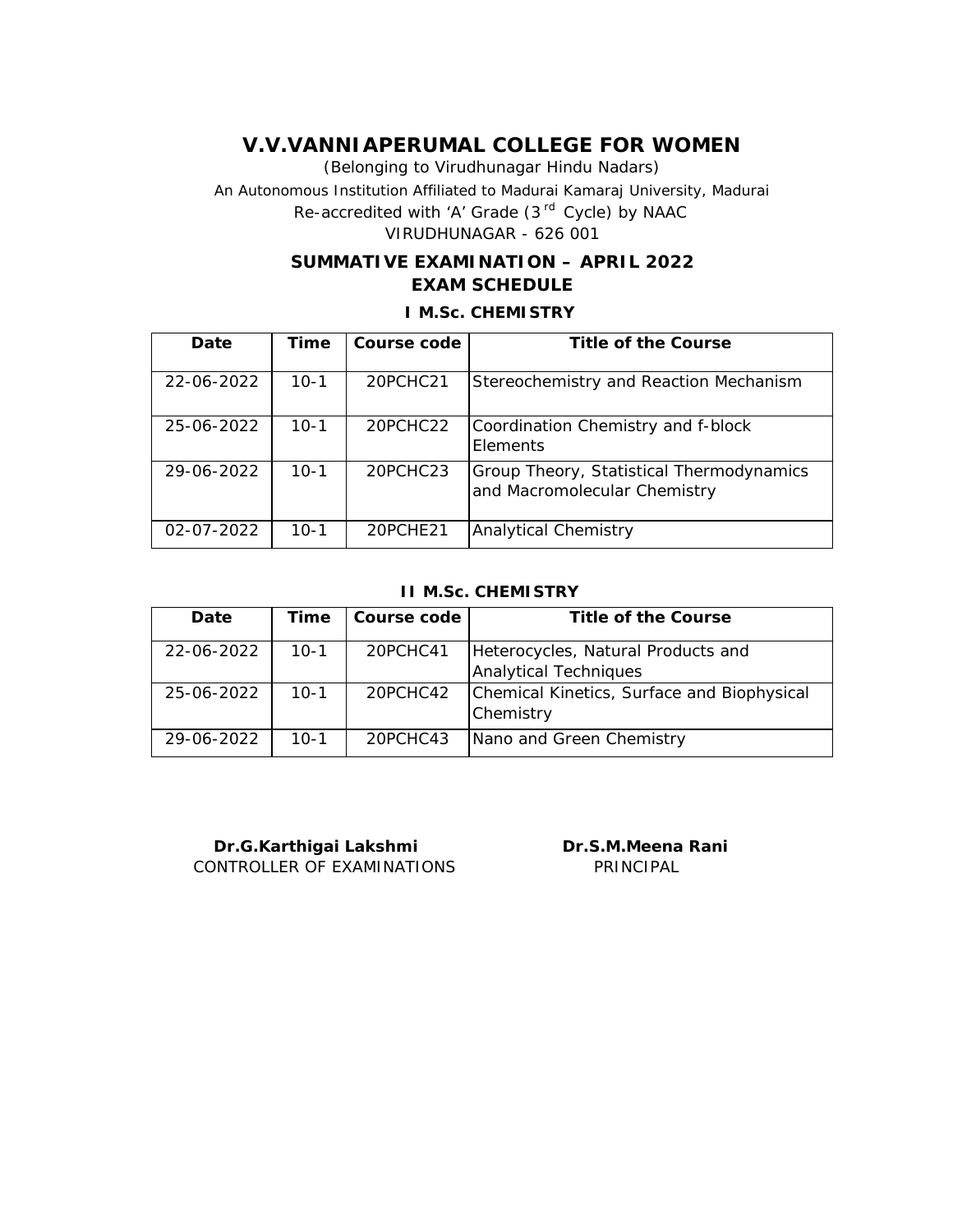(Belonging to Virudhunagar Hindu Nadars) An Autonomous Institution Affiliated to Madurai Kamaraj University, Madurai *Re-accredited with 'A' Grade (3 rd Cycle) by NAAC* VIRUDHUNAGAR - 626 001

## **SUMMATIVE EXAMINATION – APRIL 2022 EXAM SCHEDULE**

### **I B.Sc. ZOOLOGY**

| Date             | Time    | Course code | Title of the Course                          |
|------------------|---------|-------------|----------------------------------------------|
|                  |         |             |                                              |
| 22-06-2022       | $2 - 5$ | 20UTAG21    | Paper II-General Tamil                       |
| 23-06-2022       | $2 - 5$ | 20UENG21    | English Paper-II                             |
| 27-06-2022       | $2 - 5$ | 20UZYC21    | Chordata-I                                   |
| 29-06-2022       | $2 - 5$ | 20UZYC22    | Chordata-II                                  |
| $01 - 07 - 2022$ | $2 - 5$ | 20UCHA21    | Organic, Inorganic and Physical Chemistry-II |
| 04-07-2022       | $2 - 4$ | 20UZYS21    | Vermiculture                                 |

## **II B.Sc. ZOOLOGY**

| Date       | Time      | Course code | Title of the Course     |
|------------|-----------|-------------|-------------------------|
| 23-06-2022 | $10-1$    | 20UTAG41    | Paper IV-General Tamil  |
| 00-01-1900 | $10-1$    | 20UENG41    | English Paper-IV        |
| 28-06-2022 | $10-1$    | 20UZYC41    | Developmental Biology   |
| 30-06-2022 | $10-1$    | 20UBTA41    | <b>Applied Botany</b>   |
| 02-07-2022 | $10 - 12$ |             | NME (Respective Course) |
| 05-07-2022 | $10 - 12$ | 20UZYS41    | Beekeeping              |

### **III B.Sc. ZOOLOGY**

| Date       | Time     | Course code           | Title of the Course                     |
|------------|----------|-----------------------|-----------------------------------------|
| 22-06-2022 | $10-1$   | 18UZYC61              | Microbiology                            |
| 24-06-2022 | $10 - 1$ | 18UZYC62              | Biotechnology                           |
| 27-06-2022 | $10 - 1$ | 18UZYC63              | Genetics and Biostatistics              |
| 29-06-2022 | $10 - 1$ | 18UZYE62/<br>18UZYE63 | Entomology/<br>Industrial Biotechnology |
| 01-07-2022 | 10-12    | 18UZYS61              | Poultry Science                         |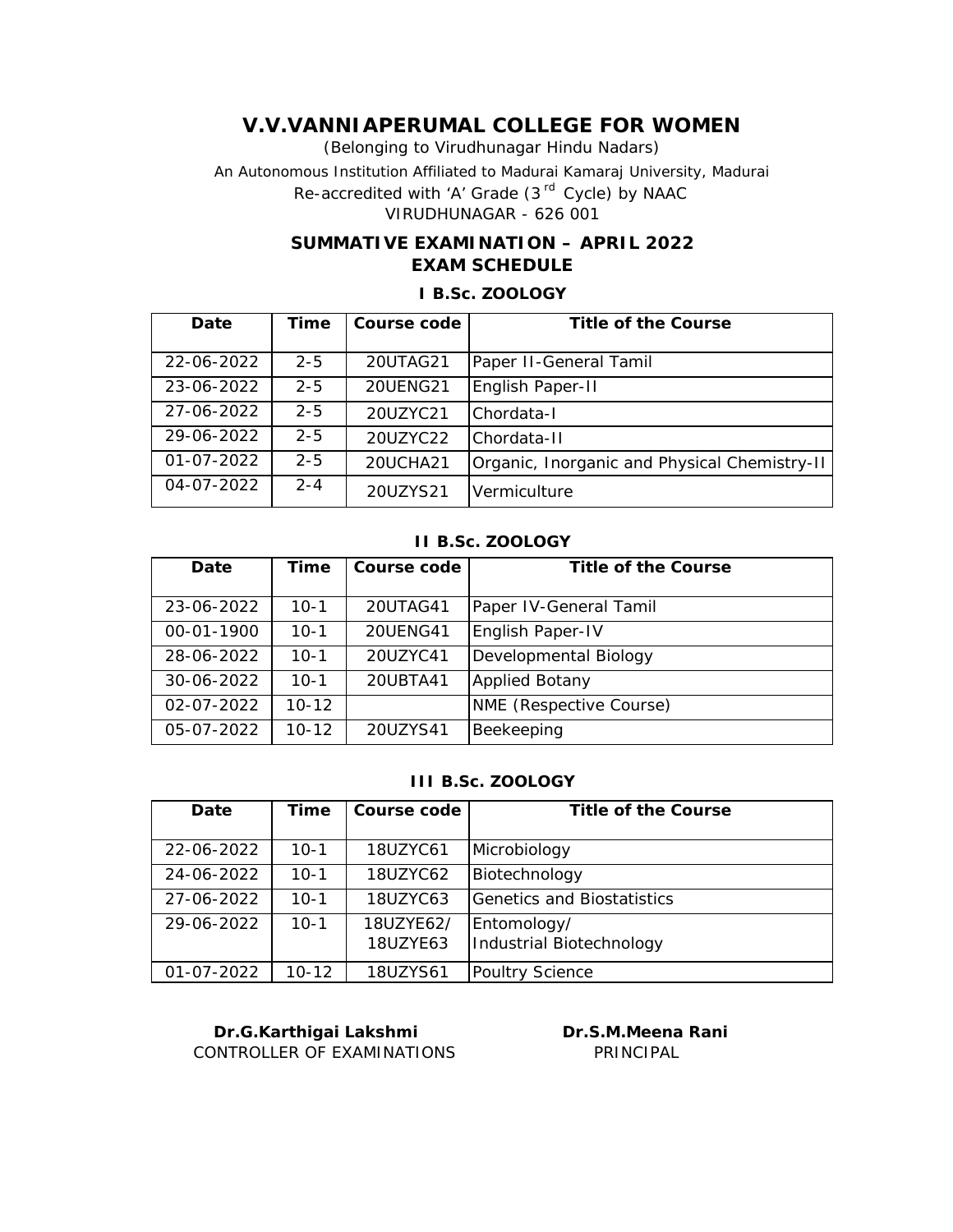(Belonging to Virudhunagar Hindu Nadars) An Autonomous Institution Affiliated to Madurai Kamaraj University, Madurai *Re-accredited with 'A' Grade (3 rd Cycle) by NAAC* VIRUDHUNAGAR - 626 001

## **SUMMATIVE EXAMINATION – APRIL 2022 EXAM SCHEDULE**

# **I M.Sc. ZOOLOGY**

| Date             | Time     | Course code | Title of the Course |
|------------------|----------|-------------|---------------------|
|                  |          |             |                     |
| 22-06-2022       | $10 - 1$ | 20PZYC21    | Animal Physiology   |
| 25-06-2022       | $10-1$   | 20PZYC22    | Immunology          |
| 29-06-2022       | 10-1     | 20PZYC23    | Entomology          |
| $02 - 07 - 2022$ | $10-1$   | 20PZYE22    | Poultry Farming     |

#### **II M.Sc. ZOOLOGY**

| Date             | Time   | Course code | Title of the Course |
|------------------|--------|-------------|---------------------|
| 22-06-2022       | $10-1$ | 20PZYC41    | Evolution           |
| 25-06-2022       | $10-1$ | 20PZYC42    | Microbiology        |
| 29-06-2022       | $10-1$ | 20PZYC43    | Molecular Biology   |
| $02 - 07 - 2022$ | $10-1$ | 20P7YC44    | Sericulture         |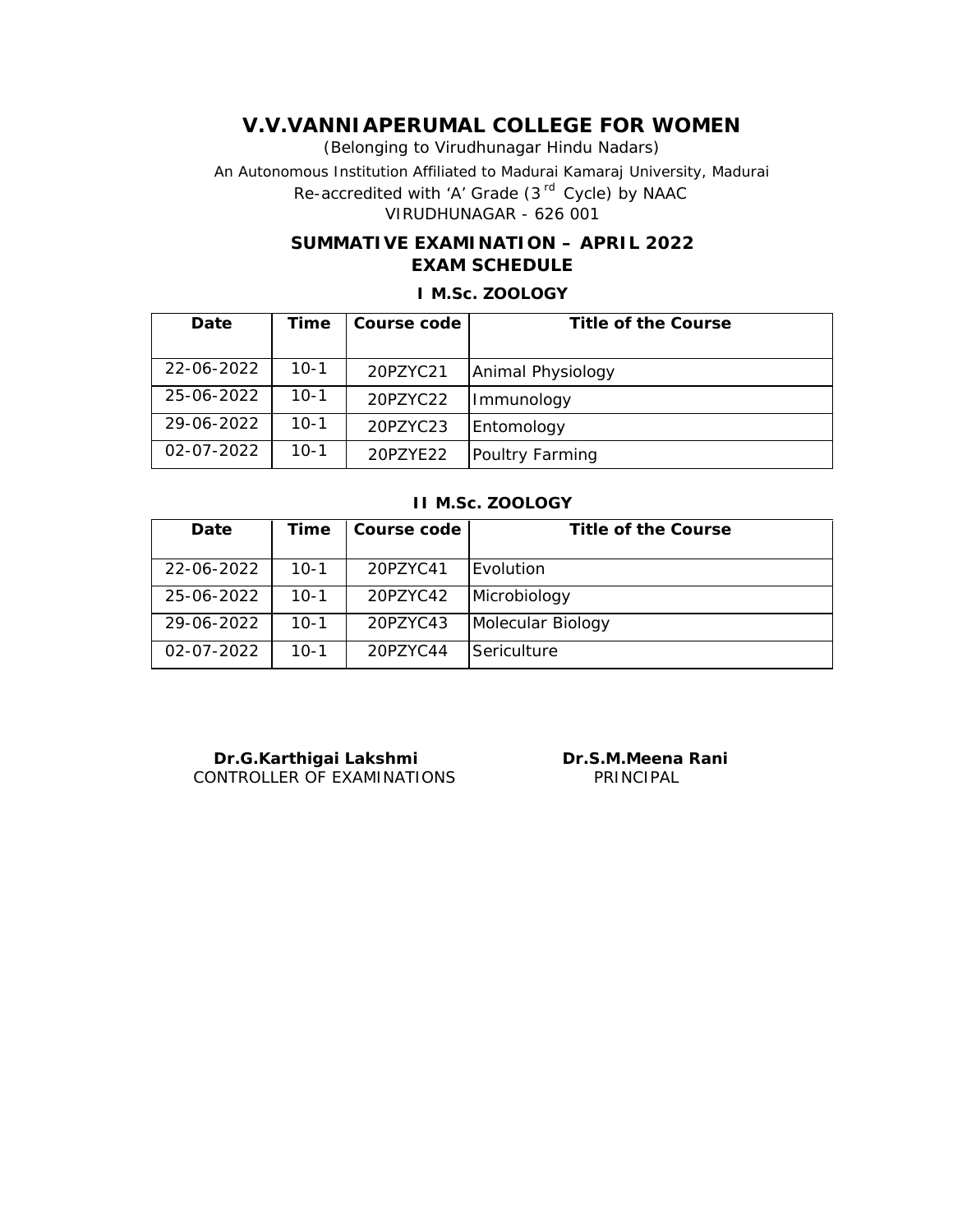(Belonging to Virudhunagar Hindu Nadars) An Autonomous Institution Affiliated to Madurai Kamaraj University, Madurai *Re-accredited with 'A' Grade (3 rd Cycle) by NAAC*

VIRUDHUNAGAR - 626 001

## **SUMMATIVE EXAMINATION – APRIL 2022 EXAM SCHEDULE**

| Date             | Time    | Course code | Title of the Course        |
|------------------|---------|-------------|----------------------------|
|                  |         |             |                            |
| 22-06-2022       | $2 - 5$ | 20UTAG21/   | Paper II-General Tamil /   |
|                  |         | 20UHDG21    | Hindi Paper-II             |
| 23-06-2022       | $2 - 5$ | 20UENG21    | English Paper-II           |
| 27-06-2022       | $2 - 5$ | 20UCSC21    | Data Structures            |
| 29-06-2022       | $2 - 5$ | 20UCSA21    | Probability and Statistics |
| $01 - 07 - 2022$ | $2 - 4$ | 20UCSS21    | <b>Digital Principles</b>  |

### **I B.Sc. COMPUTER SCIENCE (Aided)**

#### **II B.Sc. COMPUTER SCIENCE (Aided)**

| Date       | Time      | Course code | Title of the Course     |
|------------|-----------|-------------|-------------------------|
| 23-06-2022 | $10-1$    | 20UTAG41C/  | Kanini Tamil-II /       |
|            |           | 20UHDG41    | Hindi Paper-IV          |
| 25-06-2022 | $10-1$    | 20UENG41    | English Paper-IV        |
| 28-06-2022 | $10 - 1$  | 20UCSC41    | <b>Web Programming</b>  |
| 30-06-2022 | $10-1$    | 20UCSA41    | Quantitative Aptitude   |
| 02-07-2022 | $10 - 12$ |             | NME (Respective Course) |
| 05-07-2022 | $10 - 12$ | 20UCSS41    | Software Engineering    |

#### **III B.Sc. COMPUTER SCIENCE (Aided)**

| Date       | Time     | Course code            | Title of the Course                                          |
|------------|----------|------------------------|--------------------------------------------------------------|
| 22-06-2022 | $10-1$   | <b>18UCSC61</b>        | Computer Algorithms                                          |
| 24-06-2022 | $10-1$   | <b>18UCSC62</b>        | Operating System Concepts                                    |
| 27-06-2022 | $10-1$   | <b>18UCSC63</b>        | Introduction to Data Mining                                  |
| 29-06-2022 | $10 - 1$ | 18UCSE61/<br>18UCSE63N | Introduction to Cloud Computing/<br>Introduction to Big Data |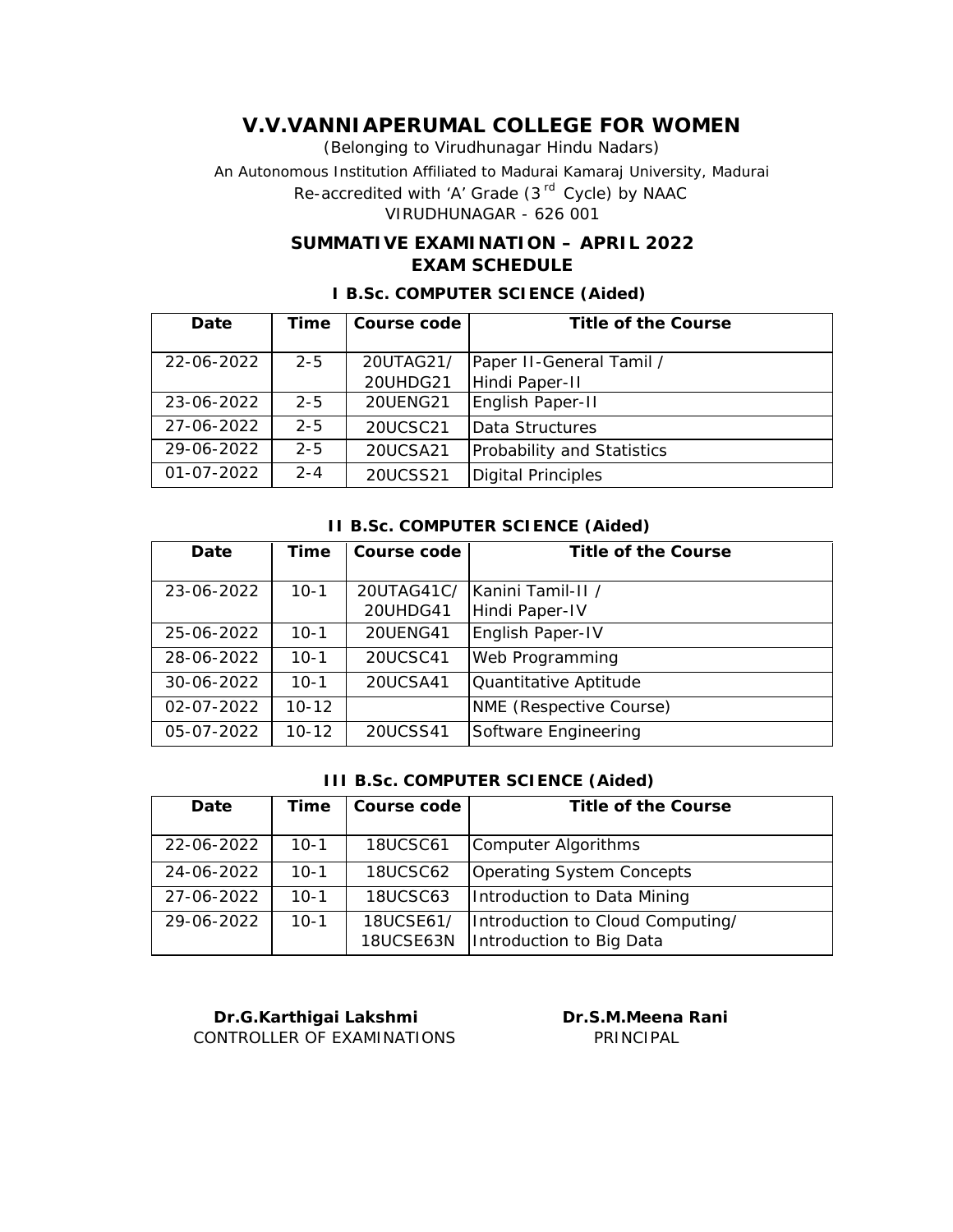(Belonging to Virudhunagar Hindu Nadars) An Autonomous Institution Affiliated to Madurai Kamaraj University, Madurai *Re-accredited with 'A' Grade (3 rd Cycle) by NAAC* VIRUDHUNAGAR - 626 001 **SUMMATIVE EXAMINATION – APRIL 2022**

### **EXAM SCHEDULE**

| Date             | Time    | Course code | Title of the Course        |
|------------------|---------|-------------|----------------------------|
|                  |         |             |                            |
| 22-06-2022       | $2 - 5$ | 20UTAG21    | Paper II-General Tamil     |
| 23-06-2022       | $2 - 5$ | 20UENG21    | English Paper-II           |
| 27-06-2022       | $2 - 5$ | 20UCSC21    | Data Structures            |
| 29-06-2022       | $2 - 5$ | 20UCSA21    | Probability and Statistics |
| $01 - 07 - 2022$ | $2 - 4$ | 20UCSS21    | Digital Principles         |

#### **I B.Sc. COMPUTER SCIENCE (Self)**

#### **II B.Sc. COMPUTER SCIENCE (Self)**

| Date       | Time      | Course code | Title of the Course     |
|------------|-----------|-------------|-------------------------|
| 23-06-2022 | $10-1$    | 20UTAG41C   | IKanini Tamil-II        |
| 25-06-2022 | $10-1$    | 20UENG41    | English Paper-IV        |
| 28-06-2022 | $10 - 1$  | 20UCSC41    | Web Programming         |
| 30-06-2022 | $10 - 1$  | 20UCSA41    | Quantitative Aptitude   |
| 02-07-2022 | $10 - 12$ |             | NME (Respective Course) |
| 05-07-2022 | $10 - 12$ | 20UCSS41    | Software Engineering    |

#### **III B.Sc. COMPUTER SCIENCE (Self)**

| Date       | Time     | Course code            | Title of the Course                                          |
|------------|----------|------------------------|--------------------------------------------------------------|
| 22-06-2022 | 10-1     | <b>18UCSC61</b>        | Computer Algorithms                                          |
| 24-06-2022 | $10-1$   | <b>18UCSC62</b>        | Operating System Concepts                                    |
| 27-06-2022 | $10 - 1$ | <b>18UCSC63</b>        | Introduction to Data Mining                                  |
| 29-06-2022 | $10-1$   | 18UCSE61/<br>18UCSE63N | Introduction to Cloud Computing/<br>Introduction to Big Data |

#### **Certificate Course - Desktop Publishing**

| Date       |         | Time   Course code | Title of the Course           |
|------------|---------|--------------------|-------------------------------|
| 28-06-2022 | $2 - 5$ |                    | 18UCDC11   Desktop Publishing |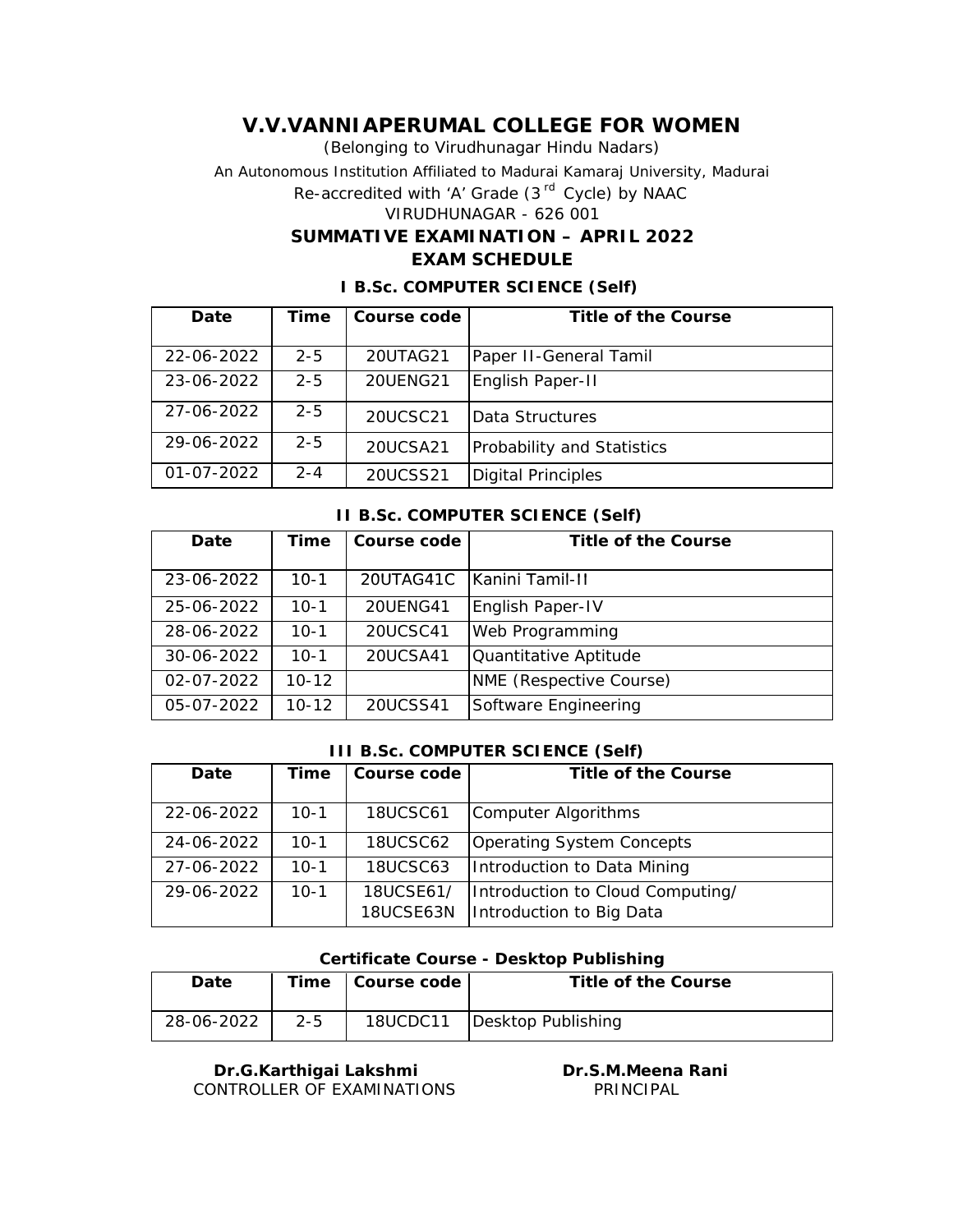(Belonging to Virudhunagar Hindu Nadars) An Autonomous Institution Affiliated to Madurai Kamaraj University, Madurai *Re-accredited with 'A' Grade (3 rd Cycle) by NAAC* VIRUDHUNAGAR - 626 001

## **SUMMATIVE EXAMINATION – APRIL 2022 EXAM SCHEDULE**

**I M.Sc. COMPUTER SCIENCE**

| Date             | Time   | Course code | Title of the Course               |
|------------------|--------|-------------|-----------------------------------|
|                  |        |             |                                   |
| 22-06-2022       | $10-1$ | 20PCSC21    | Advanced Computer Architecture    |
| 25-06-2022       | $10-1$ | 20PCSC22    | Digital Image Processing          |
| 29-06-2022       | $10-1$ | 20PCSC23    | Open Source Software              |
| $02 - 07 - 2022$ | $10-1$ | 20PCSF21    | Network Security and Cryptography |

#### **II M.Sc. COMPUTER SCIENCE**

| Date       |        | Time   Course code | Title of the Course |
|------------|--------|--------------------|---------------------|
| 22-06-2022 | $10-1$ | 20PCSC41           | Data Analytics      |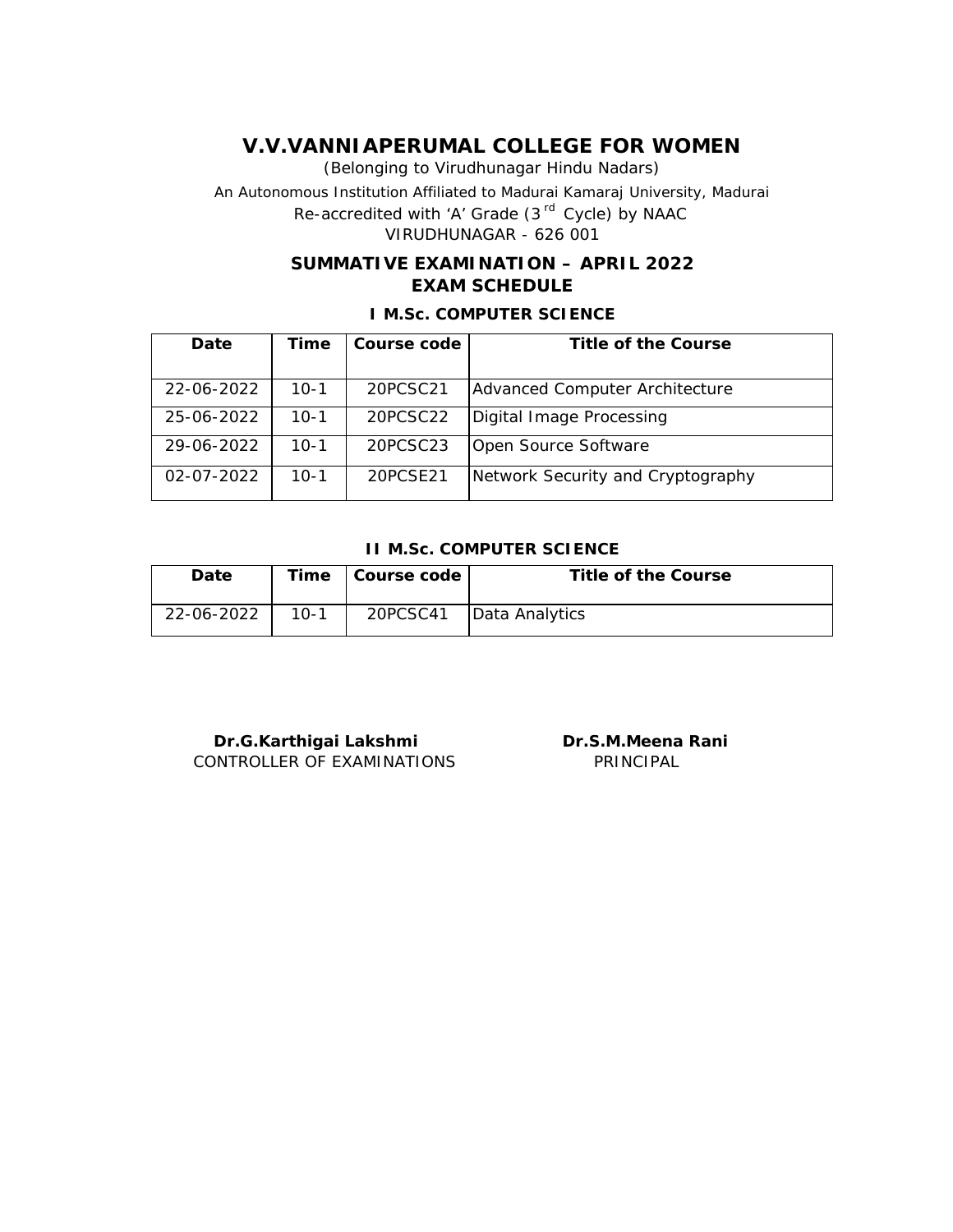(Belonging to Virudhunagar Hindu Nadars) An Autonomous Institution Affiliated to Madurai Kamaraj University, Madurai *Re-accredited with 'A' Grade (3 rd Cycle) by NAAC* VIRUDHUNAGAR - 626 001 **SUMMATIVE EXAMINATION – APRIL 2022 EXAM SCHEDULE**

| Date             | Time    | Course code | Title of the Course                          |
|------------------|---------|-------------|----------------------------------------------|
| 22-06-2022       | $2 - 5$ | 20UTAG21/   | Paper II-General Tamil /                     |
|                  |         | 20UHDG21    | Hindi Paper-II                               |
| 23-06-2022       | $2 - 5$ | 20UENG21    | English Paper-II                             |
| 27-06-2022       | $2 - 5$ | 20UBCC21    | Enzymes                                      |
| 29-06-2022       | $2 - 5$ | 20UBCC22    | Metabolism                                   |
| $01 - 07 - 2022$ | $2 - 5$ | 20UCHA21    | Organic, Inorganic and Physical Chemistry-II |
| 04-07-2022       | $2 - 4$ | 20UBCS21    | Endocrinology                                |

### **I B.Sc. BIOCHEMISTRY**

#### **II B.Sc. BIOCHEMISTRY**

| Date             | Time      | Course code | Title of the Course      |
|------------------|-----------|-------------|--------------------------|
|                  |           |             |                          |
| 23-06-2022       | $10 - 1$  | 20UTAG41    | Paper IV-General Tamil / |
|                  |           | 20UHDG41    | Hindi Paper-IV           |
| 25-06-2022       | $10 - 1$  | 20UENG41    | English Paper-IV         |
| 28-06-2022       | $10 - 1$  | 20UBCC41    | lFood Science            |
| 30-06-2022       | $10 - 1$  | 20UBIA41    | <b>Applied Biology</b>   |
| $02 - 07 - 2022$ | $10 - 12$ |             | NME (Respective Course)  |
| 05-07-2022       | $10 - 12$ | 20UBCS41    | <b>Biostatistics</b>     |

#### **III B.Sc. BIOCHEMISTRY**

| Date       | Time      | Course code     | Title of the Course              |
|------------|-----------|-----------------|----------------------------------|
|            |           |                 |                                  |
| 22-06-2022 | $10 - 1$  | 18UBCC61        | Biotechnology                    |
| 24-06-2022 | $10 - 1$  | 18UBCC62        | Plant Biochemistry               |
| 27-06-2022 | $10 - 1$  | 18UBCC63        | <b>Clinical Biochemistry</b>     |
| 29-06-2022 | $10 - 1$  | <b>18UBCE62</b> | Biofertilizers and Biopesticides |
| 01-07-2022 | $10 - 12$ | <b>18UBCS61</b> | Medical Lab Technology           |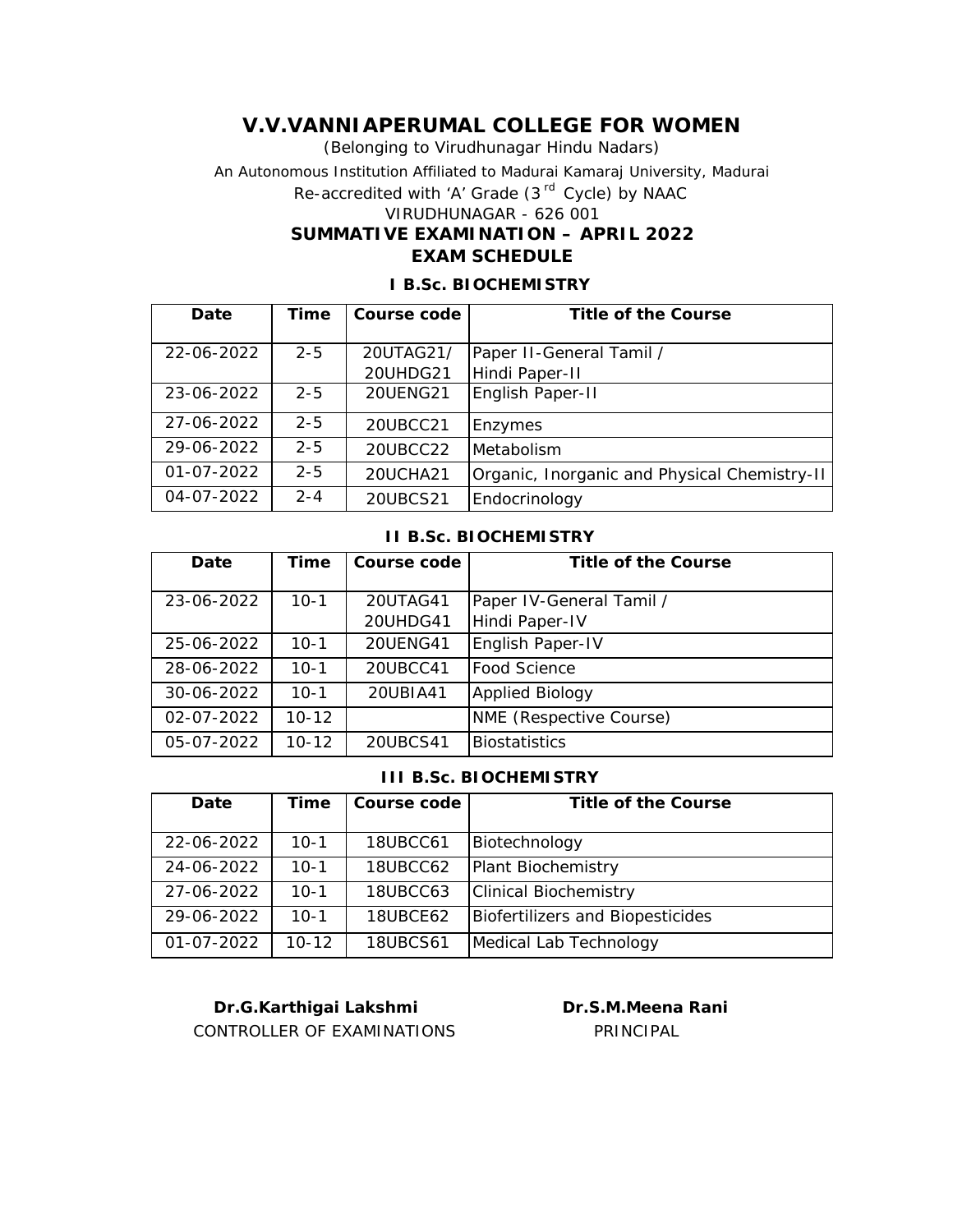**SUMMATIVE EXAMINATION – APRIL 2022 EXAM SCHEDULE** (Belonging to Virudhunagar Hindu Nadars) An Autonomous Institution Affiliated to Madurai Kamaraj University, Madurai *Re-accredited with 'A' Grade (3 rd Cycle) by NAAC* VIRUDHUNAGAR - 626 001

#### **I M.Sc. BIOCHEMISTRY**

| Date             | Time   | Course code | Title of the Course                                   |
|------------------|--------|-------------|-------------------------------------------------------|
| 22-06-2022       | 10-1   | 20PBCC21    | Endocrinology and Metabolic Regulation                |
| 25-06-2022       | $10-1$ | 20PBCC22    | Microbial Biochemistry and Fermentation<br>Technology |
| 29-06-2022       | $10-1$ | 20PBCC23    | Molecular Biology and Genetic Engineering             |
| $02 - 07 - 2022$ | 10-1   | 20PBCE21    | Plant Biochemistry                                    |

#### **II M.Sc. BIOCHEMISTRY**

| Date       | Time   | Course code | Title of the Course                |
|------------|--------|-------------|------------------------------------|
| 22-06-2022 | $10-1$ | 20PBCC41    | Environmental Biochemistry         |
| 25-06-2022 | $10-1$ |             | 20PBCC42   Clinical Biochemistry   |
| 29-06-2022 | $10-1$ | 20PBCC43    | Developmental Biology and Genetics |

#### **Diploma course in Medical Laboratory Technology - I year**

| Date       | Time    | Course code | Title of the Course                       |
|------------|---------|-------------|-------------------------------------------|
| 28-06-2022 | $2 - 5$ | 18DMLT11    | Human Anatomy, Physiology and             |
|            |         |             | Biochemistry                              |
| 30-06-2022 | $2 - 5$ | 18DMLT12    | <b>Fundamentals of Medical Laboratory</b> |
|            |         |             | Technology, Microbiology and Immunology   |

#### **Diploma course in Medical Laboratory Technology - II year**

| Date       | Time    | Course code | Title of the Course                  |
|------------|---------|-------------|--------------------------------------|
|            |         |             |                                      |
| 28-06-2022 | $2 - 5$ | 18DMLT21    | Clinical Biochemistry, Pathology and |
|            |         |             | Histopathology                       |
| 30-06-2022 | $2 - 5$ | 18DMI T22   | Blood Bank Services and Hematology   |
|            |         |             |                                      |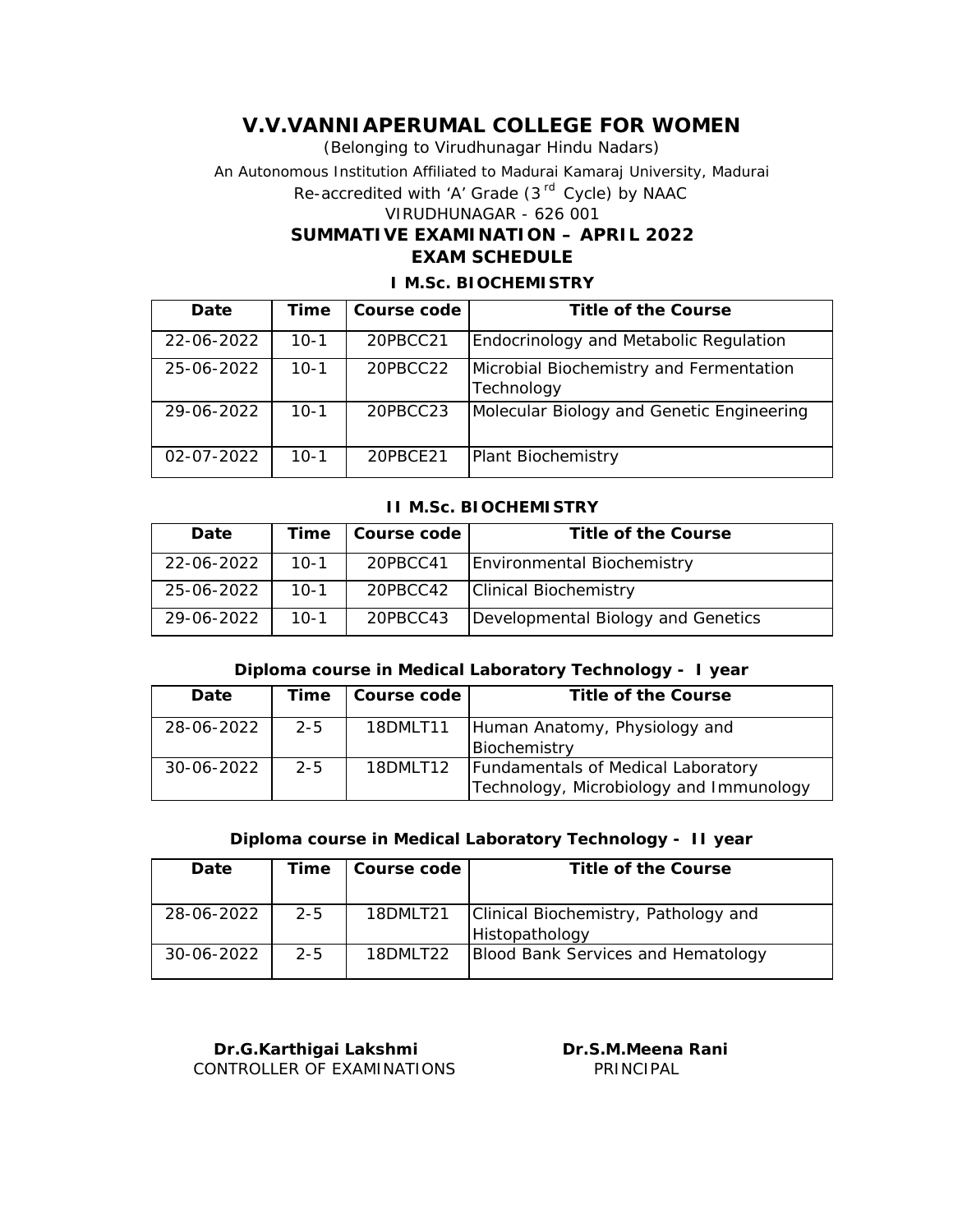(Belonging to Virudhunagar Hindu Nadars) An Autonomous Institution Affiliated to Madurai Kamaraj University, Madurai *Re-accredited with 'A' Grade (3 rd Cycle) by NAAC* VIRUDHUNAGAR - 626 001

## **SUMMATIVE EXAMINATION – APRIL 2022 EXAM SCHEDULE**

#### **I B.Sc. MICROBIOLOGY**

| Date       | Time    | Course code     | Title of the Course                          |
|------------|---------|-----------------|----------------------------------------------|
| 22-06-2022 | $2 - 5$ | 20UTAG21        | Paper II-General Tamil                       |
| 23-06-2022 | $2 - 5$ | <b>20UENG21</b> | English Paper-II                             |
| 27-06-2022 | $2 - 5$ | 20UMBC21        | Microbial Taxonomy                           |
| 29-06-2022 | $2 - 5$ | 20UMBC22        | Microbial Physiology and Metabolism          |
| 01-07-2022 | $2 - 5$ | 20UCHA21        | Organic, Inorganic and Physical Chemistry-II |
| 04-07-2022 | $2 - 4$ | 20UMBS21        | Microbiological and Analytical Techniques    |

### **II B.Sc. MICROBIOLOGY**

| Date       | Time      | Course code | Title of the Course       |
|------------|-----------|-------------|---------------------------|
| 23-06-2022 | $10-1$    | 20UTAG41    | Paper IV-General Tamil    |
| 25-06-2022 | $10-1$    | 20UENG41    | English Paper-IV          |
| 28-06-2022 | $10-1$    | 20UMBC41    | <b>Microbial Genetics</b> |
| 30-06-2022 | $10 - 1$  | 20UBIA41    | <b>Applied Biology</b>    |
| 02-07-2022 | $10 - 12$ |             | NME (Respective Course)   |
| 05-07-2022 | $10 - 12$ | 20UMBS41    | Mushroom Technology       |

### **III B.Sc. MICROBIOLOGY**

| Date       | Time      | Course code     | Title of the Course                |
|------------|-----------|-----------------|------------------------------------|
|            |           |                 |                                    |
| 22-06-2022 | $10-1$    | 18UMBC61        | Soil and Agricultural Microbiology |
| 24-06-2022 | $10-1$    | 18UMBC62        | Industrial Microbiology            |
| 27-06-2022 | $10 - 1$  | 18UMBC63        | Biotechnology                      |
| 29-06-2022 | $10 - 1$  | 18UMBE62        | Food Microbiology                  |
| 01-07-2022 | $10 - 12$ | <b>18UMBS61</b> | Nanobiotechnology                  |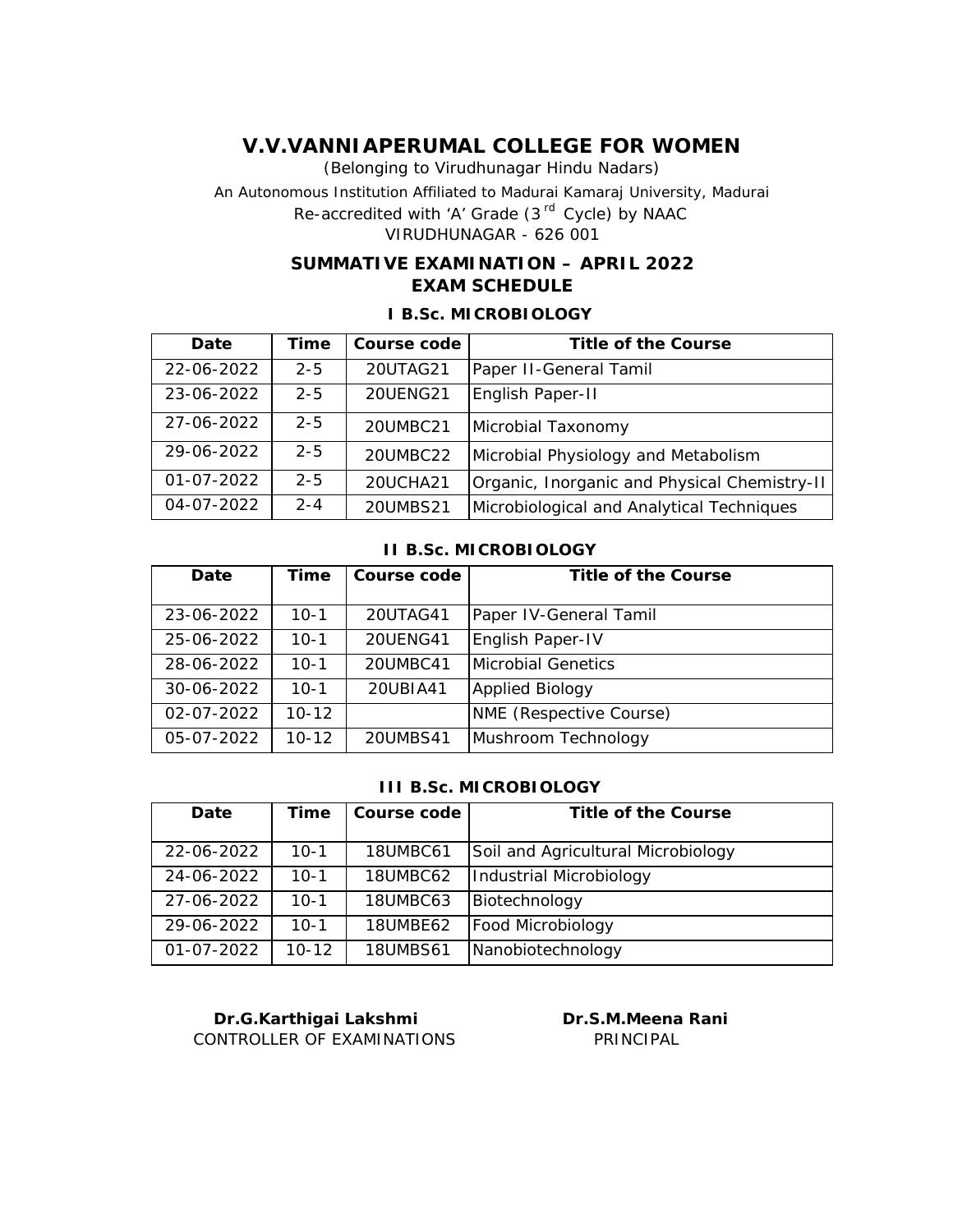(Belonging to Virudhunagar Hindu Nadars) An Autonomous Institution Affiliated to Madurai Kamaraj University, Madurai *Re-accredited with 'A' Grade (3 rd Cycle) by NAAC*

VIRUDHUNAGAR - 626 001

## **SUMMATIVE EXAMINATION – APRIL 2022 EXAM SCHEDULE**

## **Date Time Course code Title of the Course** 22-06-2022 2-5 20UTAG21/ 20UHDG21 Paper II-General Tamil/ Hindi Paper-II 23-06-2022 2-5 20UENG21 English Paper-II 27-06-2022 2-5 20UITC21 Advanced Concepts in C and Data Structures 29-06-2022  $\vert$  2-5  $\vert$  20UITA21 Discrete Mathematics  $01-07-2022$  2-4 20UITS21 Object Oriented Programming in C++

#### **I B.Sc. INFORMATION TECHNOLOGY**

**II B.Sc. INFORMATION TECHNOLOGY**

| Date             | Time      | Course code | Title of the Course     |
|------------------|-----------|-------------|-------------------------|
| 23-06-2022       | $10 - 1$  | 20UTAG41C   | Kanini Tamil-II         |
| 25-06-2022       | $10 - 1$  | 20UENG41    | English Paper-IV        |
| 28-06-2022       | $10-1$    | 20UITC41    | PHP and MySQL           |
| 30-06-2022       | $10-1$    | 20UITA41    | Data Analytics          |
| $02 - 07 - 2022$ | $10 - 12$ |             | NME (Respective Course) |
| 05-07-2022       | 10-12     | 20UITS41    | Numerical Aptitude      |

#### **III B.Sc. INFORMATION TECHNOLOGY**

| Date       | Time   | Course code     | Title of the Course     |
|------------|--------|-----------------|-------------------------|
| 22-06-2022 | $10-1$ | <b>18UITC61</b> | Mobile Computing        |
| 24-06-2022 | $10-1$ | 18UITC62        | Data Mining             |
| 27-06-2022 | $10-1$ | 18UITC63        | Software Engineering    |
| 29-06-2022 | $10-1$ | 18UITE61        | <b>Embedded Systems</b> |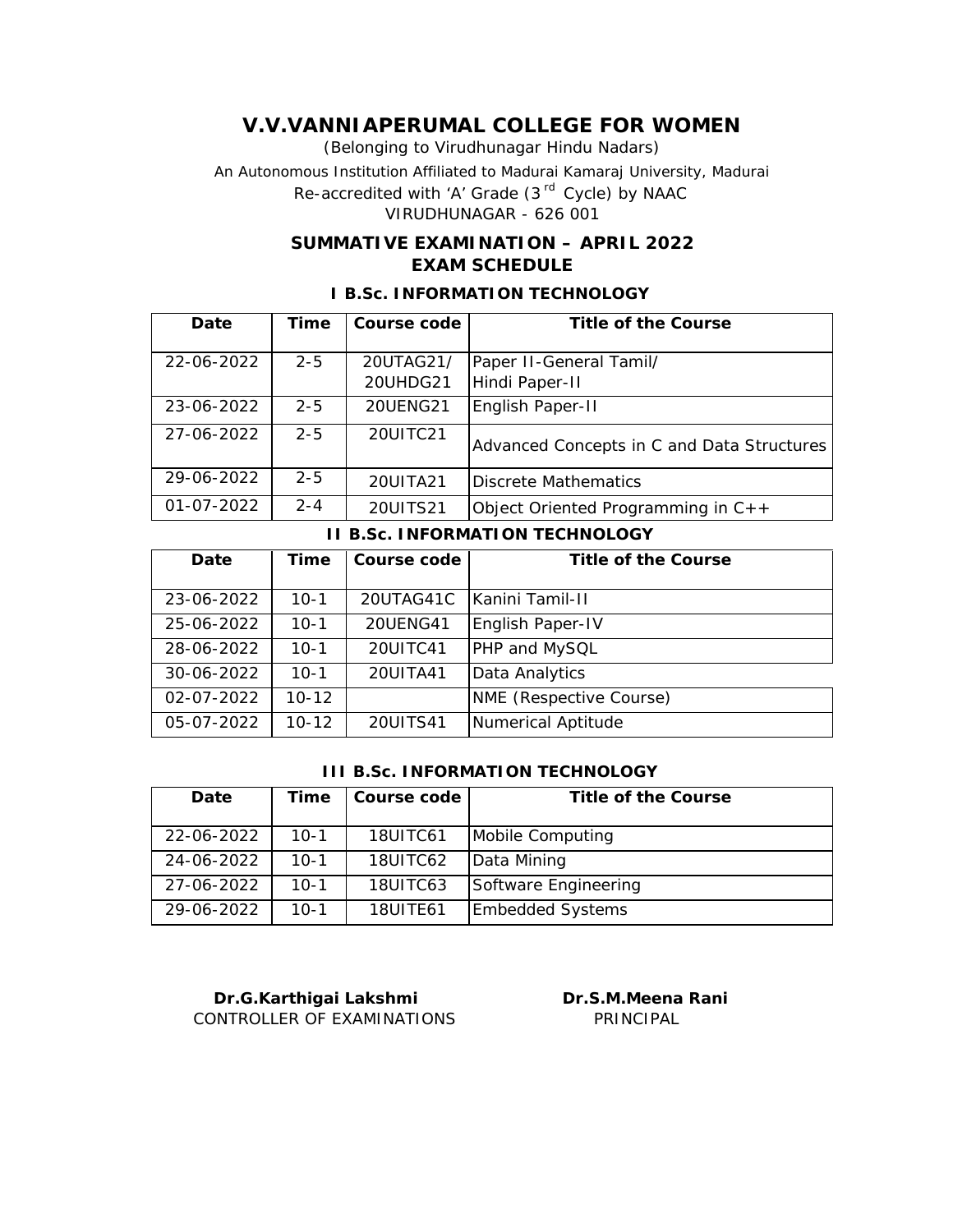(Belonging to Virudhunagar Hindu Nadars) An Autonomous Institution Affiliated to Madurai Kamaraj University, Madurai *Re-accredited with 'A' Grade (3 rd Cycle) by NAAC* VIRUDHUNAGAR - 626 001

## **SUMMATIVE EXAMINATION – APRIL 2022 EXAM SCHEDULE**

| Date       | Time   | Course code | Title of the Course             |
|------------|--------|-------------|---------------------------------|
|            |        |             |                                 |
| 22-06-2022 | 10-1   | 20PITC21    | Distributed Database Systems    |
| 25-06-2022 | 10-1   | 20PITC22    | Artificial Intelligence         |
| 29-06-2022 | $10-1$ | 20PITC23    | Mobile Applications Development |
| 02-07-2022 | 10-1   | 20PITE21    | Internet of Things              |

### **I M.Sc. INFORMATION TECHNOLOGY**

#### **Diploma Course in Desktop Publishing**

| Date       | Time    | Course code | Title of the Course                     |
|------------|---------|-------------|-----------------------------------------|
|            |         |             |                                         |
| 28-06-2022 | $2 - 5$ | 18DDTC11    | Introduction to DTP, Windows, Microsoft |
|            |         |             | Office Word and Excel                   |
| 30-06-2022 | $2 - 5$ | 18DDTC12    | PageMaker                               |
| 02-07-2022 | $2 - 5$ | 18DDTC13    | lCorelDraw                              |
| 05-07-2022 | $2 - 5$ | 18DDTC14    | Photoshop                               |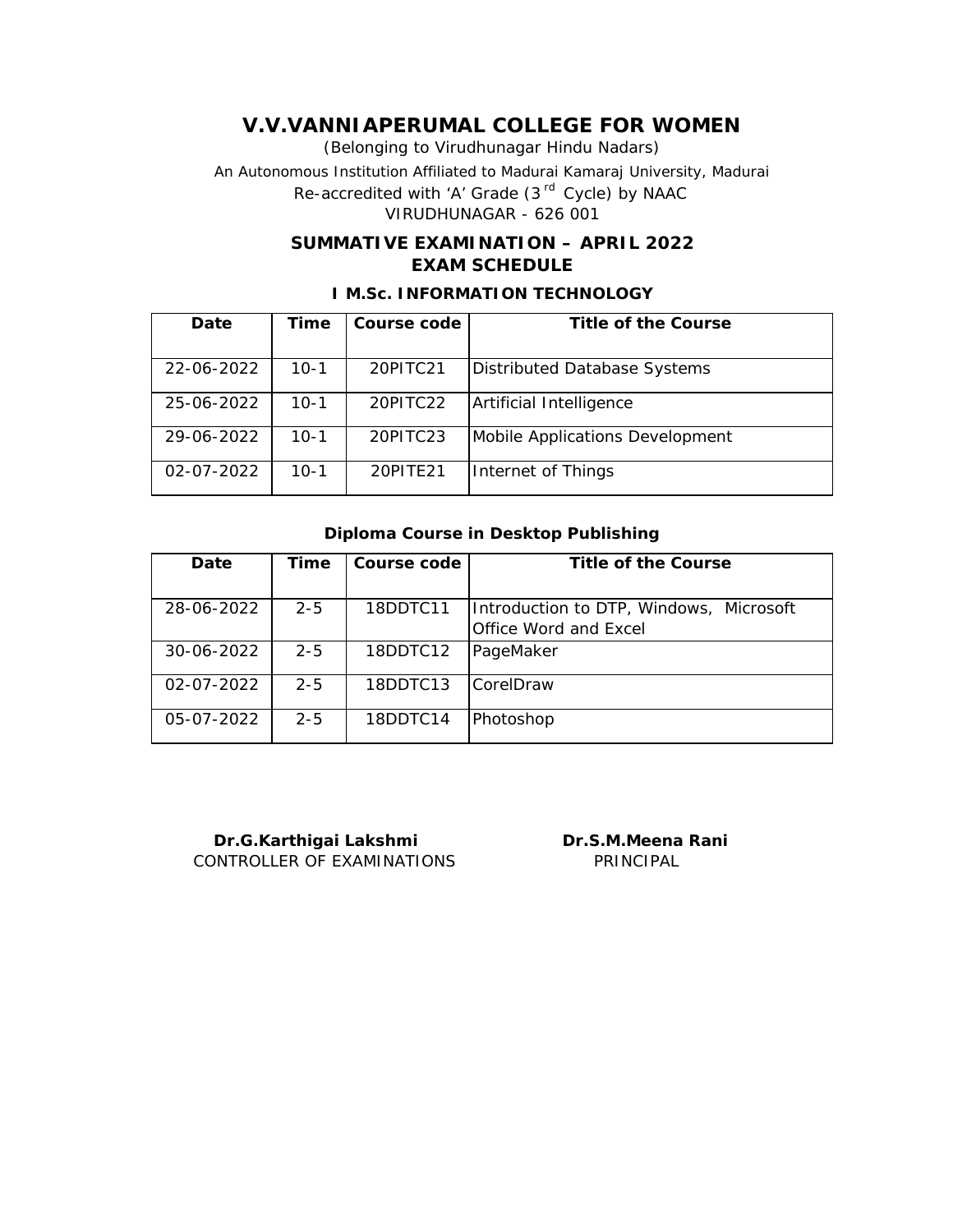(Belonging to Virudhunagar Hindu Nadars) An Autonomous Institution Affiliated to Madurai Kamaraj University, Madurai *Re-accredited with 'A' Grade (3 rd Cycle) by NAAC* VIRUDHUNAGAR - 626 001

## **SUMMATIVE EXAMINATION – APRIL 2022 EXAM SCHEDULE I B.Sc. BIOTECHNOLOGY**

| Date       | Time    | Course code     | Title of the Course                          |
|------------|---------|-----------------|----------------------------------------------|
|            |         |                 |                                              |
| 22-06-2022 | $2 - 5$ | 20UTAG21/       | Paper II-General Tamil/                      |
|            |         | 20UHDG21        | Hindi Paper-II                               |
| 23-06-2022 | $2 - 5$ | <b>20UENG21</b> | English Paper-II                             |
| 27-06-2022 | $2 - 5$ | 20UBOC21        | Molecular Biology                            |
| 29-06-2022 | $2 - 5$ | 20UBOC22        | Food Biotechnology                           |
| 01-07-2022 | $2 - 5$ | 20UCHA21        | Organic, Inorganic and Physical Chemistry-II |
| 04-07-2022 | $2 - 4$ | 20UBOS21        | Bioinstrumentation                           |

#### **II B.Sc. BIOTECHNOLOGY**

| Date       | Time      | Course code | Title of the Course        |
|------------|-----------|-------------|----------------------------|
|            |           |             |                            |
| 23-06-2022 | $10-1$    | 20UTAG41    | Paper IV-General Tamil     |
| 25-06-2022 | $10 - 1$  | 20UENG41    | English Paper-IV           |
| 28-06-2022 | $10 - 1$  | 20UBOC41    | Recombinant DNA Technology |
| 30-06-2022 | $10 - 1$  | 20UBIA41    | <b>Applied Biology</b>     |
| 02-07-2022 | $10 - 12$ |             | NME (Respective Course)    |
| 05-07-2022 | 10-12     | 20UBOS41    | Mushroom Cultivation       |

#### **III B.Sc. BIOTECHNOLOGY**

| Date             | Time      | Course code | Title of the Course         |
|------------------|-----------|-------------|-----------------------------|
|                  |           |             |                             |
| 22-06-2022       | $10-1$    | 18UBOC61    | <b>IBioinformatics</b>      |
| 24-06-2022       | $10 - 1$  | 18UBOC62    | Environmental Biotechnology |
| 27-06-2022       | $10-1$    | 18UBOC63    | Industrial Biotechnology    |
| 29-06-2022       | $10 - 1$  | 18UBOE61    | Human Physiology            |
| $01 - 07 - 2022$ | $10 - 12$ | 18UBOS61    | <b>DNA Finger Printing</b>  |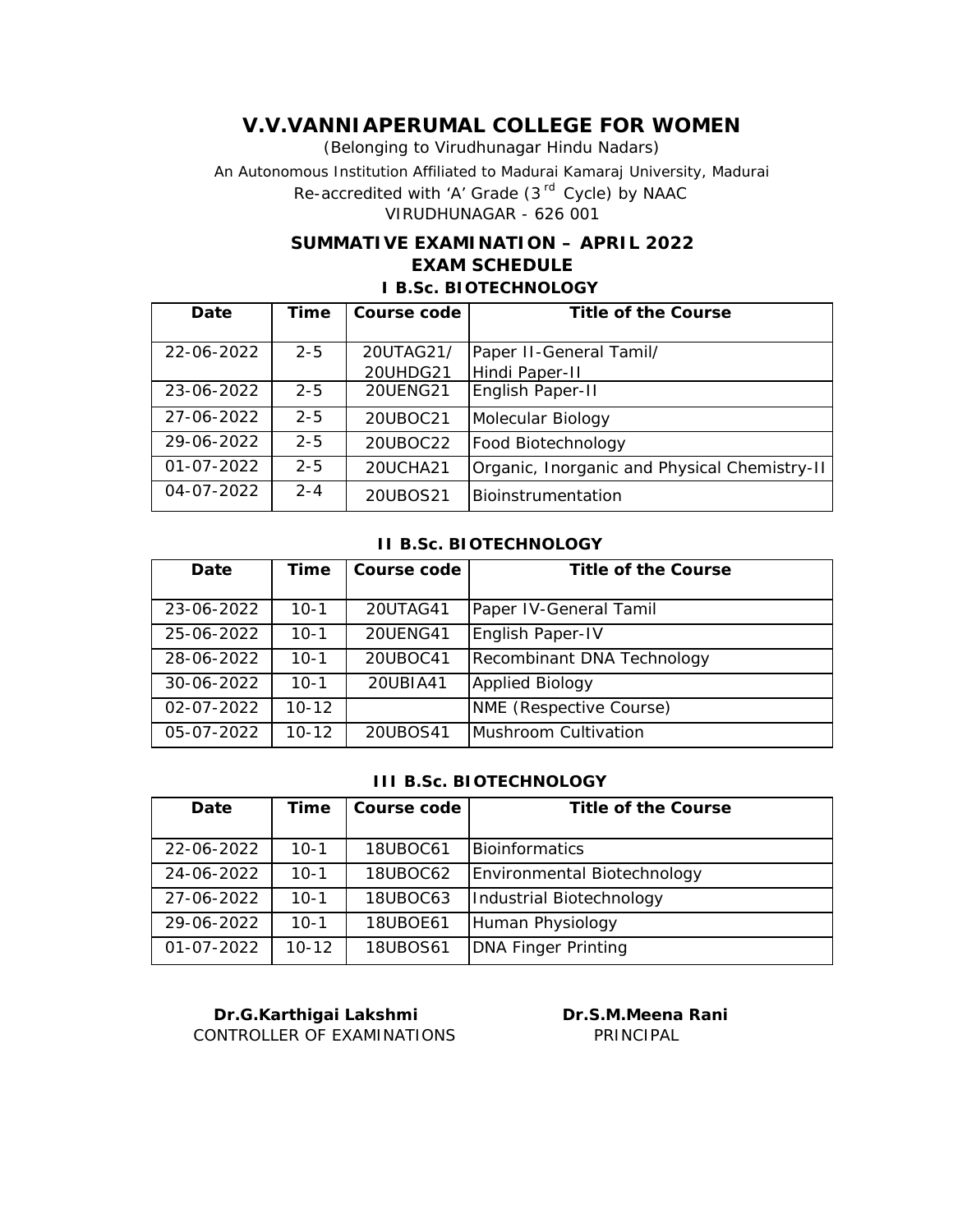(Belonging to Virudhunagar Hindu Nadars) An Autonomous Institution Affiliated to Madurai Kamaraj University, Madurai *Re-accredited with 'A' Grade (3 rd Cycle) by NAAC* VIRUDHUNAGAR - 626 001

## **SUMMATIVE EXAMINATION – APRIL 2022 EXAM SCHEDULE**

### **I B.Sc. HOME SCIENCE-NUTRITION AND DIETETICS**

| Date             | Time    | Course code | Title of the Course                          |
|------------------|---------|-------------|----------------------------------------------|
|                  |         |             |                                              |
| 22-06-2022       | $2 - 5$ | 20UTAG21    | Paper II-General Tamil                       |
| 23-06-2022       | $2 - 5$ | 20UENG21    | English Paper-II                             |
| 27-06-2022       | $2 - 5$ | 20UHSC21    | <b>Food Science-II</b>                       |
| 29-06-2022       | $2 - 5$ | 20UHSC22    | <b>Food Service Management</b>               |
| $01 - 07 - 2022$ | $2 - 5$ | 20UCNA21    | Organic, Inorganic and Physical Chemistry-II |

#### **II B.Sc. HOME SCIENCE-NUTRITION AND DIETETICS**

| Date             | Time      | Course code | Title of the Course                         |
|------------------|-----------|-------------|---------------------------------------------|
| 23-06-2022       | $10-1$    | 20UTAG41    | Paper IV-General Tamil                      |
| 25-06-2022       | $10-1$    | 20UENG41    | English Paper-IV                            |
| 28-06-2022       | $10-1$    | 20UHSC41    | Dietetics-II                                |
| 30-06-2022       | $10 - 1$  | 20UBHA41    | <b>IFunctional Foods and Nutraceuticals</b> |
| $02 - 07 - 2022$ | $10 - 12$ |             | NME (Respective Course)                     |
| 05-07-2022       | $10 - 12$ | 20UHSS41    | <b>Interior Design</b>                      |

#### **III B.Sc. HOME SCIENCE-NUTRITION AND DIETETICS**

| Date       | Time      | l Course code   | Title of the Course        |
|------------|-----------|-----------------|----------------------------|
|            |           |                 |                            |
| 22-06-2022 | $10-1$    | <b>18UHSC61</b> | Nutritional Biochemistry   |
| 24-06-2022 | $10-1$    | <b>18UHSC63</b> | <b>Extension Education</b> |
| 27-06-2022 | $10-1$    | <b>18UHSE61</b> | Textiles and Clothing      |
| 29-06-2022 | $10 - 12$ | <b>18UHSS61</b> | <b>Family Dynamics</b>     |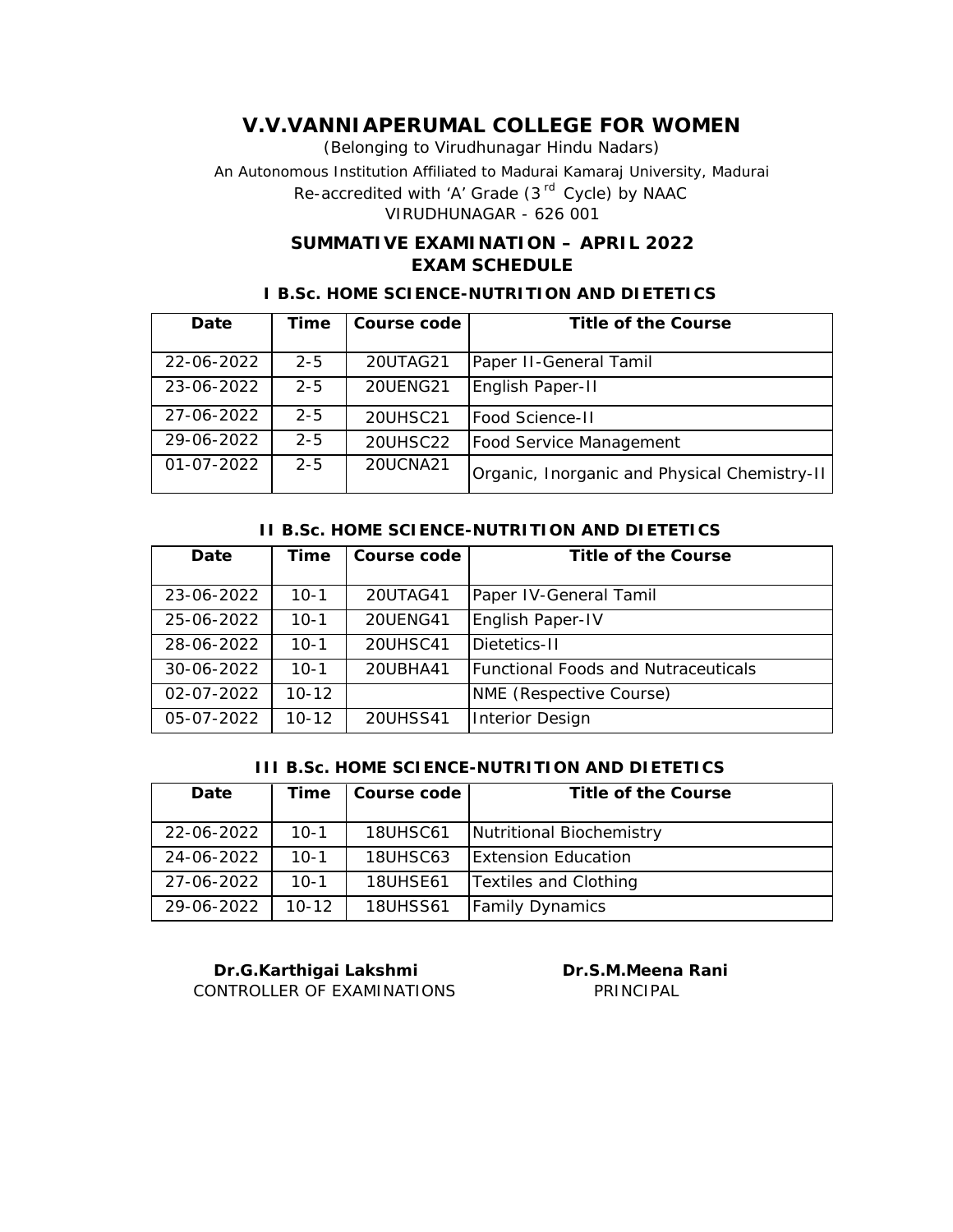(Belonging to Virudhunagar Hindu Nadars) An Autonomous Institution Affiliated to Madurai Kamaraj University, Madurai *Re-accredited with 'A' Grade (3 rd Cycle) by NAAC* VIRUDHUNAGAR - 626 001

## **SUMMATIVE EXAMINATION – APRIL 2022 EXAM SCHEDULE**

### **I M.Sc. HOME SCIENCE-NUTRITION AND DIETETICS**

| Date             | Time   | Course code | Title of the Course                     |
|------------------|--------|-------------|-----------------------------------------|
|                  |        |             |                                         |
| 22-06-2022       | $10-1$ | 20PHSC21    | <b>Advanced Nutrition and Dietetics</b> |
| 25-06-2022       | $10-1$ | 20PHSC22    | <b>Clinical Biochemistry</b>            |
| 29-06-2022       | $10-1$ | 20PHSC23    | Composite Home Science                  |
| $02 - 07 - 2022$ | 10-1   | 20PHSF21    | Statistics and Computer Applications    |

### **II M.Sc. HOME SCIENCE-NUTRITION AND DIETETICS**

| Date       | Time     | Course code | Title of the Course                 |
|------------|----------|-------------|-------------------------------------|
|            |          |             |                                     |
| 22-06-2022 | $10 - 1$ | 20PHSC41    | Dietetics Techniques and Counseling |
|            |          |             |                                     |
| 25-06-2022 | $10-1$   | 20PHSC42    | Nutrition for Health and Fitness    |
|            |          |             |                                     |
| 29-06-2022 | $10-1$   | 20PHSC43    | Bakery and Confectionery            |
|            |          |             |                                     |

### **Certificate Course in Clinical Nutrition and Dietetics**

| Date       |         | Time   Course code | Title of the Course                   |
|------------|---------|--------------------|---------------------------------------|
| 28-06-2022 | $2 - 5$ | 18CCNC11           | Principles of Nutrition and Dietetics |

## **Adv. Diploma Course in Clinical Nutrition and Dietetics - I year**

| Date       | Time    | Course code | Title of the Course            |
|------------|---------|-------------|--------------------------------|
| 28-06-2022 | $2 - 5$ |             | 18ADCNC11   Clinical Nutrition |
| 30-06-2022 | $2 - 5$ |             | 18ADCNC12   Advanced Dietetics |

### **Adv. Diploma Course in Clinical Nutrition and Dietetics - II year**

| Date       | Time    | Course code | Title of the Course                                    |
|------------|---------|-------------|--------------------------------------------------------|
| 28-06-2022 | $2 - 5$ | 18ADCNC21   | <b>Food Service Management and Quantity</b><br>Cookery |
| 30-06-2022 | $2 - 5$ |             | 18ADCNC22 Community Nutrition                          |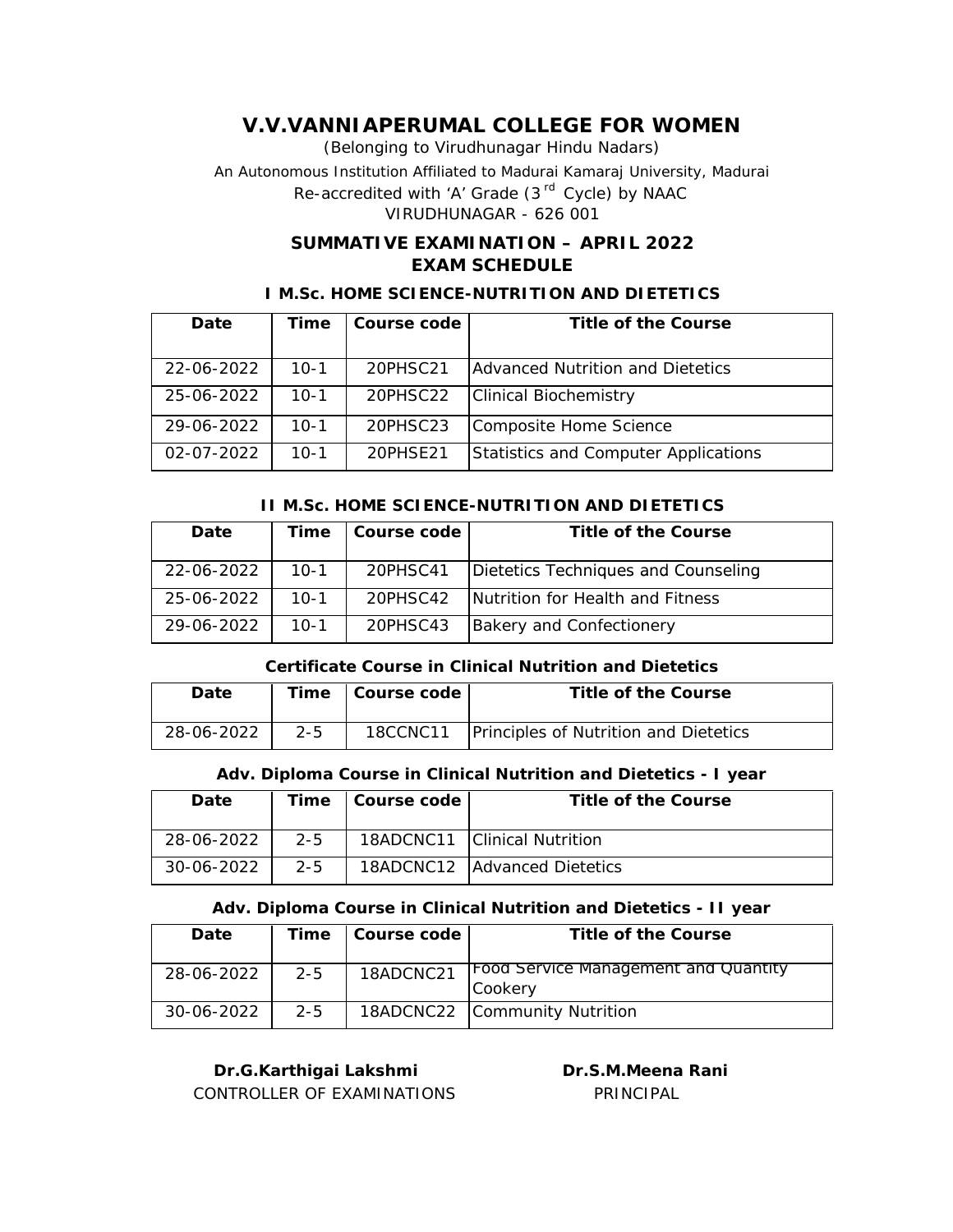(Belonging to Virudhunagar Hindu Nadars)

An Autonomous Institution Affiliated to Madurai Kamaraj University, Madurai

*Re-accredited with 'A' Grade (3 rd Cycle) by NAAC*

VIRUDHUNAGAR - 626 001

## **SUMMATIVE EXAMINATION – APRIL 2022 EXAM SCHEDULE**

| Date             | Time    | Course code | Title of the Course               |
|------------------|---------|-------------|-----------------------------------|
| 22-06-2022       | $2 - 5$ | 20UTAG21    | Paper II-General Tamil            |
| 23-06-2022       | $2 - 5$ | 20UENG21    | English Paper-II                  |
| 27-06-2022       | $2 - 5$ | 20UCFC21    | Pattern Making and Grading        |
| 29-06-2022       | $2 - 5$ | 20UCFC22    | Sewing Technology                 |
| $01 - 07 - 2022$ | $2 - 5$ | 20UHSA21    | Entrepreneurial Skill Development |

### **I B.Sc. COSTUME DESIGN AND FASHION**

#### **II B.Sc. COSTUME DESIGN AND FASHION**

| Date       | Time      | Course code     | Title of the Course                    |
|------------|-----------|-----------------|----------------------------------------|
| 23-06-2022 | $10-1$    | 20UTAG41        | Paper IV-General Tamil                 |
|            |           |                 |                                        |
| 25-06-2022 | $10-1$    | <b>20UENG41</b> | English Paper-IV                       |
| 28-06-2022 | $10-1$    | 20UCFC41        | <b>Fabric Structure and Design</b>     |
| 30-06-2022 | $10-1$    | 20UCFA41        | <b>Fashion and Clothing Psychology</b> |
| 02-07-2022 | $10 - 12$ |                 | NME (Respective Course)                |

#### **III B.Sc. COSTUME DESIGN AND FASHION**

| Date       | Time     | Course code | Title of the Course                         |
|------------|----------|-------------|---------------------------------------------|
| 22-06-2022 | $10 - 1$ | 18UCFC61    | Pattern Drafting and Construction for Adult |
|            |          |             | Wear-II                                     |
| 24-06-2022 | $10-1$   | 18UCFC62    | Computer Aided Designing                    |
| 27-06-2022 | $10-1$   | 18UCFC63    | Traditional Costumes and Indian Textiles    |
| 29-06-2022 | $10-1$   | 18UCFE61    | Apparel Quality and Management              |

### **Diploma Course in Fashion and Apparel Designing**

| Date       | Time    | Course code | Title of the Course                        |
|------------|---------|-------------|--------------------------------------------|
| 28-06-2022 | $2 - 5$ | 18DFAC11    | Pattern Construction and Apparel Designing |
| 30-06-2022 | $2 - 5$ |             | 18DFAC12   Fashion Designing               |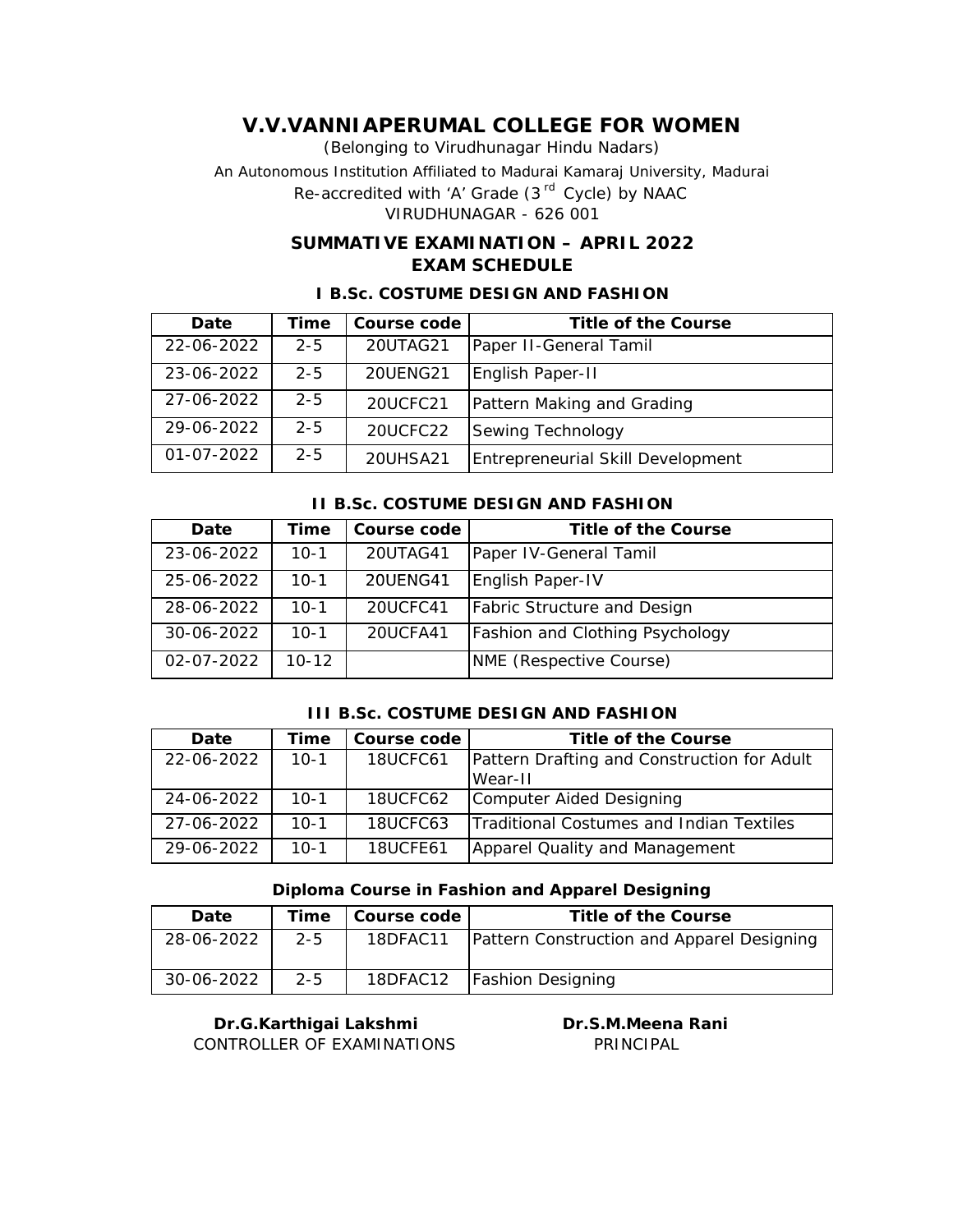(Belonging to Virudhunagar Hindu Nadars)

An Autonomous Institution Affiliated to Madurai Kamaraj University, Madurai

*Re-accredited with 'A' Grade (3 rd Cycle) by NAAC*

VIRUDHUNAGAR - 626 001

## **SUMMATIVE EXAMINATION – APRIL 2022 EXAM SCHEDULE**

#### **I B.C.A.**

| Date             | Time    | Course code | Title of the Course            |
|------------------|---------|-------------|--------------------------------|
|                  |         |             |                                |
| 22-06-2022       | $2 - 5$ | 20UTAG21    | Paper II-General Tamil         |
|                  |         |             |                                |
| 23-06-2022       | $2 - 5$ | 20UENG21    | English Paper-II               |
|                  |         |             |                                |
| 27-06-2022       | $2 - 5$ | 20UCAC21    | Programming in $C_{++}$        |
| 29-06-2022       | $2 - 5$ |             |                                |
|                  |         | 20UCAA21    | Resource Management Techniques |
| $01 - 07 - 2022$ | $2 - 4$ | 20UCAS22    | Digital Logic                  |

#### **II B.C.A.**

| Date                                                 | Time                                           | Course code                      | Title of the Course                                                                          |
|------------------------------------------------------|------------------------------------------------|----------------------------------|----------------------------------------------------------------------------------------------|
|                                                      |                                                |                                  |                                                                                              |
| 23-06-2022                                           | $10-1$                                         | 20UTAG41C                        | <b>IKanini Tamil-II</b>                                                                      |
|                                                      |                                                |                                  |                                                                                              |
| 25-06-2022                                           | $10 - 1$                                       | 20UENG41                         | English Paper-IV                                                                             |
|                                                      |                                                |                                  |                                                                                              |
|                                                      |                                                |                                  |                                                                                              |
|                                                      |                                                |                                  |                                                                                              |
|                                                      |                                                |                                  |                                                                                              |
|                                                      |                                                |                                  |                                                                                              |
|                                                      |                                                |                                  |                                                                                              |
|                                                      |                                                |                                  |                                                                                              |
|                                                      |                                                |                                  |                                                                                              |
|                                                      |                                                |                                  |                                                                                              |
| 28-06-2022<br>30-06-2022<br>02-07-2022<br>05-07-2022 | $10 - 1$<br>$10 - 1$<br>$10 - 12$<br>$10 - 12$ | 20UCAC41<br>20UCAA41<br>20UCAS41 | Java Programming<br>Financial Management<br>NME (Respective Course)<br>Computer Organization |

#### **III B.C.A.**

| Date       | Time   | Course code | Title of the Course            |
|------------|--------|-------------|--------------------------------|
| 22-06-2022 | $10-1$ | 18UCAC61    | Web Programming                |
| 24-06-2022 | $10-1$ | 18UCAC62    | Computer Graphics              |
| 27-06-2022 | $10-1$ | 18UCAC63    | Data Mining                    |
| 29-06-2022 | $10-1$ | 18UCAE61    | Mobile Application Development |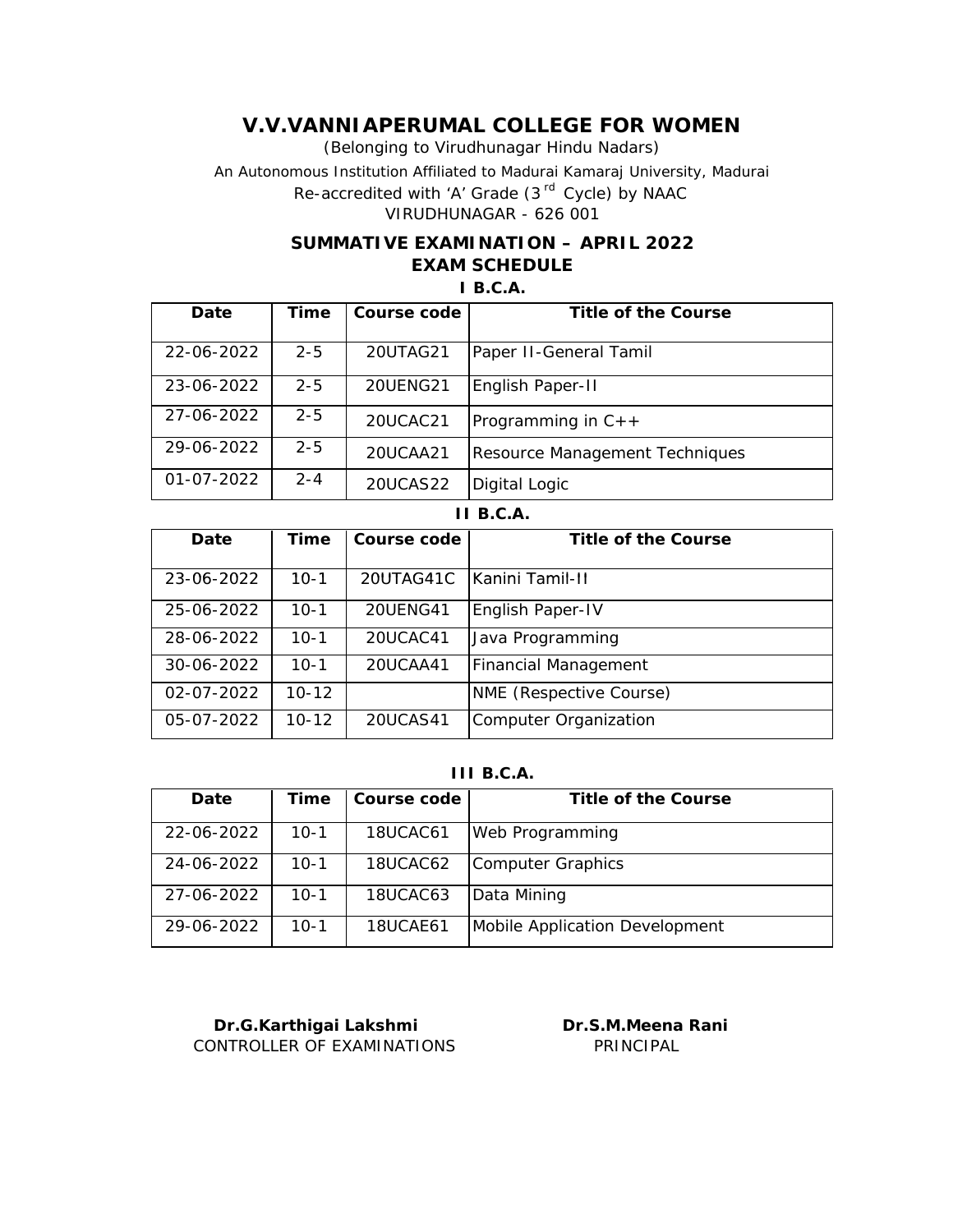(Belonging to Virudhunagar Hindu Nadars) An Autonomous Institution Affiliated to Madurai Kamaraj University, Madurai *Re-accredited with 'A' Grade (3 rd Cycle) by NAAC* VIRUDHUNAGAR - 626 001

## **SUMMATIVE EXAMINATION – APRIL 2022 EXAM SCHEDULE**

### **I M.C.A.**

| Date       | Time   | Course code | Title of the Course       |
|------------|--------|-------------|---------------------------|
| 22-06-2022 | $10-1$ | 20PCAC21    | <b>Big Data Analytics</b> |
| 25-06-2022 | $10-1$ | 20PCAC22    | Advanced Java Programming |
| 29-06-2022 | $10-1$ | 20PCAC23    | Internet of Things        |
| 02-07-2022 | 10-1   | 20PCAE21    | Compiler Design           |

**II M.C.A.**

| Date       |        | Time   Course code | Title of the Course        |
|------------|--------|--------------------|----------------------------|
| 22-06-2022 | $10-1$ | 20PCAC41           | $ C#$ and .NET Programming |

#### **PGDCA**

| Date       | Time   | Course code | Title of the Course     |
|------------|--------|-------------|-------------------------|
| 23-06-2022 | $10-1$ | 18PGDC21    | Programming in $C_{++}$ |
| 27-06-2022 | $10-1$ | 18PGDC22    | <b>Web Design</b>       |
| 01-07-2022 | $10-1$ | 18PGDC23    | DeskTop Publishing      |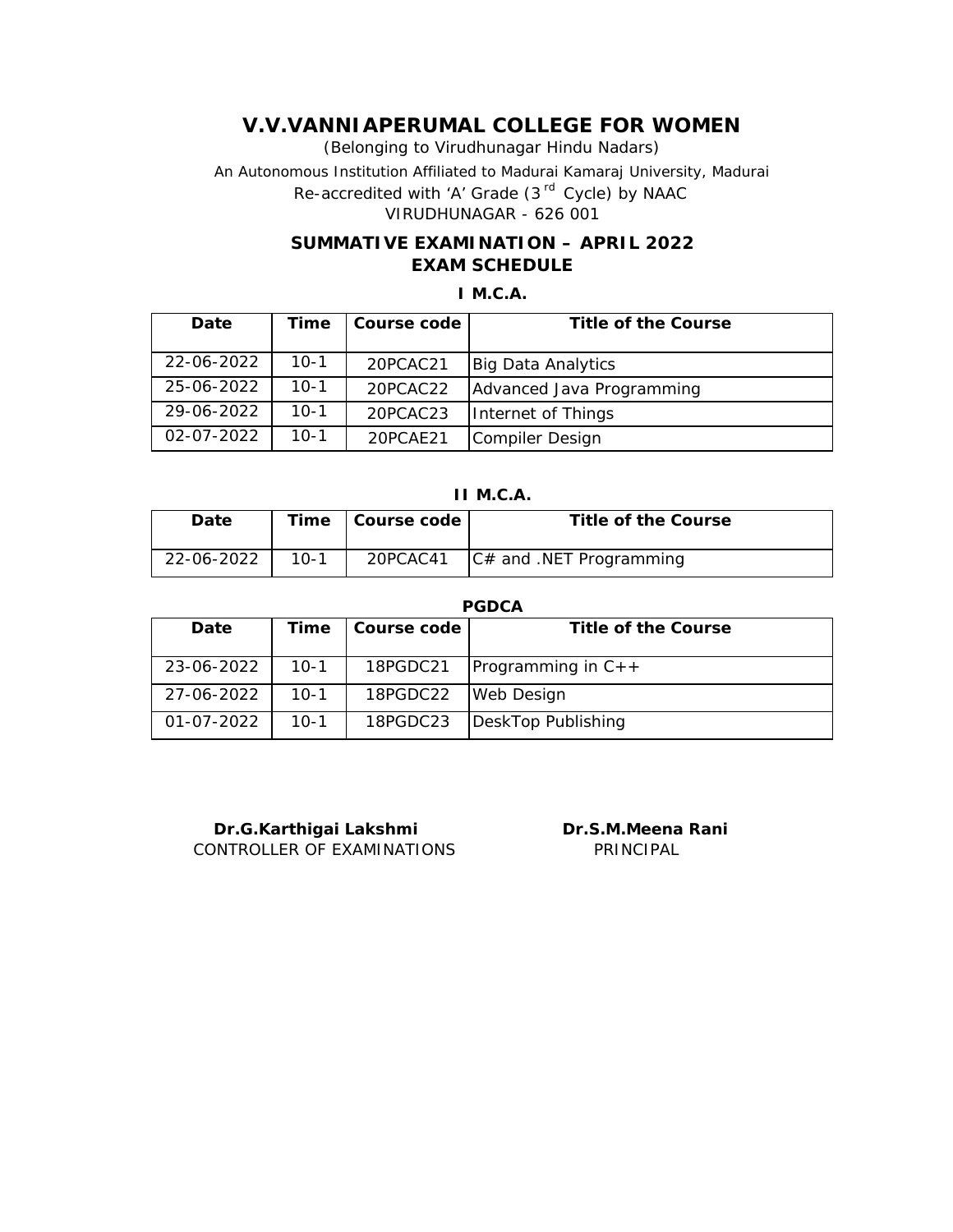(Belonging to Virudhunagar Hindu Nadars) An Autonomous Institution Affiliated to Madurai Kamaraj University, Madurai *Re-accredited with 'A' Grade (3 rd Cycle) by NAAC* VIRUDHUNAGAR - 626 001 **SUMMATIVE EXAMINATION – APRIL 2022 EXAM SCHEDULE**

| Date             | Time    | Course code     | Title of the Course            |
|------------------|---------|-----------------|--------------------------------|
|                  |         |                 |                                |
| 22-06-2022       | $2 - 5$ | 20UCOT21        | சந்தையியல்-11                  |
| 23-06-2022       | $2 - 5$ | <b>20UENG21</b> | English Paper-II               |
| 27-06-2022       | $2 - 5$ | 20UCOC21        | <b>Financial Accounting-II</b> |
| 29-06-2022       | $2 - 5$ | 20UCOA21        | Economic Development of India  |
| $01 - 07 - 2022$ | $2 - 5$ | 20UCOA22        | Principles of Insurance        |

## **I B.Com. (Aided)**

#### **II B.Com. (Aided)**

| Date             | Time      | Course code | Title of the Course                      |
|------------------|-----------|-------------|------------------------------------------|
| 23-06-2022       | $10 - 1$  | 20UCOC41    | Partnership Accounting                   |
| 25-06-2022       | $10 - 1$  | 20UCOC42    | <b>Business Mathematics</b>              |
| 28-06-2022       | $10 - 1$  | 20UCOC43    | Banking Theory, Law and Practice         |
| 30-06-2022       | $10 - 1$  | 20UCOA41    | Auditing                                 |
| $02 - 07 - 2022$ | $10 - 12$ |             | NME (Respective Course)                  |
| 05-07-2022       | $10 - 12$ | 20UCOS41    | Mathematics for Competitive Examinations |
| 06-07-2022       | $10 - 1$  | 20UCOA42    | Entrepreneurship Development             |

#### **III B.Com. (Aided)**

| Date       | Time     | Course code           | Title of the Course                                                  |
|------------|----------|-----------------------|----------------------------------------------------------------------|
| 22-06-2022 | $10 - 1$ | 18UCOC61              | Management Accounting                                                |
| 24-06-2022 | $10 - 1$ | 18UCOC62              | Income Tax Law and Practice-II                                       |
| 25-06-2022 | $10 - 1$ | 18UCOC63              | <b>Business Legislations-II</b>                                      |
| 05-07-2022 | $10-1$   | 18UCOE61/<br>18UCOE63 | Human Resource Management/<br>Industrial Organisation and Management |
| 06-07-2022 | $10 - 1$ | 18UCOE64/<br>18UCOE65 | Retail Marketing/<br>Marketing Research                              |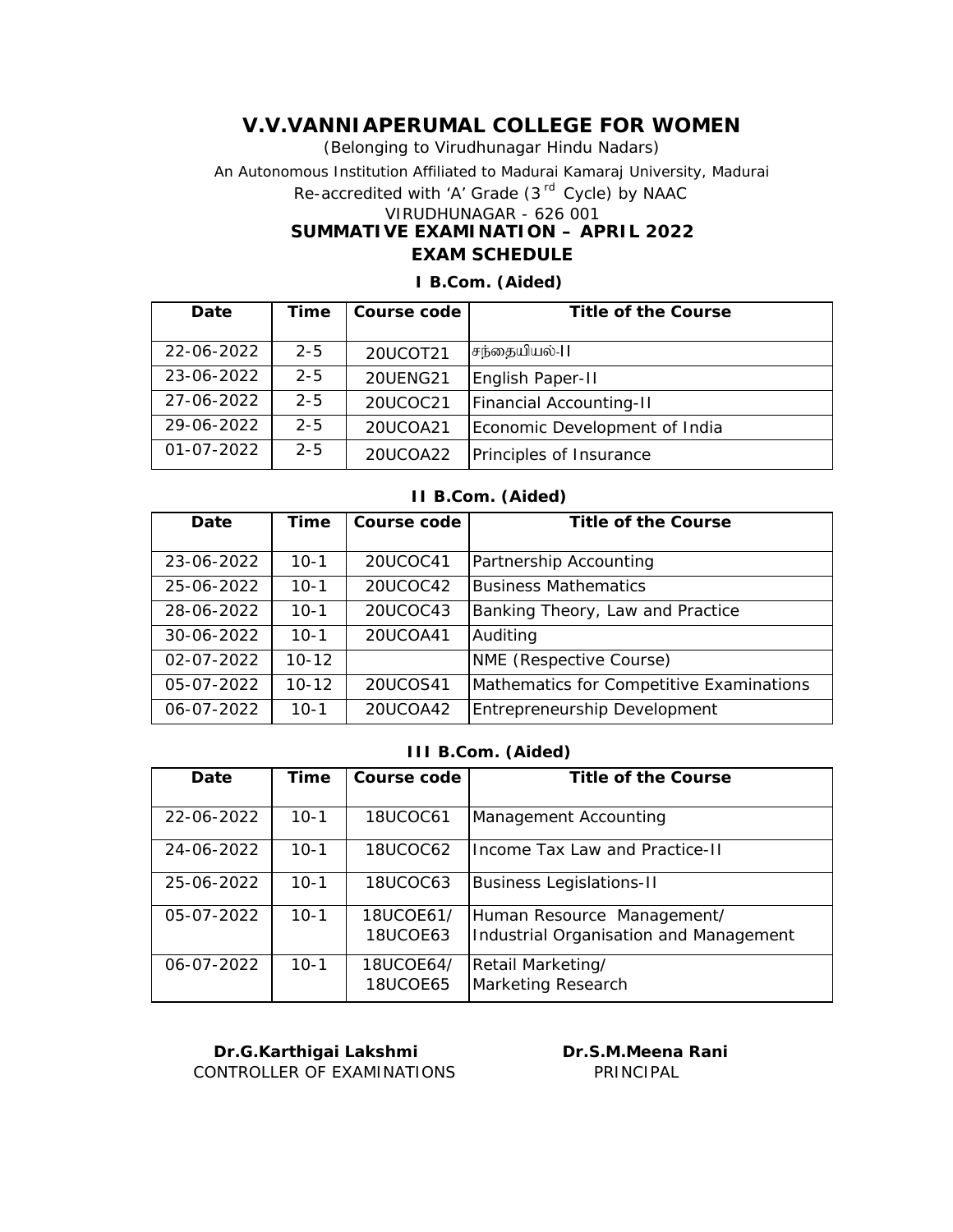(Belonging to Virudhunagar Hindu Nadars) An Autonomous Institution Affiliated to Madurai Kamaraj University, Madurai *Re-accredited with 'A' Grade (3 rd Cycle) by NAAC*

VIRUDHUNAGAR - 626 001

## **SUMMATIVE EXAMINATION – APRIL 2022 EXAM SCHEDULE**

| Date       | Time    | Course code     | Title of the Course              |
|------------|---------|-----------------|----------------------------------|
|            |         |                 |                                  |
| 22-06-2022 | $2 - 5$ | 20UCOT21        | சந்தையியல்-11                    |
| 23-06-2022 | $2 - 5$ | <b>20UENG21</b> | English Paper-II                 |
| 27-06-2022 | $2 - 5$ | 20UCOC21        | Financial Accounting-II          |
| 29-06-2022 | $2 - 5$ | 20UCCA21        | Business Application Programming |
| 01-07-2022 | $2 - 4$ | 20UCCS22        | Elements of Company Organisation |

#### **I B.Com. CA (Aided)**

**II B.Com. CA (Aided)**

| Date       | Time      | Course code | Title of the Course                      |
|------------|-----------|-------------|------------------------------------------|
|            |           |             |                                          |
| 23-06-2022 | $10 - 1$  | 20UCOC41    | Partnership Accounting                   |
| 25-06-2022 | $10-1$    | 20UCOC42    | Business Mathematics                     |
| 28-06-2022 | $10 - 1$  | 20UCOC43    | Banking Theory, Law and Practice         |
| 30-06-2022 | $10 - 1$  | 20UCCA41    | Database Management System               |
| 02-07-2022 | $10 - 12$ |             | NME (Respective Course)                  |
| 05-07-2022 | $10 - 12$ | 20UCOS41    | Mathematics for Competitive Examinations |

#### **III B.Com. CA (Aided)**

| Date             | Time      | Course code     | Title of the Course                    |
|------------------|-----------|-----------------|----------------------------------------|
| 22-06-2022       | $10-1$    | <b>18UCOC61</b> | Management Accounting                  |
| 24-06-2022       | $10-1$    | 18UCOC62        | Income Tax Law and Practice-II         |
| 25-06-2022       | $10 - 1$  | 18UCOC63        | <b>Business Legislations-II</b>        |
| 05-07-2022       | $10-1$    | 18UCCE61/       | Tally with GST/                        |
|                  |           | 18UCCE63        | Data Communication and Networks        |
| $06 - 07 - 2022$ | $10 - 12$ | <b>18UCCS61</b> | Entrepreneurship Development Programme |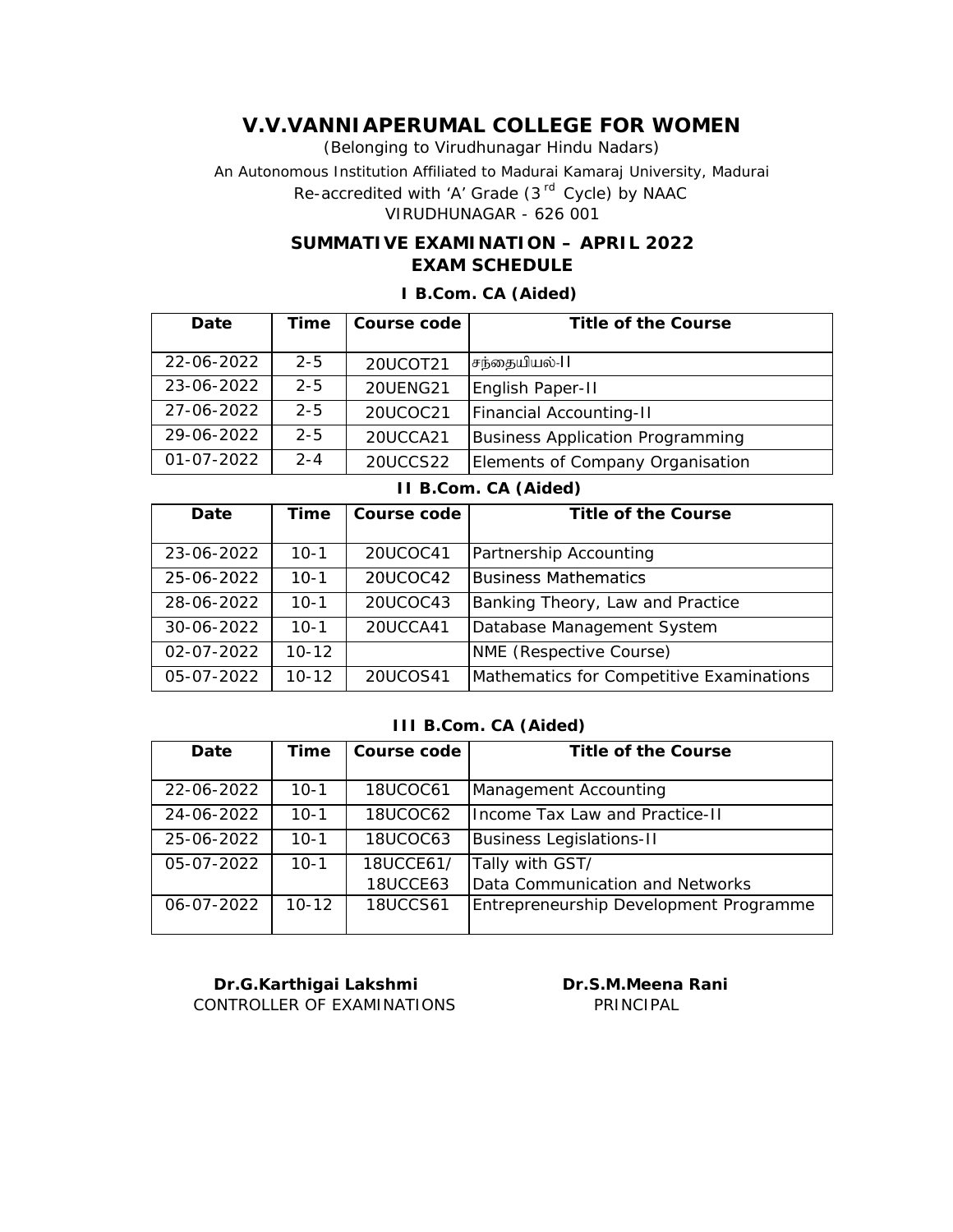(Belonging to Virudhunagar Hindu Nadars) An Autonomous Institution Affiliated to Madurai Kamaraj University, Madurai *Re-accredited with 'A' Grade (3 rd Cycle) by NAAC* VIRUDHUNAGAR - 626 001

## **SUMMATIVE EXAMINATION – APRIL 2022 EXAM SCHEDULE**

**I M.Com.**

| Date             | Time     | Course code | Title of the Course                      |
|------------------|----------|-------------|------------------------------------------|
|                  |          |             |                                          |
| 22-06-2022       | $10-1$   | 20PCOC21    | <b>Advanced Auditing</b>                 |
| 25-06-2022       | $10 - 1$ | 20PCOC22    | <b>Global Marketing</b>                  |
| 29-06-2022       | $10 - 1$ | 20PCOC23    | Costing Methods and Techniques           |
| $02 - 07 - 2022$ | $10 - 1$ | 20PCOC24    | Operations Research                      |
| $06 - 07 - 2022$ | $10 - 1$ | 20PCOE21    | Accounting Software-Tally.ERP 9 with GST |

#### **II M.Com.**

| Date       | Time     | Course code | Title of the Course                 |
|------------|----------|-------------|-------------------------------------|
| 22-06-2022 | $10-1$   | 20PCOC41    | <b>Financial Management</b>         |
| 25-06-2022 | $10 - 1$ | 20PCOC42    | Portfolio Management                |
| 29-06-2022 | $10 - 1$ | 20PCOC43    | Tax Assessment and Planning         |
| 02-07-2022 | $10 - 1$ | 20PCOE41    | Modern Marketing Management         |
| 04-07-2022 | $10 - 1$ | 20PCOV41    | Comprehensive Viva-Voce Examination |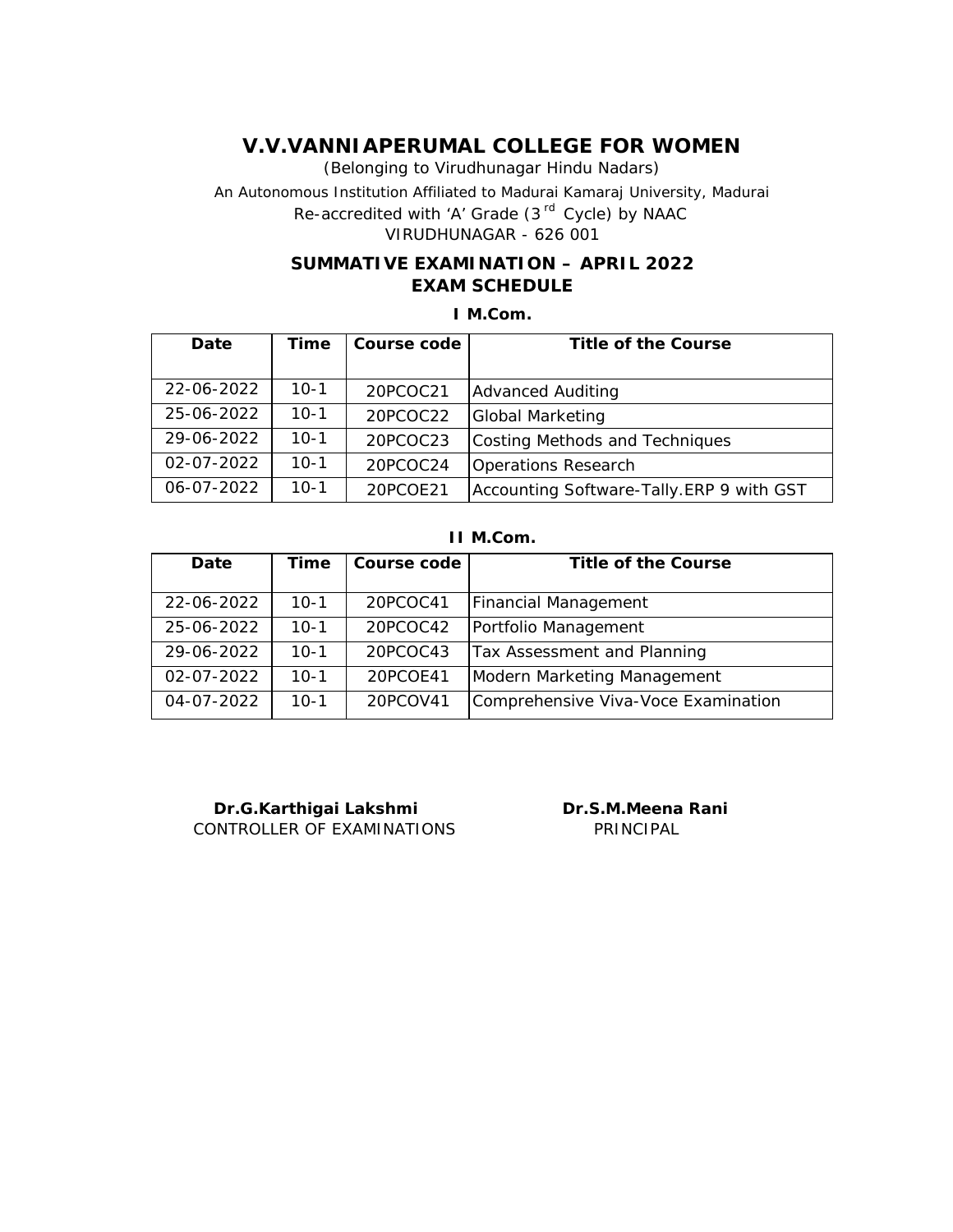(Belonging to Virudhunagar Hindu Nadars) An Autonomous Institution Affiliated to Madurai Kamaraj University, Madurai

*Re-accredited with 'A' Grade (3 rd Cycle) by NAAC*

# VIRUDHUNAGAR - 626 001

### **SUMMATIVE EXAMINATION – APRIL 2022 EXAM SCHEDULE**

**I B.Com. (Self)**

| Date       | Time    | Course code     | Title of the Course            |
|------------|---------|-----------------|--------------------------------|
|            |         |                 |                                |
| 22-06-2022 | $2 - 5$ | 20UCOT21/       | சந்தையியல்-11 /                |
|            |         | 20UHDG21        | Hindi Paper-II                 |
| 23-06-2022 | $2 - 5$ | <b>20UENG21</b> | English Paper-II               |
| 27-06-2022 | $2 - 5$ | 20UCOC21        | <b>Financial Accounting-II</b> |
| 29-06-2022 | $2 - 5$ | 20UCOA21        | Economic Development of India  |
| 01-07-2022 | $2 - 5$ | 20UCOA22        | Principles of Insurance        |

#### **II B.Com. (Self)**

| Date             | Time      | Course code | Title of the Course                      |
|------------------|-----------|-------------|------------------------------------------|
| 23-06-2022       | $10 - 1$  | 20UCOC41    | Partnership Accounting                   |
| 25-06-2022       | $10 - 1$  | 20UCOC42    | <b>Business Mathematics</b>              |
| 28-06-2022       | $10 - 1$  | 20UCOC43    | Banking Theory, Law and Practice         |
| 30-06-2022       | $10 - 1$  | 20UCOA41    | Auditing                                 |
| $02 - 07 - 2022$ | $10 - 12$ |             | NME (Respective Course)                  |
| 05-07-2022       | $10 - 12$ | 20UCOS41    | Mathematics for Competitive Examinations |
| 06-07-2022       | $10 - 1$  | 20UCOA42    | Entrepreneurship Development             |

**III B.Com. (Self)**

| Date       | Time     | Course code                  | Title of the Course                                                  |
|------------|----------|------------------------------|----------------------------------------------------------------------|
| 22-06-2022 | $10 - 1$ | <b>18UCOC61</b>              | Management Accounting                                                |
| 24-06-2022 | $10 - 1$ | 18UCOC62                     | Income Tax Law and Practice-II                                       |
| 25-06-2022 | $10 - 1$ | <b>18UCOC63</b>              | <b>Business Legislations-II</b>                                      |
| 05-07-2022 | $10-1$   | 18UCOE61/<br>18UCOE63        | Human Resource Management/<br>Industrial Organisation and Management |
| 06-07-2022 | $10-1$   | 18UCOE64/<br><b>18UCOE65</b> | Retail Marketing/<br>Marketing Research                              |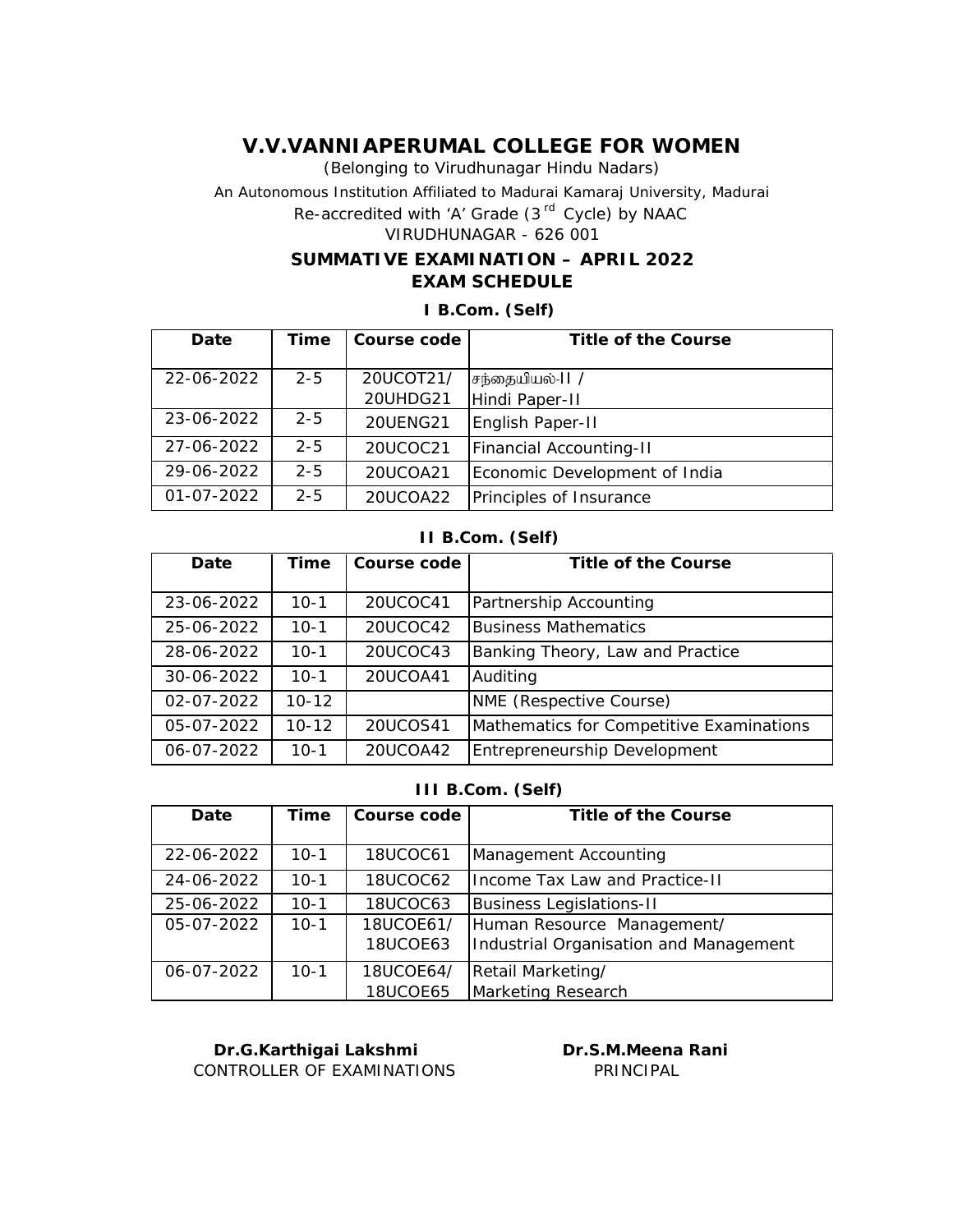(Belonging to Virudhunagar Hindu Nadars) An Autonomous Institution Affiliated to Madurai Kamaraj University, Madurai *Re-accredited with 'A' Grade (3 rd Cycle) by NAAC* VIRUDHUNAGAR - 626 001

## **SUMMATIVE EXAMINATION – APRIL 2022 EXAM SCHEDULE**

**I B.Com. CA (Self)**

| Date       | Time    | Course code     | Title of the Course              |
|------------|---------|-----------------|----------------------------------|
| 22-06-2022 | $2 - 5$ | 20UCOT21        | சந்தையியல்-II                    |
| 23-06-2022 | $2 - 5$ | <b>20UENG21</b> | English Paper-II                 |
| 27-06-2022 | $2 - 5$ | 20UCOC21        | <b>Financial Accounting-II</b>   |
| 29-06-2022 | $2 - 5$ | 20UCCA21        | Business Application Programming |
| 01-07-2022 | $2 - 4$ | 20UCCS22        | Elements of Company Organisation |

**II B.Com. CA (Self)**

| Date             | Time      | Course code | Title of the Course                      |
|------------------|-----------|-------------|------------------------------------------|
| 23-06-2022       | $10-1$    | 20UCOC41    | Partnership Accounting                   |
| 25-06-2022       | $10 - 1$  | 20UCOC42    | <b>Business Mathematics</b>              |
| 28-06-2022       | $10 - 1$  | 20UCOC43    | Banking Theory, Law and Practice         |
| 30-06-2022       | $10 - 1$  | 20UCCA41    | Database Management System               |
| $02 - 07 - 2022$ | $10 - 12$ |             | NME (Respective Course)                  |
| 05-07-2022       | $10 - 12$ | 20UCOS41    | Mathematics for Competitive Examinations |

#### **III B.Com. CA (Self)**

| Date       | Time      | Course code           | Title of the Course                                |
|------------|-----------|-----------------------|----------------------------------------------------|
| 22-06-2022 | $10 - 1$  | 18UCOC61              | Management Accounting                              |
| 24-06-2022 | $10 - 1$  | 18UCOC62              | Income Tax Law and Practice-II                     |
| 25-06-2022 | $10 - 1$  | <b>18UCOC63</b>       | <b>Business Legislations-II</b>                    |
| 05-07-2022 | $10 - 1$  | 18UCCE61/<br>18UCCE63 | Tally with GST/<br>Data Communication and Networks |
| 06-07-2022 | $10 - 12$ | <b>18UCCS61</b>       | Entrepreneurship Development Programme             |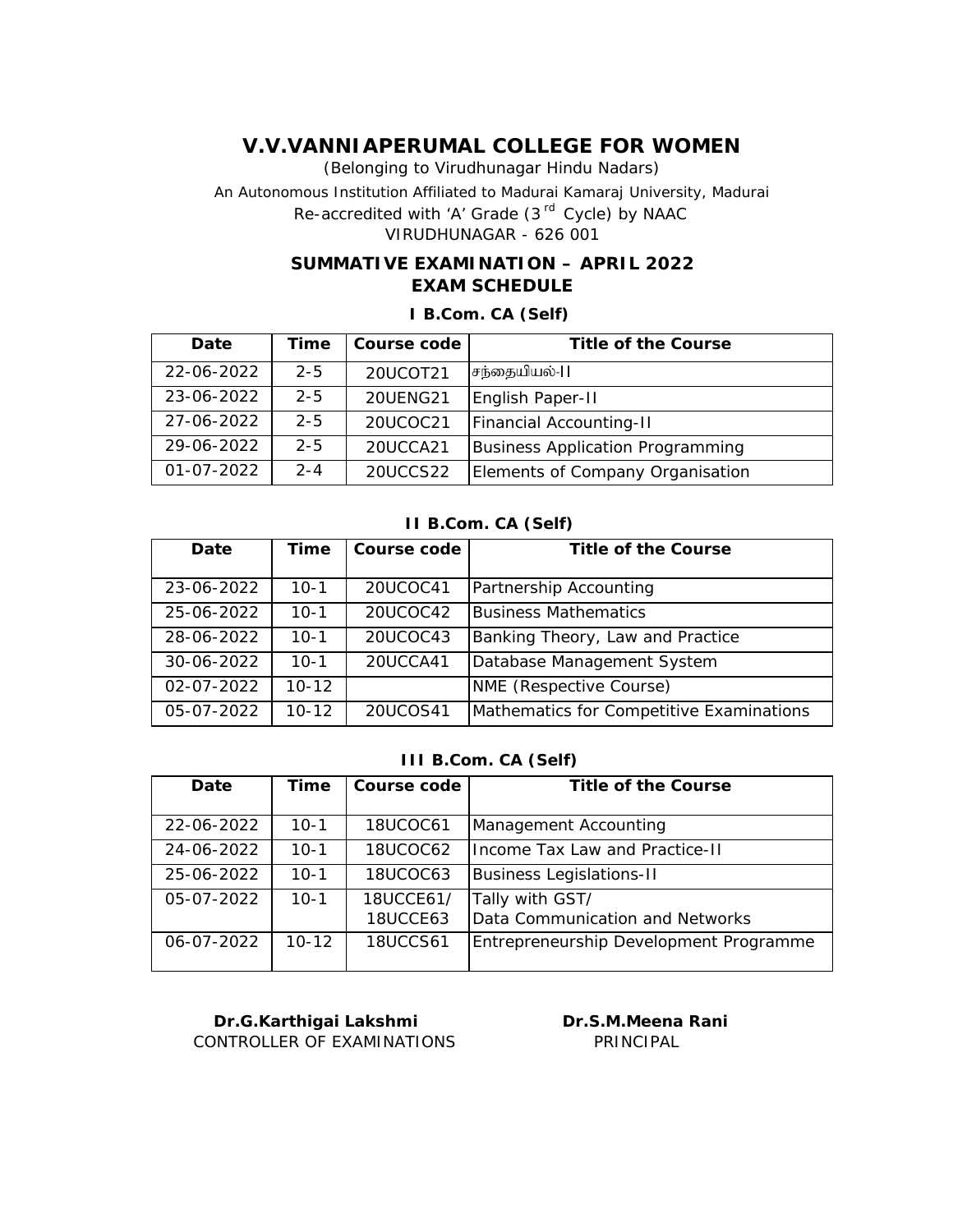(Belonging to Virudhunagar Hindu Nadars) An Autonomous Institution Affiliated to Madurai Kamaraj University, Madurai *Re-accredited with 'A' Grade (3 rd Cycle) by NAAC* VIRUDHUNAGAR - 626 001

## **SUMMATIVE EXAMINATION – APRIL 2022 EXAM SCHEDULE**

| Date             | Time    | Course code | Title of the Course                 |
|------------------|---------|-------------|-------------------------------------|
|                  |         |             |                                     |
|                  |         |             |                                     |
| 22-06-2022       | $2 - 5$ | 20UCOT21    | Santhaiyiyal-II                     |
|                  |         |             |                                     |
| 23-06-2022       | $2 - 5$ | 20UENG21    |                                     |
|                  |         |             | English Paper-II                    |
| 27-06-2022       | $2 - 5$ |             |                                     |
|                  |         | 20UCPC21    | Financial Accounting-II             |
| 29-06-2022       | $2 - 5$ | 20UCPA21    | <b>Business Economics</b>           |
|                  |         |             |                                     |
| $01 - 07 - 2022$ | $2 - 5$ | 20UCPA22    | <b>Business Statistics</b>          |
|                  |         |             |                                     |
| 04-07-2022       | $2 - 4$ | 20UCPS21    | Logical Reasoning                   |
|                  |         |             |                                     |
| 06-07-2022       | $2 - 4$ | 20UCPS22    | <b>Written Communication Skills</b> |
|                  |         |             |                                     |

## **I B.Com. PROFESSIONAL ACCOUNTING**

#### **II B.Com. PROFESSIONAL ACCOUNTING**

| Date             | Time      | Course code | Title of the Course            |
|------------------|-----------|-------------|--------------------------------|
| 23-06-2022       | $10 - 1$  | 20UCPC41    | Partnership Accounting         |
| 25-06-2022       | $10 - 1$  | 20UCPC42    | Cost and Management Accounting |
| $02 - 07 - 2022$ | $10 - 12$ |             | NME (Respective Course)        |
| 04-07-2022       | $10 - 1$  | 20UCPC43    | Income Tax-II                  |
| 05-07-2022       | $10 - 1$  | 20UCPA41    | Company Law                    |
| 06-07-2022       | $10-1$    | 20UCPA42    | Goods and Services Tax         |

### **III B.Com. PROFESSIONAL ACCOUNTING**

| Date             | Time   | Course code     | Title of the Course       |
|------------------|--------|-----------------|---------------------------|
|                  |        |                 |                           |
| 22-06-2022       | $10-1$ | 18UCPC61        | Company Accounts-II       |
| 25-06-2022       | $10-1$ | 18UCPC62        | Economics for Finance     |
| $01 - 07 - 2022$ | $10-1$ | 18UCPC63        | Auditing and Assurance-II |
| 05-07-2022       | $10-1$ | <b>18UCPE61</b> | Financial Management-II   |
| 06-07-2022       | $10-1$ | 18UCPE64        | Strategic Management      |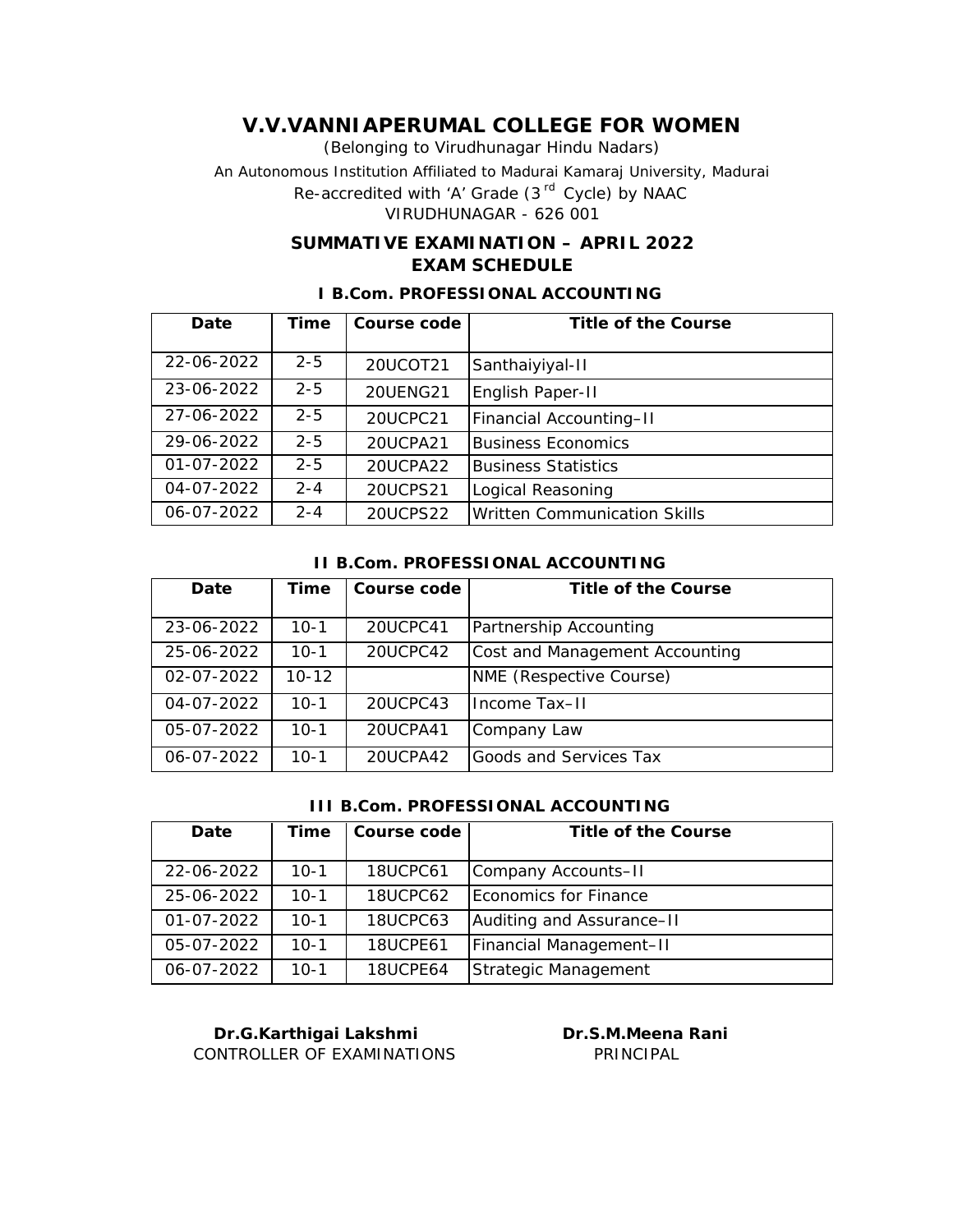(Belonging to Virudhunagar Hindu Nadars) An Autonomous Institution Affiliated to Madurai Kamaraj University, Madurai *Re-accredited with 'A' Grade (3 rd Cycle) by NAAC* VIRUDHUNAGAR - 626 001

## **SUMMATIVE EXAMINATION – APRIL 2022 EXAM SCHEDULE**

## **I B.B.A.**

| Date       | Time    | Course code           | Title of the Course                        |
|------------|---------|-----------------------|--------------------------------------------|
| 22-06-2022 | $2 - 5$ | 20UTAG21/<br>20UHDG21 | Paper II-General Tamil /<br>Hindi Paper-II |
| 23-06-2022 | $2 - 5$ | 20UENG21              | English Paper-II                           |
| 27-06-2022 | $2 - 5$ | 20UBAC21              | Human Resource Management                  |
| 29-06-2022 | $2 - 5$ | 20UBAA21              | <b>Business Statistics</b>                 |
| 01-07-2022 | $2 - 5$ | 20UBAA22              | <b>Cost Accounting</b>                     |
| 04-07-2022 | $2 - 4$ | 20UBAS21              | Leadership Skills                          |

**II B.B.A.**

| Date             | Time      | Course code | Title of the Course                 |
|------------------|-----------|-------------|-------------------------------------|
|                  |           |             |                                     |
| 23-06-2022       | $10-1$    | 20UBAC41    | <b>Business Law</b>                 |
| 25-06-2022       | $10-1$    | 20UBAC42    | <b>Financial Management</b>         |
| 28-06-2022       | $10-1$    | 20UBAA41    | Computer Applications in Management |
| 30-06-2022       | $10 - 1$  | 20UBAA42    | Services Marketing                  |
| $02 - 07 - 2022$ | $10 - 12$ |             | <b>NME</b> (Respective Course)      |

## **III B.B.A.**

| Date             | Time      | Course code     | Title of the Course                |
|------------------|-----------|-----------------|------------------------------------|
| 22-06-2022       | $10 - 1$  | 18UBAC61        | Strategic Management               |
| 24-06-2022       | $10-1$    | 18UBAC62        | <b>Banking Theory and Practice</b> |
| 27-06-2022       | $10 - 1$  | 18UBAC63        | <b>Business Environment</b>        |
| 29-06-2022       | $10 - 1$  | 18UBAE61        | Green Management                   |
| $01 - 07 - 2022$ | $10 - 12$ | <b>18UBAS61</b> | Soft Skills                        |
| 04-07-2022       | $10 - 12$ | <b>18UBAS62</b> | <b>Employability Skills</b>        |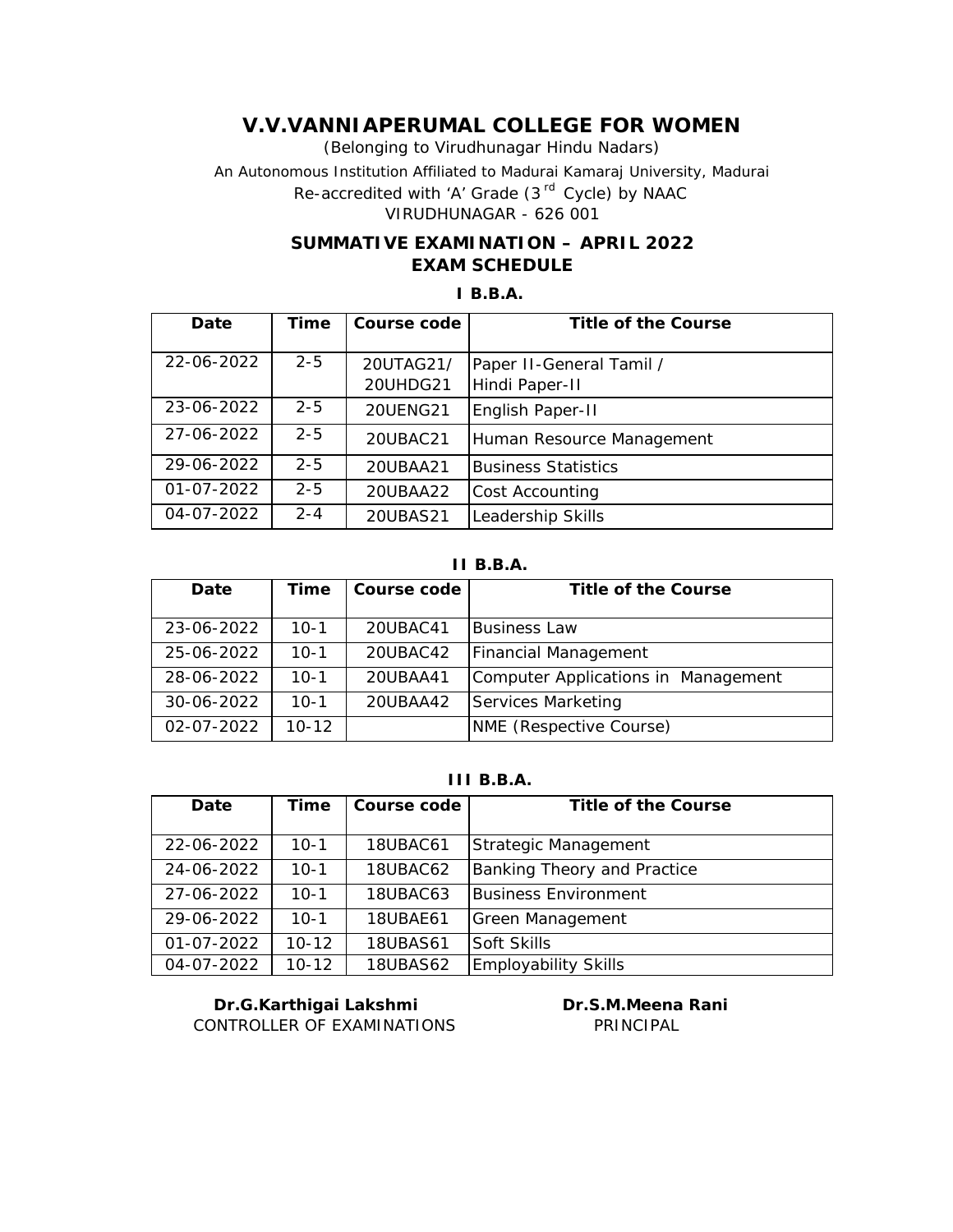(Belonging to Virudhunagar Hindu Nadars) An Autonomous Institution Affiliated to Madurai Kamaraj University, Madurai *Re-accredited with 'A' Grade (3 rd Cycle) by NAAC* VIRUDHUNAGAR - 626 001

## **SUMMATIVE EXAMINATION – APRIL 2022 EXAM SCHEDULE**

## **I M.B.A.**

| Date       | Time     | Course code | Title of the Course                          |
|------------|----------|-------------|----------------------------------------------|
|            |          |             |                                              |
| 22-06-2022 | $10-1$   | 20PBAC21    | Entrepreneurial Development                  |
| 25-06-2022 | $10 - 1$ | 20PBAC22    | Marketing Management                         |
| 28-06-2022 | $10 - 1$ | 20PBAC23    | Financial Management                         |
| 30-06-2022 | $10 - 1$ | 20PBAC24    | Operations Management                        |
| 04-07-2022 | $10 - 1$ | 20PBAC25    | Human Resource Management                    |
| 06-07-2022 | $10 - 1$ | 20PBAC26    | <b>Business Statistics-II and Operations</b> |
|            |          |             | Research                                     |
| 07-07-2022 | $10 - 1$ | 20PBAV21    | Viva-Voce                                    |

### **II M.B.A.**

| Date             | Time     | Course code | Title of the Course                       |
|------------------|----------|-------------|-------------------------------------------|
| 25-06-2022       | $10-1$   | 20PBAC41    | Strategic Management                      |
| 28-06-2022       | $10 - 1$ | 20PBAE41    | Marketing-Advertising                     |
| 30-06-2022       | $10 - 1$ | 20PBAE46    | Finance-Investment and Portfolio          |
|                  |          |             | Management                                |
| 02-07-2022       | $10-1$   | 20PBAF47    | Finance-Micro Finance                     |
| $02 - 07 - 2022$ | $10 - 1$ | 20PBAE4C    | Human Resource-Introduction to Psychology |
|                  |          |             |                                           |
| 04-07-2022       | $10-1$   | 20PBAE4B    | Human Resource-Training and Development   |
| 06-07-2022       | $10 - 1$ | 20PBAV41    | Viva-Voce                                 |

#### **Certificate Course in Becoming an Entrepreneur**

| Date       | Time    | l Course code | Title of the Course                            |
|------------|---------|---------------|------------------------------------------------|
| 28-06-2022 | $2 - 5$ | 18CEC1        | Understanding Business and<br>Entrepreneurship |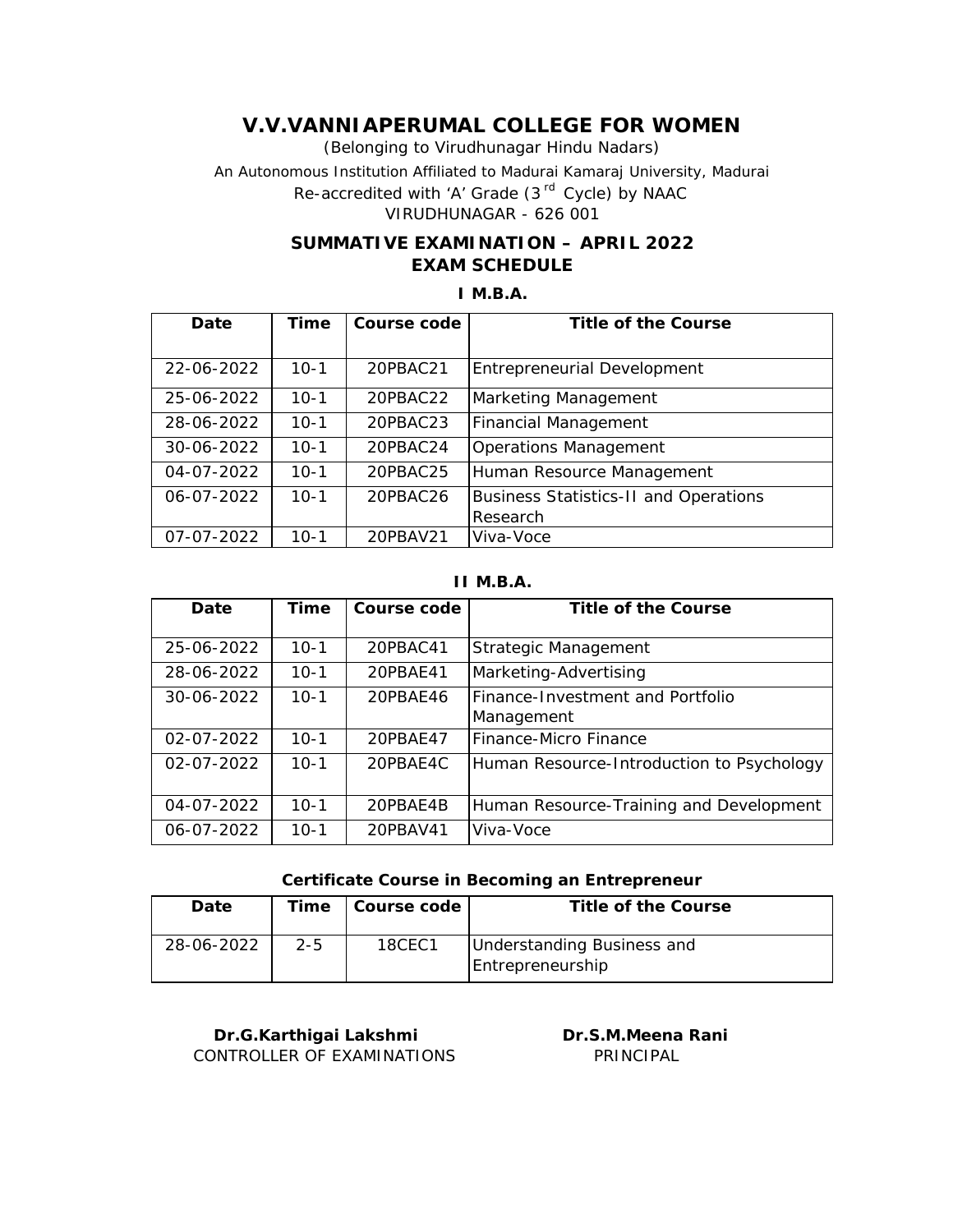(Belonging to Virudhunagar Hindu Nadars) An Autonomous Institution Affiliated to Madurai Kamaraj University, Madurai *Re-accredited with 'A' Grade (3 rd Cycle) by NAAC* VIRUDHUNAGAR - 626 001

## **SUMMATIVE EXAMINATION – APRIL 2022 EXAM SCHEDULE**

### **BOTANY**

| Date             | Time      | Course code | Title of the Course                        |
|------------------|-----------|-------------|--------------------------------------------|
| 29-06-2022       | $10-1$    | 18UZYE63    | Industrial Biotechnology                   |
| 30-06-2022       | $10-1$    | 20UBTA41    | <b>Applied Botany</b>                      |
| 30-06-2022       | $10-1$    | 20UBIA41    | <b>Applied Biology</b>                     |
| 30-06-2022       | $10-1$    | 20UBHA41    | <b>Functional Foods and Nutraceuticals</b> |
| $01 - 07 - 2022$ | $2 - 5$   | 20UBYA21    | <b>Applied Botany</b>                      |
| $02 - 07 - 2022$ | $10 - 12$ | 20UBYN41    | Horticulture-II                            |
| 02-07-2022       | $10 - 12$ | 20UBYN42    | Maruthuva Thavaraviyal-II                  |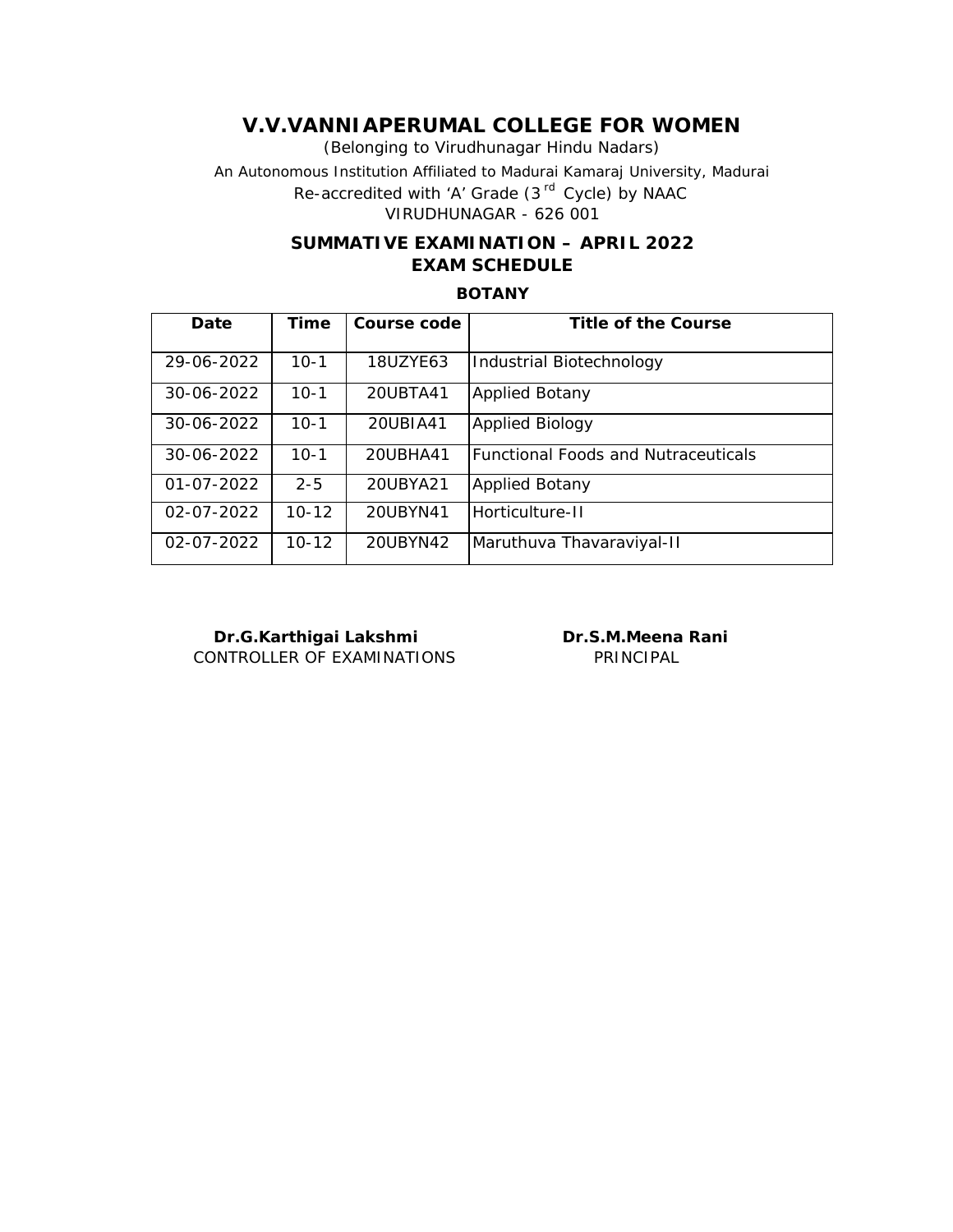(Belonging to Virudhunagar Hindu Nadars) An Autonomous Institution Affiliated to Madurai Kamaraj University, Madurai *Re-accredited with 'A' Grade (3 rd Cycle) by NAAC* VIRUDHUNAGAR - 626 001

# **SUMMATIVE EXAMINATION – APRIL 2022 EXAM SCHEDULE**

**ECONOMICS**

| Date       | Time    | l Course code | Title of the Course           |
|------------|---------|---------------|-------------------------------|
| 29-06-2022 | $2 - 5$ | 20UCOA21      | Economic Development of India |
| 05-07-2022 | $10-1$  | 20UHIA41      | <b>IGeneral Economics-II</b>  |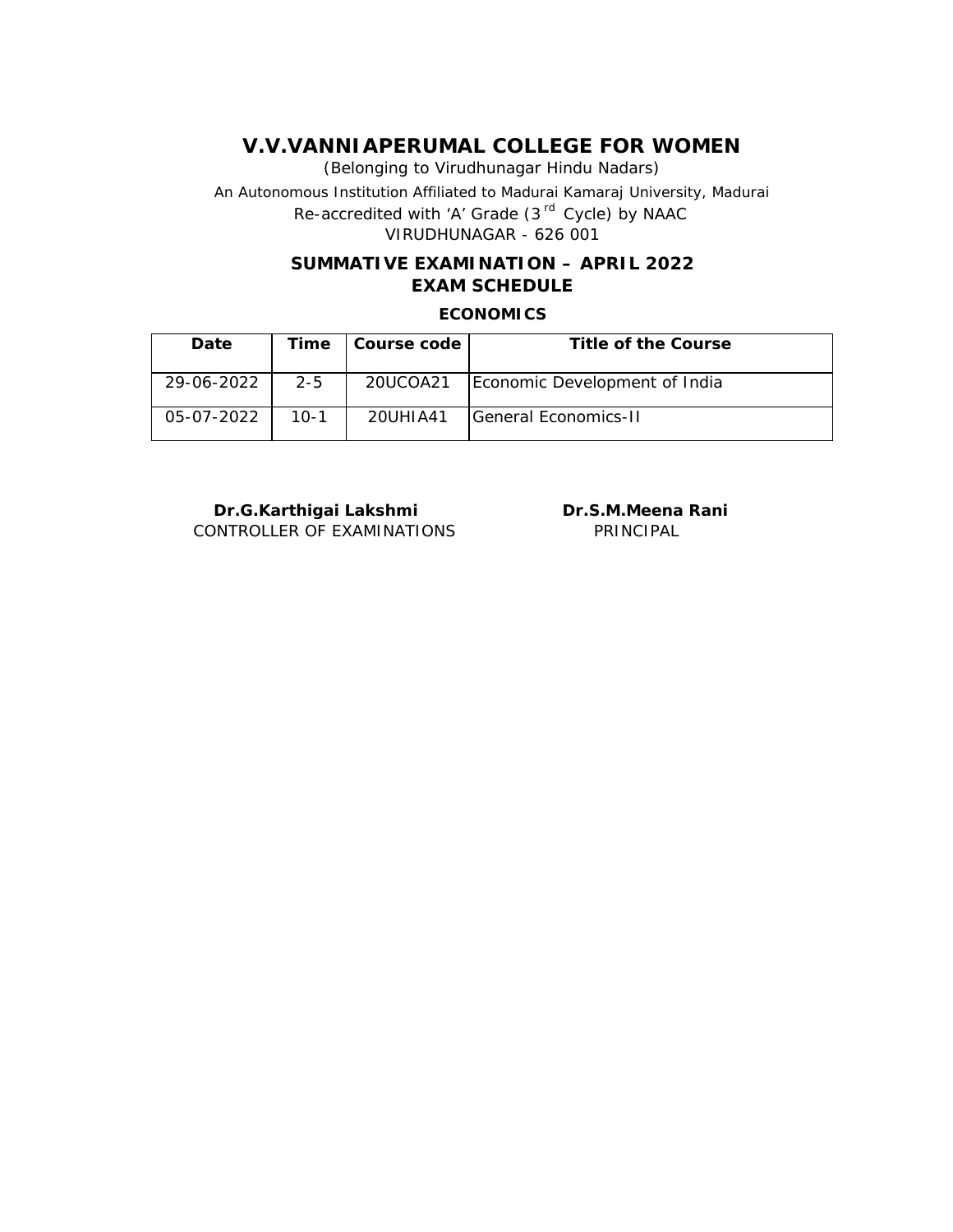(Belonging to Virudhunagar Hindu Nadars) An Autonomous Institution Affiliated to Madurai Kamaraj University, Madurai *Re-accredited with 'A' Grade (3 rd Cycle) by NAAC* VIRUDHUNAGAR - 626 001

## **SUMMATIVE EXAMINATION – APRIL 2022 EXAM SCHEDULE**

### **HINDI**

| Date             | Time      | Course code | Title of the Course |
|------------------|-----------|-------------|---------------------|
| 22-06-2022       | $2 - 5$   | 20UHDG21    | Hindi Paper-II      |
| 23-06-2022       | 10-1      | 20UHDG41    | Hindi Paper-IV      |
| $02 - 07 - 2022$ | $10 - 12$ | 20UBHN41    | Basic Hindi-II      |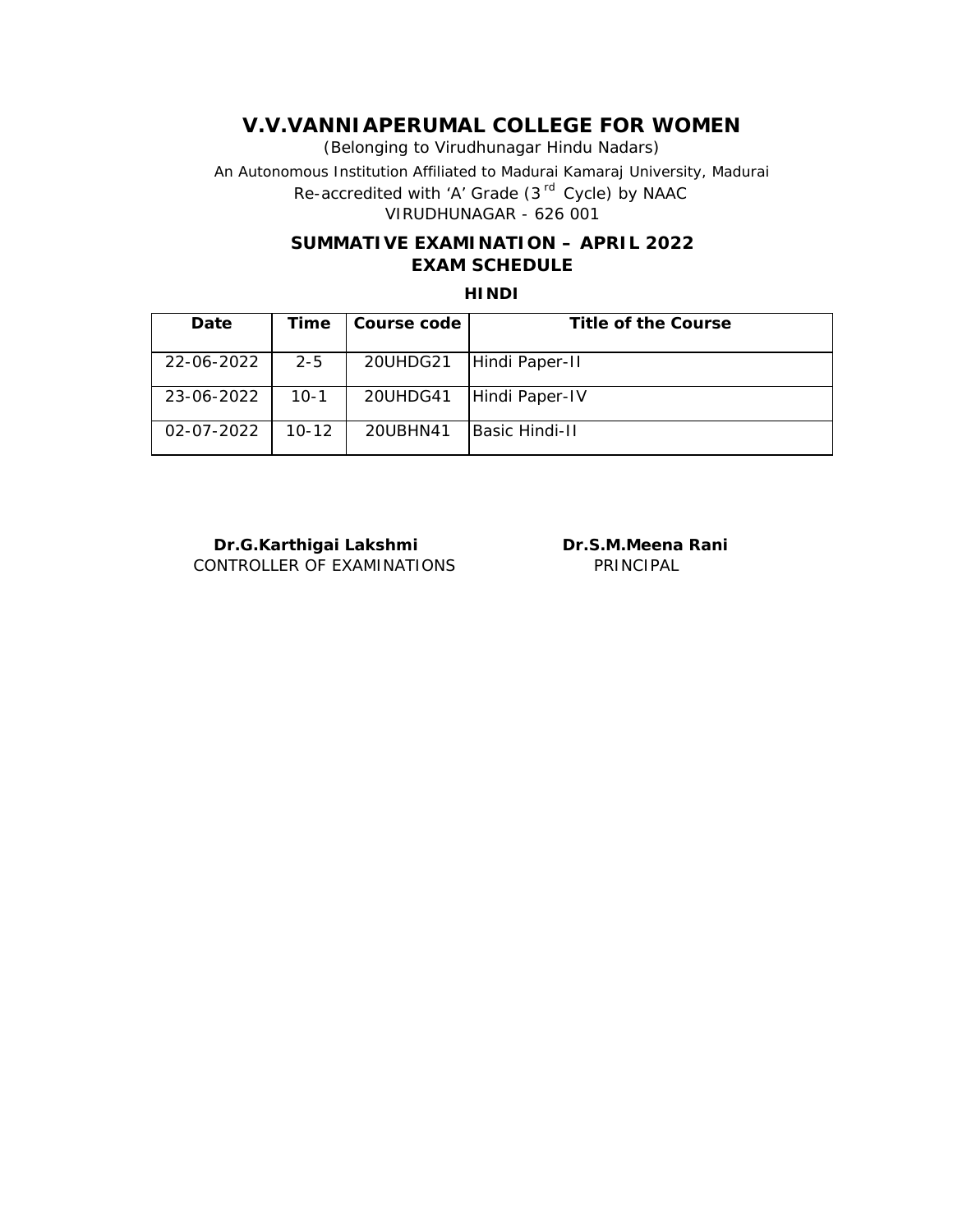(Belonging to Virudhunagar Hindu Nadars) An Autonomous Institution Affiliated to Madurai Kamaraj University, Madurai *Re-accredited with 'A' Grade (3 rd Cycle) by NAAC* VIRUDHUNAGAR - 626 001

## **SUMMATIVE EXAMINATION – APRIL 2022 EXAM SCHEDULE**

### **LIBRARY**

| Date       |           | Time   Course code | Title of the Course                           |
|------------|-----------|--------------------|-----------------------------------------------|
| 02-07-2022 | $10 - 12$ |                    | 20ULSN41   Library and Information Science-II |